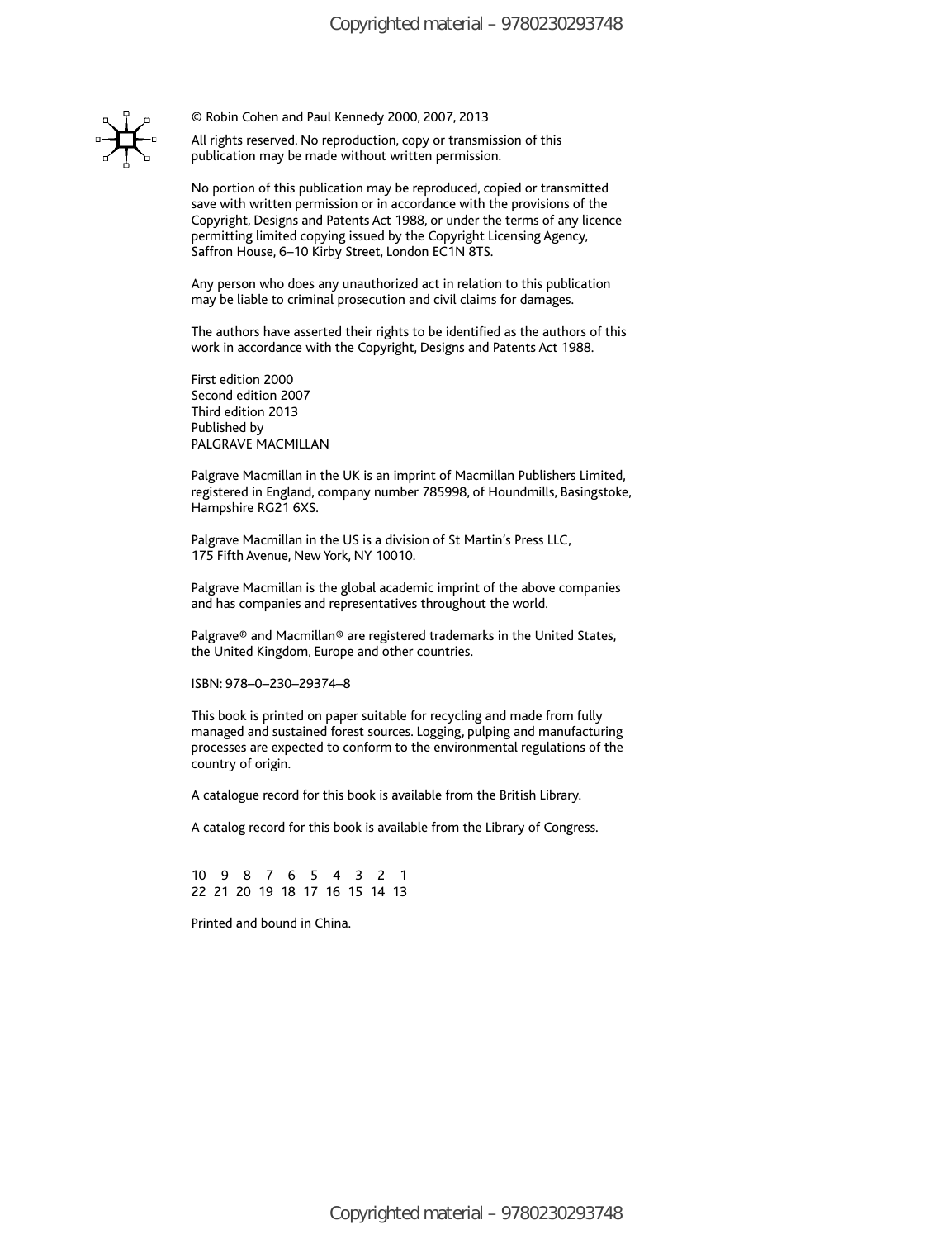## **Contents**

|        | List of figures                                               | XX                        |
|--------|---------------------------------------------------------------|---------------------------|
|        | List of tables                                                | ххіі                      |
|        | List of boxes                                                 | xxiii                     |
|        | Global thinkers                                               | xxiv                      |
|        | About the authors<br>Tour of the book                         | XXV<br>xxvi               |
|        | Authors' acknowledgements                                     | xxviii                    |
|        | Publisher's acknowledgements                                  | xxix                      |
|        | Abbreviations and acronyms                                    | xxxi                      |
|        | Introduction                                                  | $\mathbf{1}$              |
|        | Recent global changes                                         | 1                         |
|        | The shift in economic and political power                     | $\ensuremath{\mathsf{1}}$ |
|        | Global warming and climate change                             | $\overline{2}$            |
|        | Increasing inequality both within and between societies       | $\overline{3}$            |
|        | The trend towards individualization                           | 3                         |
|        | The worldwide recession                                       | 3                         |
|        | Social protest and the audacity of hope                       | $\overline{4}$            |
|        | The Arab Spring                                               | 5                         |
|        | Sociology's contribution to understanding global issues       | 6                         |
|        | The organization of this book                                 | 8                         |
|        | Interpretations                                               | 8                         |
|        | Divisions and inequalities                                    | 9                         |
|        | Experiences                                                   | 10                        |
|        | Dynamics and challenges                                       | 11                        |
| PART 1 | Interpretations                                               | 13                        |
|        |                                                               |                           |
|        | 1<br>The making of global sociology                           | 15                        |
|        | Key starting points in sociology                              | 15                        |
|        | Sociology as science                                          | 15                        |
|        | Sociology as the comparative study of social life and society | 16                        |
|        | Sociology as imaginative understanding                        | 16                        |
|        | Sociology and the search for knowledge                        | 17                        |
|        | Sociology as critique and its public responsibility           | 18                        |
|        |                                                               |                           |

Copyrighted material – 9780230293748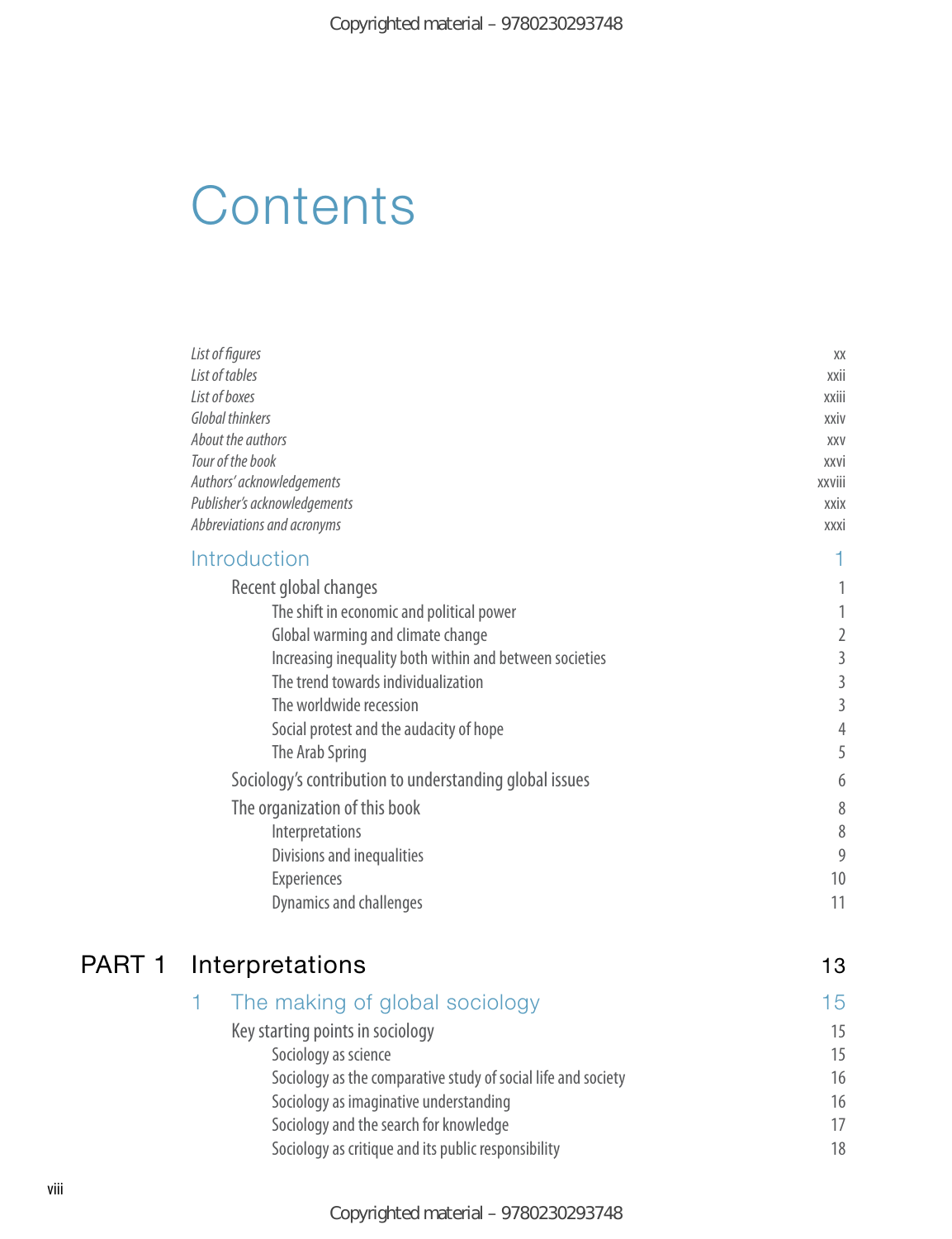|   | Some milestones in the history of sociology                                                  | 18       |
|---|----------------------------------------------------------------------------------------------|----------|
|   | The global turn in sociological thinking                                                     | 21       |
|   | Trying to break away from national orientations                                              | 21       |
|   | Post-1945: widening windows on a more complex world                                          | 22       |
|   | Theories of uneven development                                                               | 26       |
|   | The new international division of labour                                                     | 27       |
|   | An age of uncertainties but also opportunities                                               | 27       |
|   | Uncertainty as a space to shape the future                                                   | 28       |
|   | Review                                                                                       | 29       |
|   | <b>Further reading</b>                                                                       | 30       |
|   | Questions and assignments                                                                    | 30       |
| 2 | Thinking globally                                                                            | 31       |
|   | Globalization: key concepts                                                                  | 31       |
|   | Deterritorialization: changing concepts of time and space                                    | 32       |
|   | Increased cultural interaction: flows and scapes                                             | 34       |
|   | <b>Glocalization processes</b>                                                               | 36       |
|   | The power of worldwide networking                                                            | 37       |
|   | Increasing global mobilities and complexities                                                | 37       |
|   | Key agents of globalization: transnational actors                                            | 38       |
|   | Transnational corporations (TNCs)<br>International governmental organizations (IGOs)         | 38<br>38 |
|   | International nongovernmental organizations (INGOs)                                          | 39       |
|   | Global social movements (GSMs)                                                               | 39       |
|   | Diasporas and stateless people                                                               | 39       |
|   | Other transnational actors                                                                   | 40       |
|   | The impact of globalization                                                                  | 41       |
|   | All roads lead to increasing interconnectivities                                             | 41       |
|   | The commonality of problems                                                                  | 42       |
|   | Globality: a new phenomenon                                                                  | 44       |
|   | Thinking about ourselves collectively                                                        | 44       |
|   | Growth of multicultural and transnational awareness<br>Reflexive social actors and modernity | 45<br>45 |
|   | The broadening of identities: towards cosmopolitanism                                        | 46       |
|   | Review                                                                                       | 47       |
|   | Further reading                                                                              | 47       |
|   | Questions and assignments                                                                    | 48       |
| 3 | Modernity and the evolution of world society                                                 | 49       |
|   | Premodern forms of globalization                                                             | 50       |
|   | Capitalist modernity: European foundations                                                   | 51       |
|   | The nation-state system                                                                      | 52       |
|   | European Enlightenment thought                                                               | 53       |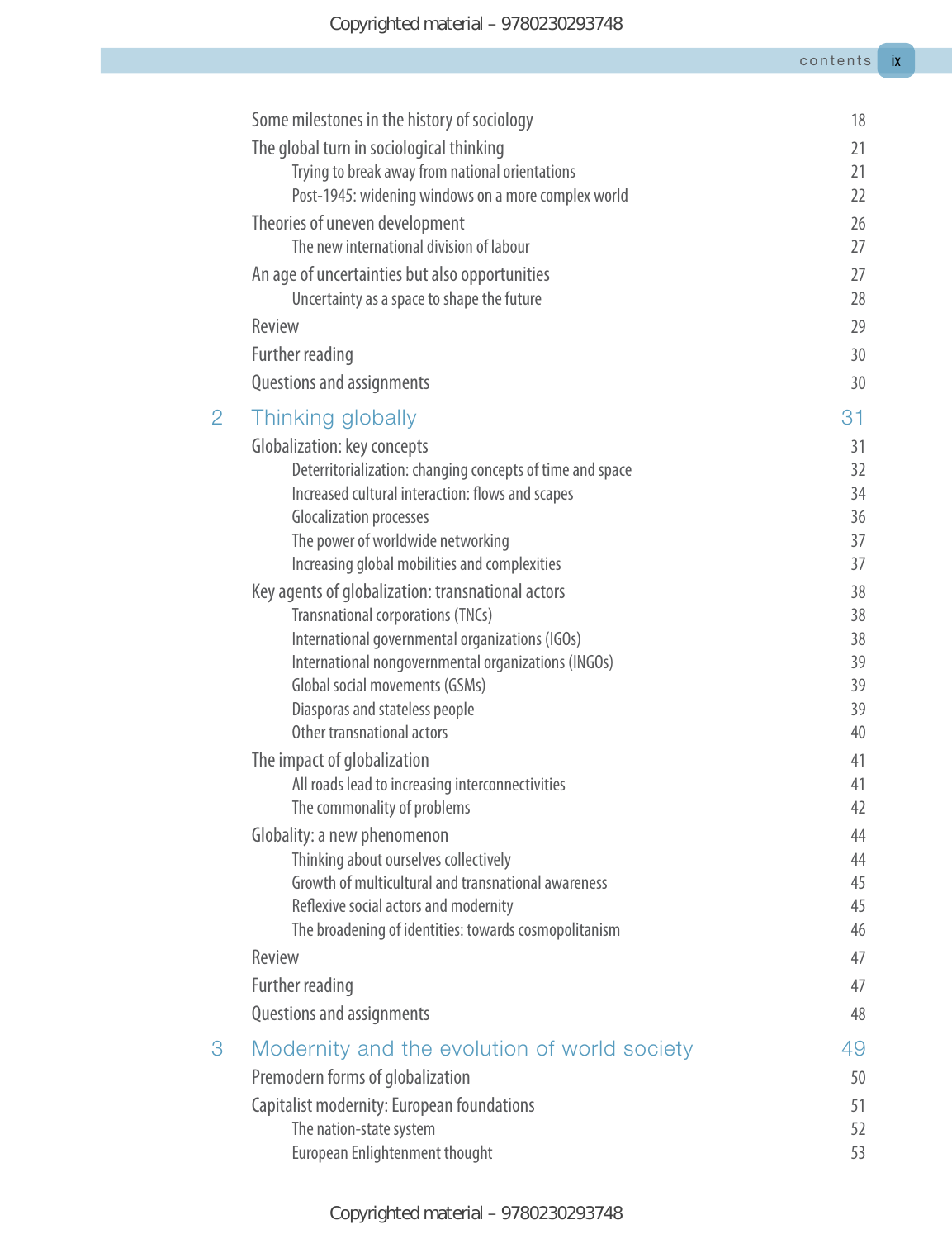|   | Marx's analysis of capitalism                                                                                                  | 54       |
|---|--------------------------------------------------------------------------------------------------------------------------------|----------|
|   | The growth of rationality                                                                                                      | 56       |
|   | The onset of European colonialism                                                                                              | 58       |
|   | From 1945 to the 1980s: the era of US dominance                                                                                | 58       |
|   | The Bretton Woods financial system                                                                                             | 59       |
|   | <b>Third World decolonization</b>                                                                                              | 59       |
|   | The onset of the Cold War                                                                                                      | 60       |
|   | A 'golden age' of economic growth and Keynesian economic policies                                                              | 60       |
|   | Key changes since 1989                                                                                                         | 63<br>63 |
|   | The collapse of the USSR: an era of worldwide capitalism<br>US economic and financial policies: shoring up its hegemonic power | 64       |
|   | A bipolar or multipolar world                                                                                                  | 65       |
|   | Review                                                                                                                         | 65       |
|   | Further reading                                                                                                                | 66       |
|   | Questions and assignments                                                                                                      | 66       |
|   |                                                                                                                                |          |
| 4 | Work, production and finance                                                                                                   | 67       |
|   | The Fordist regime of accumulation                                                                                             | 67       |
|   | The rise of mass production and consumption                                                                                    | 68       |
|   | The management of Fordist industry                                                                                             | 71       |
|   | The crisis of Fordism and decline of the 'golden age'                                                                          | 71       |
|   | Worker dissatisfaction and more discerning postmodern consumers                                                                | 71       |
|   | The turn to neoliberal economics<br>Japanization: a more competitive world economy and flexible labour                         | 72<br>72 |
|   | 'Flexible' labour and Western deindustrialization                                                                              | 73       |
|   | <b>Parallel transformations</b>                                                                                                | 74       |
|   | The shift to service jobs and the symbolic or knowledge economy                                                                | 74       |
|   | The revolution in ICTs                                                                                                         | 75       |
|   | The dramatic movement of women into the workforce                                                                              | 76       |
|   | Growing world competition and the rise of the BRIC countries                                                                   | 76       |
|   | Chinese manufactured exports                                                                                                   | 76       |
|   | India's world-class service economy                                                                                            | 78       |
|   | The financialization of the global economy since the 1990s                                                                     | 78       |
|   | The trajectory of financialization: risk                                                                                       | 79       |
|   | Endgame 2007-10: the bursting financial bubble and its impact                                                                  | 81       |
|   | Review                                                                                                                         | 83       |
|   | Further reading                                                                                                                | 83       |
|   | Questions and assignments                                                                                                      | 84       |
| 5 | Political sociology: changing nation-states                                                                                    | 85       |
|   | Sociology, nation-states and the international system                                                                          | 85       |
|   | Classical sociology and social change                                                                                          | 87       |
|   | Universalism and nationalism                                                                                                   | 88       |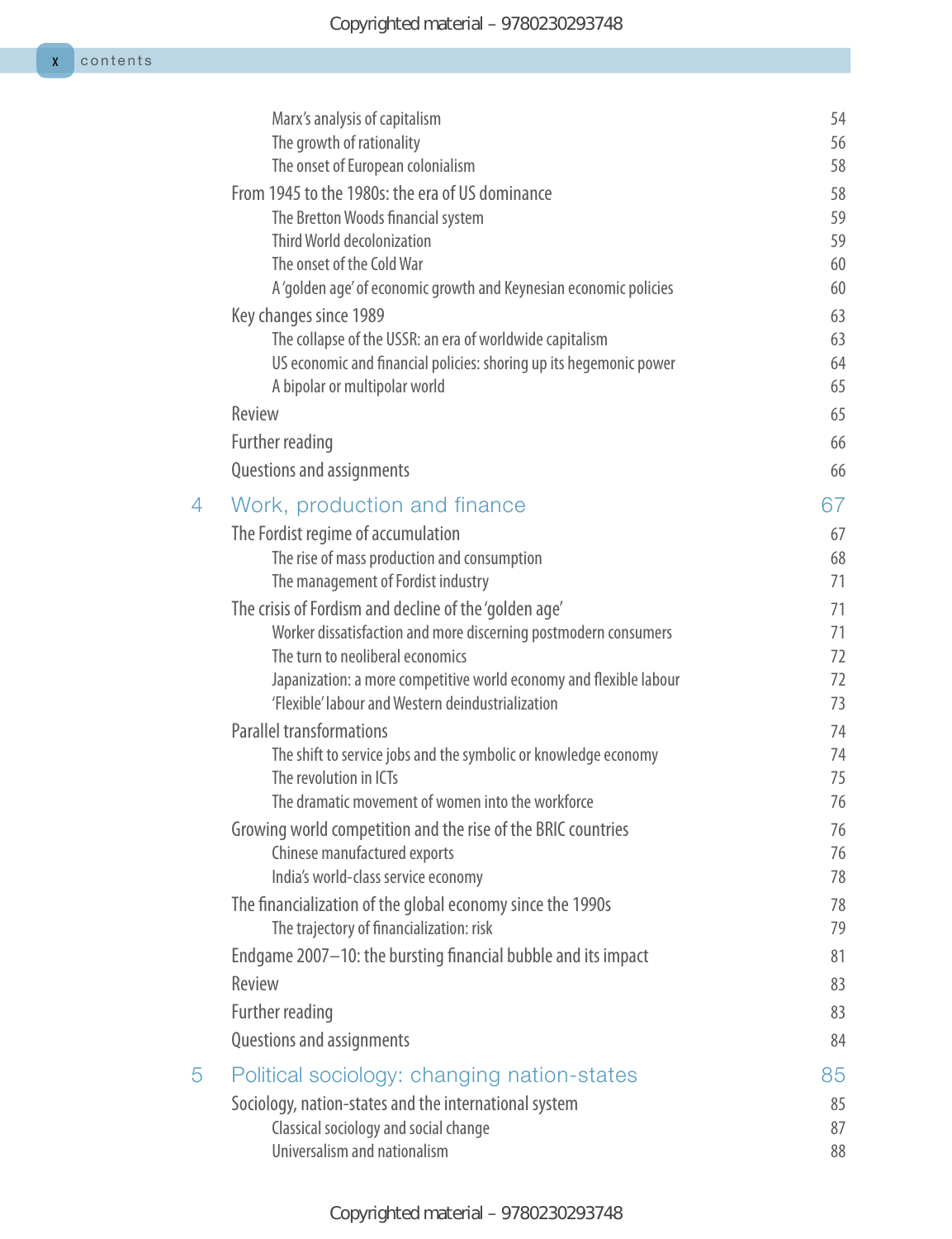| Citizenship: entitlements and obligations                  | 89  |
|------------------------------------------------------------|-----|
| Sociology, nation-states and interstate relations          | 90  |
| Putting 'society' back into national and global politics   | 91  |
| The feminist reassessment                                  | 92  |
| Bush and Obama: from imperialism to multilateralism?       | 94  |
| The assertion of hegemonic power, 2001-09                  | 94  |
| Obama's USA: a return to multilateralism?                  | 96  |
| Does globalization mean the decline of the nation-state?   | 96  |
| Clarifying the terms of the discussion                     | 97  |
| Economic autonomy                                          | 97  |
| The continuing need for effective nation-states            | 98  |
| Intrastate and interstate conflicts                        | 98  |
| Nation-states: variations in global influence              | 99  |
| States in transformation: an urgent need for collaboration | 100 |
| Review                                                     | 100 |
| Further reading                                            | 101 |
| Questions and assignments                                  | 101 |
| <b>PART 2</b> Divisions and inequalities                   | 103 |

| 6 | Global inequalities: debates and case studies             | 105 |
|---|-----------------------------------------------------------|-----|
|   | Globalization and poverty                                 | 105 |
|   | Is global poverty in retreat?                             | 106 |
|   | Recent re-evaluations                                     | 108 |
|   | <b>Multidimensional Poverty Index</b>                     | 109 |
|   | Famine victims: how famine arises                         | 111 |
|   | Food insecurity                                           | 111 |
|   | Workers in the deindustrializing countries                | 115 |
|   | Declining permanent jobs and stark alternatives           | 115 |
|   | Potential reactions: sink estates and right-wing populism | 116 |
|   | <b>Peasants and landless labourers</b>                    | 117 |
|   | The peasantry and the disruption of the rural world       | 117 |
|   | The urban poor: megacities and slum dwellers              | 118 |
|   | Review                                                    | 121 |
|   | Further reading                                           | 121 |
|   | Questions and assignments                                 | 122 |
| 7 | Class, income and wealth                                  | 123 |
|   | Class in the era of nationally based capitalism           | 124 |
|   | Slavery                                                   | 124 |
|   | Caste                                                     | 125 |
|   | Class and national capitalisms                            | 125 |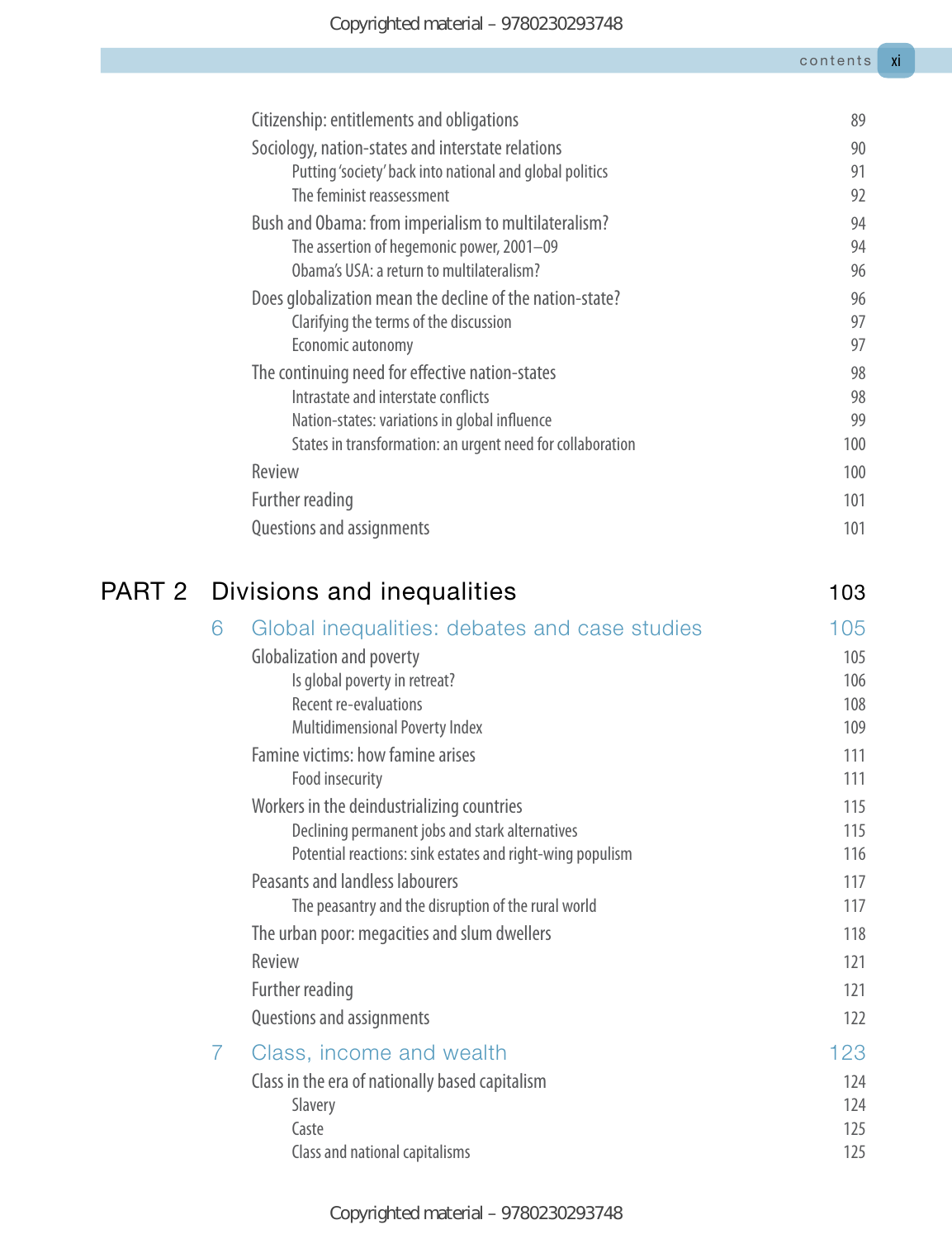|   | Marxist and neo-Marxist notions of class                                                      | 126        |
|---|-----------------------------------------------------------------------------------------------|------------|
|   | Weberian views of class                                                                       | 127        |
|   | Class models based on work and occupation                                                     | 128        |
|   | Cultural practices and class identities, positions and opportunities                          | 129        |
|   | Recent evidence of rising global inequality                                                   | 130        |
|   | Inequality within nations                                                                     | 131        |
|   | Growing global inequality since 1980                                                          | 132        |
|   | The super-rich and average wage earners: comparisons                                          | 133        |
|   | The shift from national to global classes                                                     | 133        |
|   | A world proletariat competing for jobs                                                        | 133        |
|   | <b>Geopolitical transformations</b><br>Precarious workers                                     | 134<br>135 |
|   | Predatory capital                                                                             | 136        |
|   | A mobile transnational capitalist class                                                       | 136        |
|   | Review                                                                                        | 139        |
|   | Further reading                                                                               | 140        |
|   | Questions and assignments                                                                     | 141        |
| 8 | <b>Gender and sexualities</b>                                                                 | 142        |
|   | Gender hierarchies, patriarchy and women's subordination                                      | 142        |
|   | The engendering of femininity and masculinity                                                 | 144        |
|   | The gender hierarchy and female subordination                                                 | 144        |
|   | Patriarchal societies and patriarchal relations                                               | 144        |
|   | From private to public forms of patriarchy                                                    | 147        |
|   | Women and economic globalization                                                              | 148        |
|   | Women's move into the global workforce                                                        | 148        |
|   | Protecting homeworkers                                                                        | 150        |
|   | Women and global care chains                                                                  | 151        |
|   | A worldwide feminist movement: confronting patriarchy<br>The constraints on women's movements | 152        |
|   | Growth of the worldwide movement                                                              | 152<br>153 |
|   | The global gay movement: challenging homophobia                                               | 156        |
|   | Review                                                                                        |            |
|   |                                                                                               | 157        |
|   | Further reading                                                                               | 158        |
|   | Questions and assignments                                                                     | 158        |
| 9 | Race, ethnicity and intersectionality                                                         | 159        |
|   | Race and colonialism                                                                          | 159        |
|   | Race and ethnicity: challenging myths                                                         | 162        |
|   | Evaluating biological notions of 'race'                                                       | 163        |
|   | Sociological notions of race                                                                  | 164        |
|   | Ethnicity                                                                                     | 166        |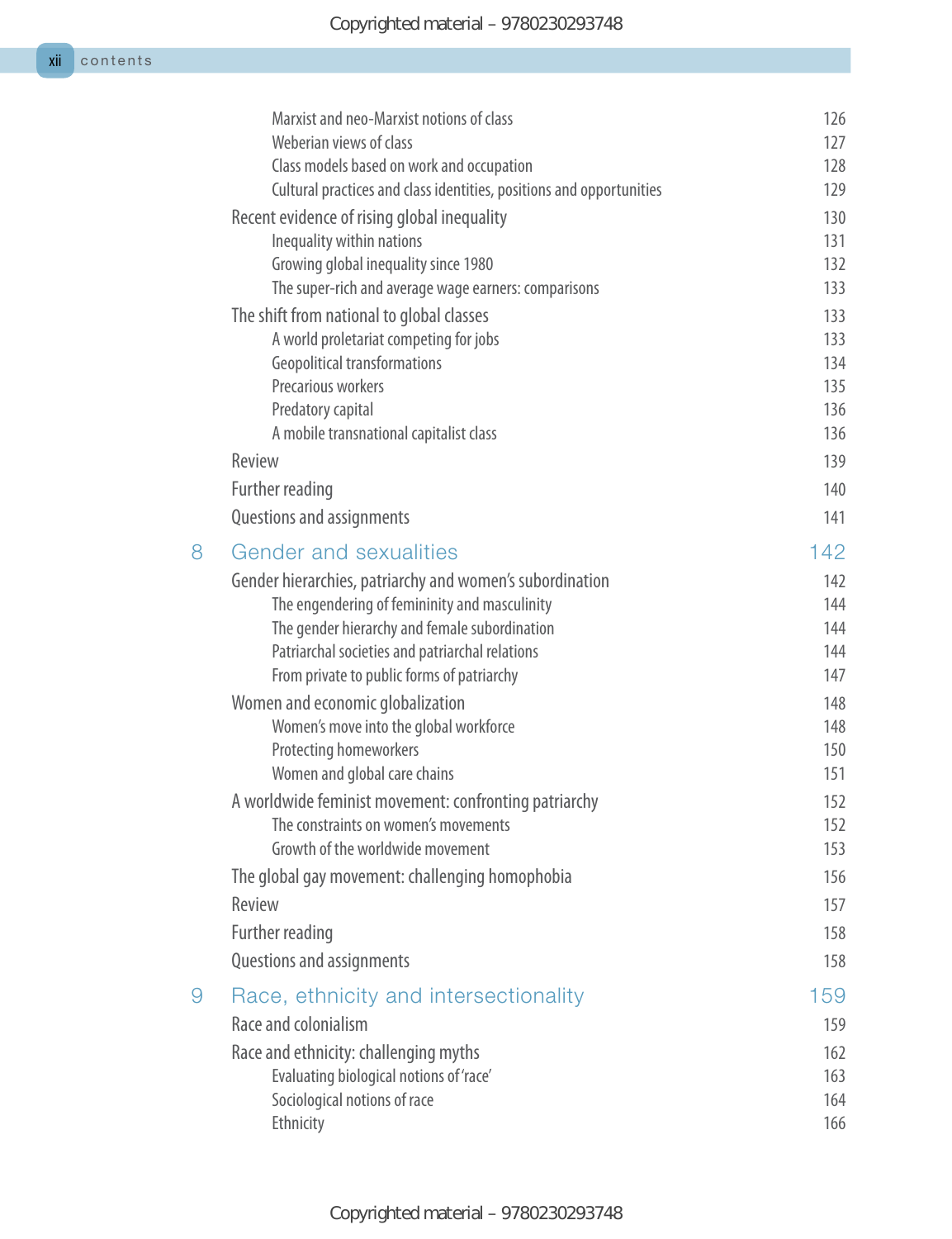|                 | Urban nightmares and racial divisions                        | 167        |
|-----------------|--------------------------------------------------------------|------------|
|                 | Young second-generation urban migrants: coping through music | 168        |
|                 | Territory, belonging and music in Sweden: a case study       | 169        |
|                 | Intersectionality: gender/race/class interactions            | 170        |
|                 | Some underexposed forms of social inequality                 | 172        |
|                 | Religious affiliation                                        | 172        |
|                 | Disability and 'mobility rights'<br>Civic status             | 172<br>173 |
|                 | Age                                                          | 173        |
|                 | Review                                                       | 174        |
|                 | Further reading                                              | 175        |
|                 | Questions and assignments                                    | 175        |
|                 |                                                              | 176        |
| 10 <sup>°</sup> | Corporate power and social responsibility                    |            |
|                 | Origins and characteristics of TNCs<br>Characteristics       | 176<br>177 |
|                 | Definition                                                   | 178        |
|                 | TNCs as globalizing and internationalizing agents            | 179        |
|                 | TNCs as globalizing agents                                   | 179        |
|                 | International, but not global, agents                        | 180        |
|                 | The increased power of financial corporations                | 180        |
|                 | TNCs and nation-states: comparative economic weighting       | 181        |
|                 | Exporting lifestyles: the case of tobacco                    | 184        |
|                 | <b>Working for TNCs</b>                                      | 185        |
|                 | Working in export-processing zones                           | 186        |
|                 | Global supply chains: the role of the supermarkets           | 186        |
|                 | Opposing TNC power                                           | 187        |
|                 | Review                                                       | 191        |
|                 | Further reading                                              | 191        |
|                 | Questions and assignments                                    | 191        |
|                 | 11 Crime, terrorism and violence                             | 192        |
|                 | Crime watch                                                  | 192        |
|                 | Defining and measuring crime and deviance                    | 192        |
|                 | Social control in sociological theory                        | 193        |
|                 | Murder most foul                                             | 194        |
|                 | <b>Globalization and crime</b>                               | 195<br>196 |
|                 | Explaining the growth of global crime                        |            |
|                 | Drugs: demand and supply<br>White-collar crime               | 198        |
|                 | Corporate crime                                              | 200<br>200 |
|                 |                                                              |            |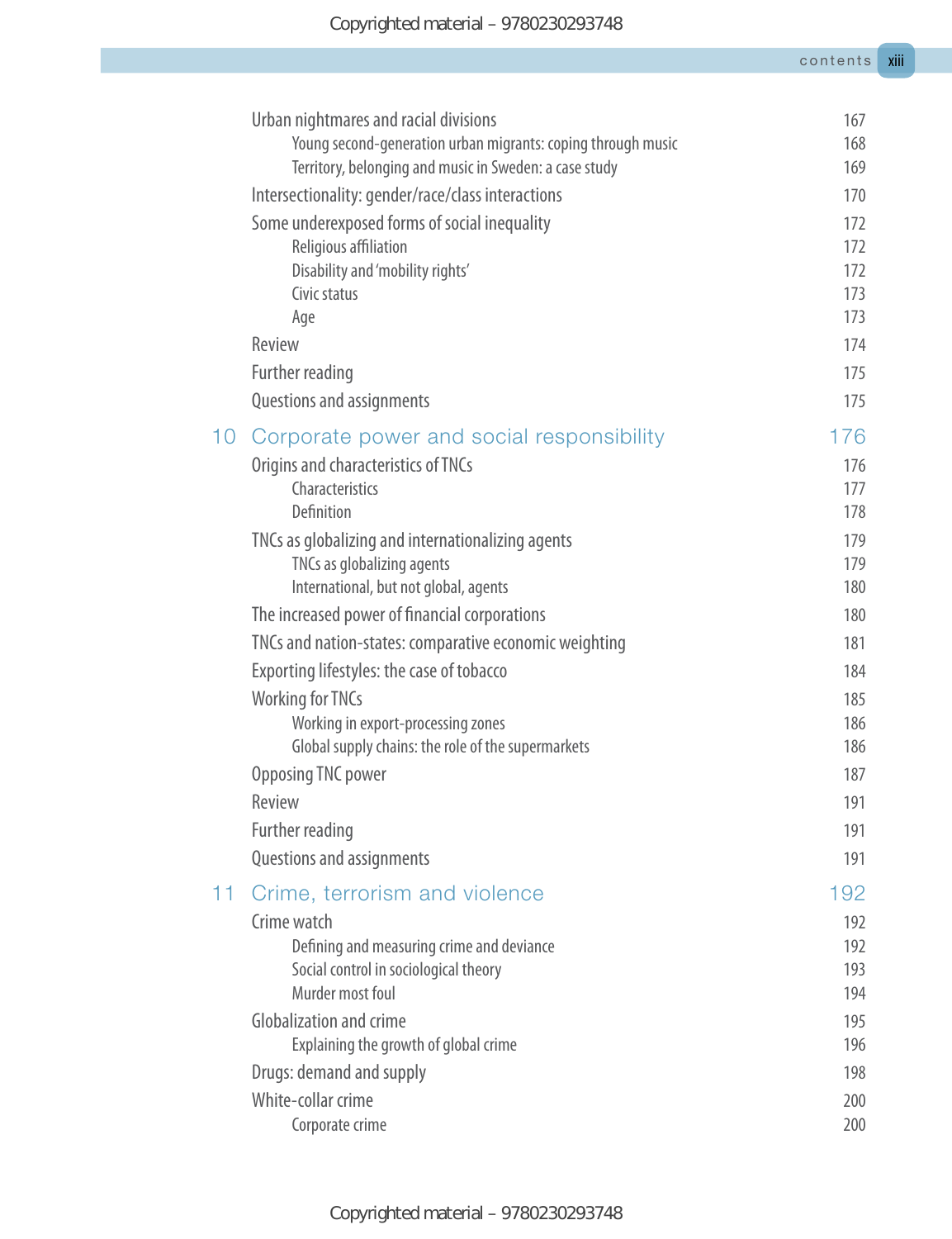|        | Understanding terrorism today                                                  | 201        |
|--------|--------------------------------------------------------------------------------|------------|
|        | Origins and definitions                                                        | 203        |
|        | Characteristics and wider implications of nongovernment terrorism              | 203        |
|        | Globalization, states and nongovernment terrorism                              | 204        |
|        | Women, violence and health<br>States, war and violence against women           | 205<br>206 |
|        | Women, health and domestic violence: comparisons                               | 207        |
|        | Review                                                                         | 208        |
|        | <b>Further reading</b>                                                         | 209        |
|        | Questions and assignments                                                      | 209        |
| PART 3 | <b>Experiences</b>                                                             | 211        |
|        | 12 Population and migration                                                    | 213        |
|        | The fear of overpopulation                                                     | 213        |
|        | Understanding population growth                                                | 215        |
|        | The world's population: cause for concern?                                     | 217        |
|        | Where do they all go? Urbanization and internal migration                      | 219        |
|        | The globalization of migration                                                 | 220        |
|        | The changing character of international migration since the 1980s              | 221        |
|        | Refugees: changing pressures                                                   | 221        |
|        | <b>Undocumented workers</b>                                                    | 224        |
|        | Women migrants                                                                 | 224        |
|        | Transnational migration and 'salad bowl' host societies                        | 226        |
|        | Some reasons for transnationalism<br>The complex character of transnationalism | 227<br>228 |
|        | Review                                                                         | 229        |
|        | Further reading                                                                | 230        |
|        | Questions and assignments                                                      | 230        |
|        | 13 Globalization, families and social change                                   | 231        |
|        | The sociology of the family                                                    | 232        |
|        | The transformation of intimacy                                                 | 232        |
|        | The meanings of 'family'                                                       | 234        |
|        | <b>Comparative family studies</b>                                              | 234        |
|        | <b>United Kingdom</b>                                                          | 236        |
|        | New fatherhood                                                                 | 237        |
|        | Japan                                                                          | 238        |
|        | Japanese fathers<br>Comparative family studies and global sociology            | 239<br>240 |
|        |                                                                                |            |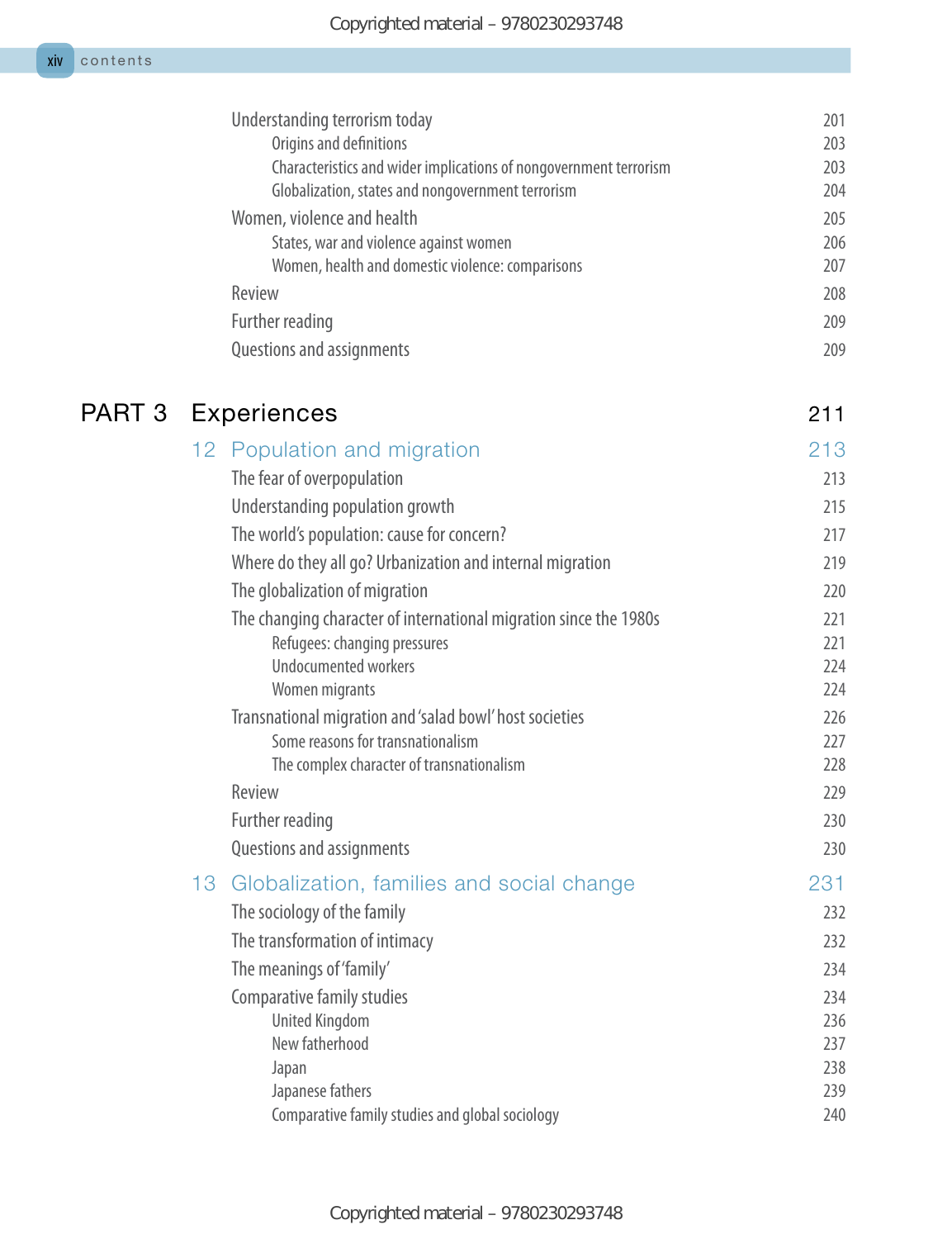| contents | XV |
|----------|----|
|----------|----|

|    | <b>Globalization and intimacy</b>                            | 241        |
|----|--------------------------------------------------------------|------------|
|    | Technology as facilitator of global intimacy                 | 241        |
|    | Globalization and new relationships                          | 243        |
|    | The commodification of intimacy                              | 244        |
|    | Review                                                       | 247        |
|    | <b>Further reading</b>                                       | 248        |
|    | Questions and assignments                                    | 248        |
| 14 | Consuming culture                                            | 249        |
|    | Consumerism and everyday life                                | 250        |
|    | The meaning of consumerism                                   | 251        |
|    | A critical pessimistic scenario: consumers as dopes          | 252        |
|    | Commodity fetishism                                          | 253        |
|    | Mass consumption                                             | 253        |
|    | Signifying culture                                           | 254        |
|    | Depthlessness                                                | 254        |
|    | Fantasy becomes reality<br>The global consumption of nothing | 254<br>254 |
|    | An optimistic scenario: consumers as creative heroes         | 255        |
|    | <b>Product differentiation</b>                               | 255        |
|    | Advertising and its limitations                              | 255        |
|    | The social sieve                                             | 256        |
|    | Consumption as life enhancing                                | 256        |
|    | Consumer creativity                                          | 256        |
|    | Towards a homogeneous, Americanized global culture?          | 258        |
|    | The experienced consumer                                     | 259        |
|    | Diversity within the homogenizing states                     | 259        |
|    | The survival of local cultures                               | 260        |
|    | Reverse cultural flows                                       | 260        |
|    | Shaping global culture: the role of the local                | 261        |
|    | Indigenization<br>Reinvention and rediscovery                | 261<br>262 |
|    | Creolization                                                 | 262        |
|    | Review                                                       | 264        |
|    | Further reading                                              | 264        |
|    | Questions and assignments                                    | 265        |
| 15 | Lifestyle and leisure                                        | 266        |
|    | The scope of international tourism                           | 268        |
|    | Growth and regional distribution of international tourism    | 268        |
|    | Underpinning the global economy and globality                | 269        |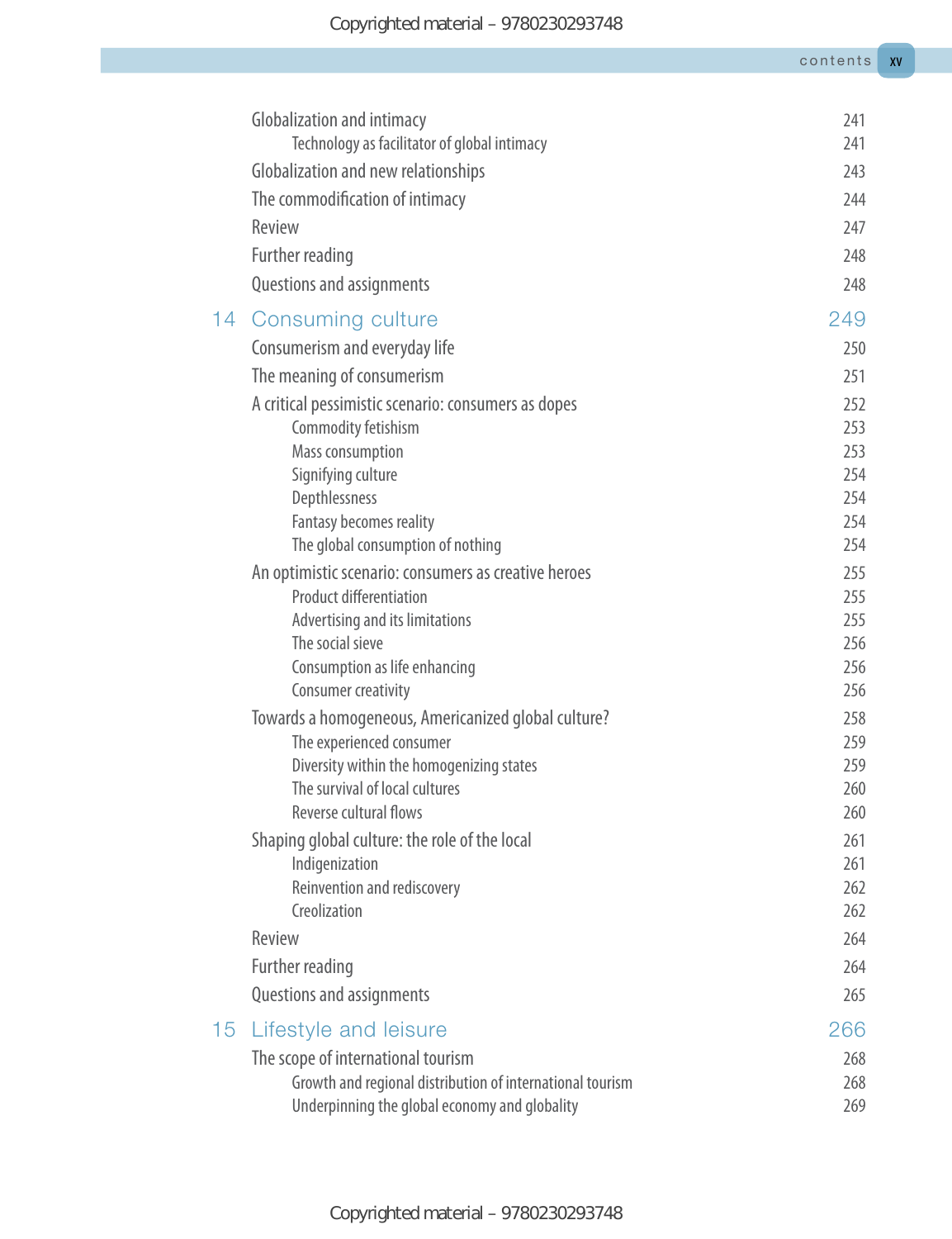|    | Contrasting tourist styles                                     | 271 |
|----|----------------------------------------------------------------|-----|
|    | Selling national ethnic cultures and its possible consequences | 272 |
|    | Exposure to outside influences                                 | 273 |
|    | The need to reinvent traditions                                | 273 |
|    | The loss of authenticity both for locals and visitors          | 273 |
|    | Sport in a global age                                          | 276 |
|    | Sport as a mainstream leisure activity                         | 276 |
|    | Sport and national competition                                 | 277 |
|    | Crossing borders: sport as a powerful globalizing entity       | 278 |
|    | Leisure, lifestyle, the body and sport                         | 279 |
|    | Global achievement sport and modern body culture               | 280 |
|    | The transition to modern sports culture in Kenya               | 281 |
|    | Key effects of the commercialized global sports industry       | 282 |
|    | Review                                                         | 283 |
|    | Further reading                                                | 284 |
|    | Questions and assignments                                      | 284 |
| 16 | Media and the digital age                                      | 285 |
|    | What are 'the media'?                                          | 286 |
|    | Corporate ownership of the media                               | 288 |
|    | Telecommunications                                             | 289 |
|    | The computer and the internet                                  | 291 |
|    | The internet: a positive assessment                            | 292 |
|    | Some disadvantages of the internet                             | 294 |
|    | The rise of the informational society                          | 296 |
|    | Informational society: social effects                          | 297 |
|    | Negative effects of TV viewing                                 | 297 |
|    | Consumerism                                                    | 298 |
|    | Media domination and identities                                | 299 |
|    | Review                                                         | 299 |
|    | Further reading                                                | 300 |
|    | Questions and assignments                                      | 300 |
| 17 | Global religion                                                | 301 |
|    | Early sociologists and religion: Comte and Marx                | 301 |
|    | Understanding religious expression: ritual, totem and taboo    | 302 |
|    | <b>Rituals</b>                                                 | 303 |
|    | Totem                                                          | 304 |
|    | Taboo                                                          | 304 |
|    | Religion and capitalism                                        | 305 |
|    | The secularization thesis                                      | 306 |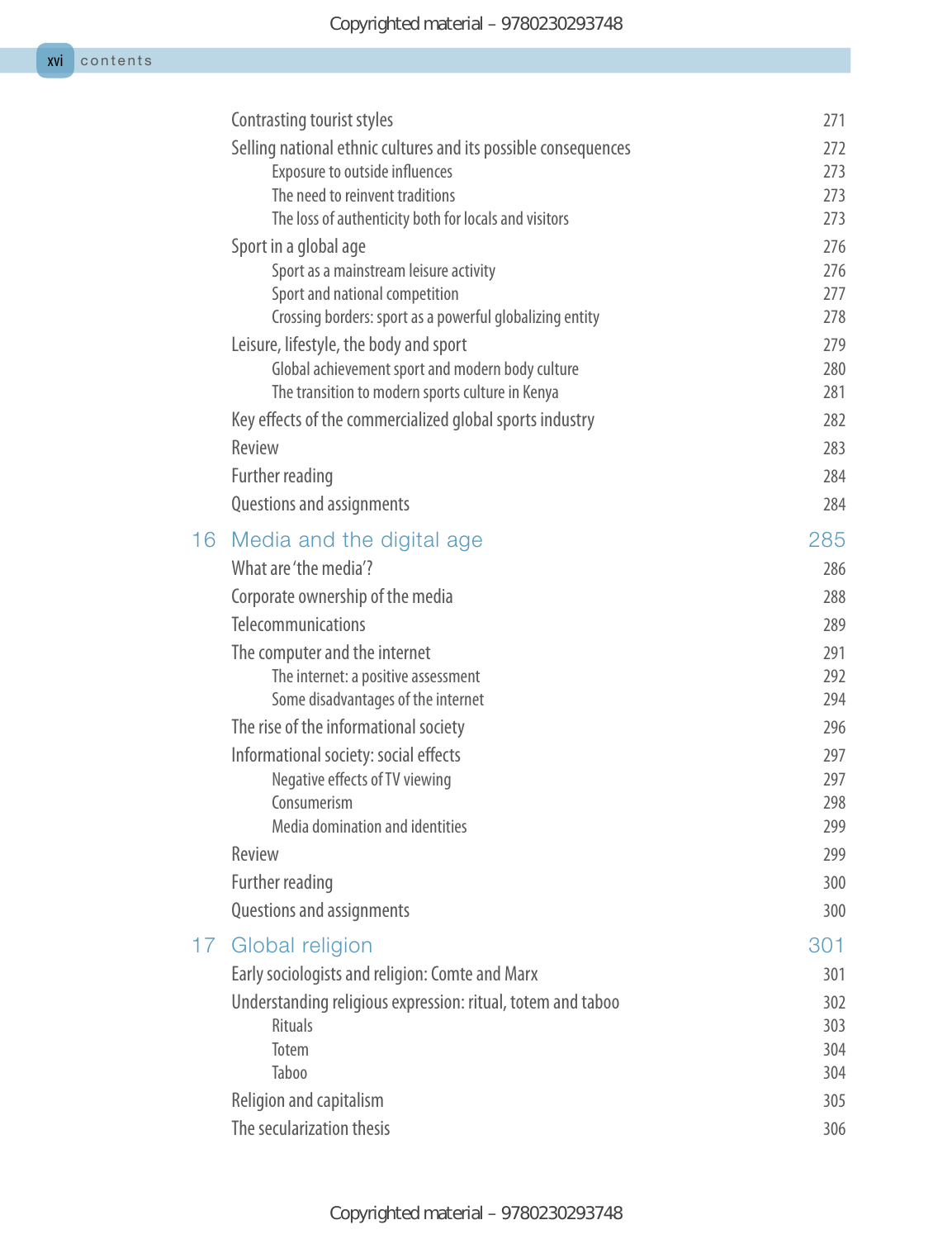|    | Challenges to the secularization thesis: religiosity thrives | 308 |
|----|--------------------------------------------------------------|-----|
|    | Religious survival in the West                               | 308 |
|    | The worldwide growth of new religious movements (NRMs)       | 309 |
|    | The globalization of religion                                | 311 |
|    | The 'threat' from Islam                                      | 311 |
|    | The complexity of Islam                                      | 313 |
|    | The West's invasion of 'Muslim lands'                        | 314 |
|    | Can the West live with Islam?                                | 315 |
|    | Review                                                       | 316 |
|    | Further reading                                              | 317 |
|    | Questions and assignments                                    | 317 |
| 18 | Urban life                                                   | 318 |
|    | The colonial city                                            | 319 |
|    | The industrial city and the Chicago School                   | 321 |
|    | An increasingly urban future                                 | 323 |
|    | The notion of a global city                                  | 325 |
|    | Some key characteristics of global cities                    | 328 |
|    | Inward migration                                             | 328 |
|    | Changes in the occupational structure                        | 330 |
|    | The feminization of employment                               | 331 |
|    | Regionalization and the global city                          | 332 |
|    | Los Angeles: the fragmented mega-urban region                | 332 |
|    | Review                                                       | 333 |
|    | Further reading                                              | 334 |
|    | Questions and assignments                                    | 334 |
|    |                                                              |     |

## PART 4 Dynamics and challenges 335

| 19 Global civil society and political activism           | 337 |
|----------------------------------------------------------|-----|
| What is global civil society?                            | 338 |
| The need for global and not just national civil society  | 340 |
| Forging global civil society: INGOs and parallel summits | 341 |
| International nongovernmental organizations (INGOs)      | 341 |
| Parallel summits                                         | 343 |
| <b>Global social movements</b>                           | 343 |
| The changing nature of social movements since the 1960s  | 343 |
| Why have some social movements become globalized?        | 346 |
| Changes in consciousness: towards global thinking        | 346 |
| Changes in communications technology                     | 347 |
| The Global Justice Movement: a case study                | 348 |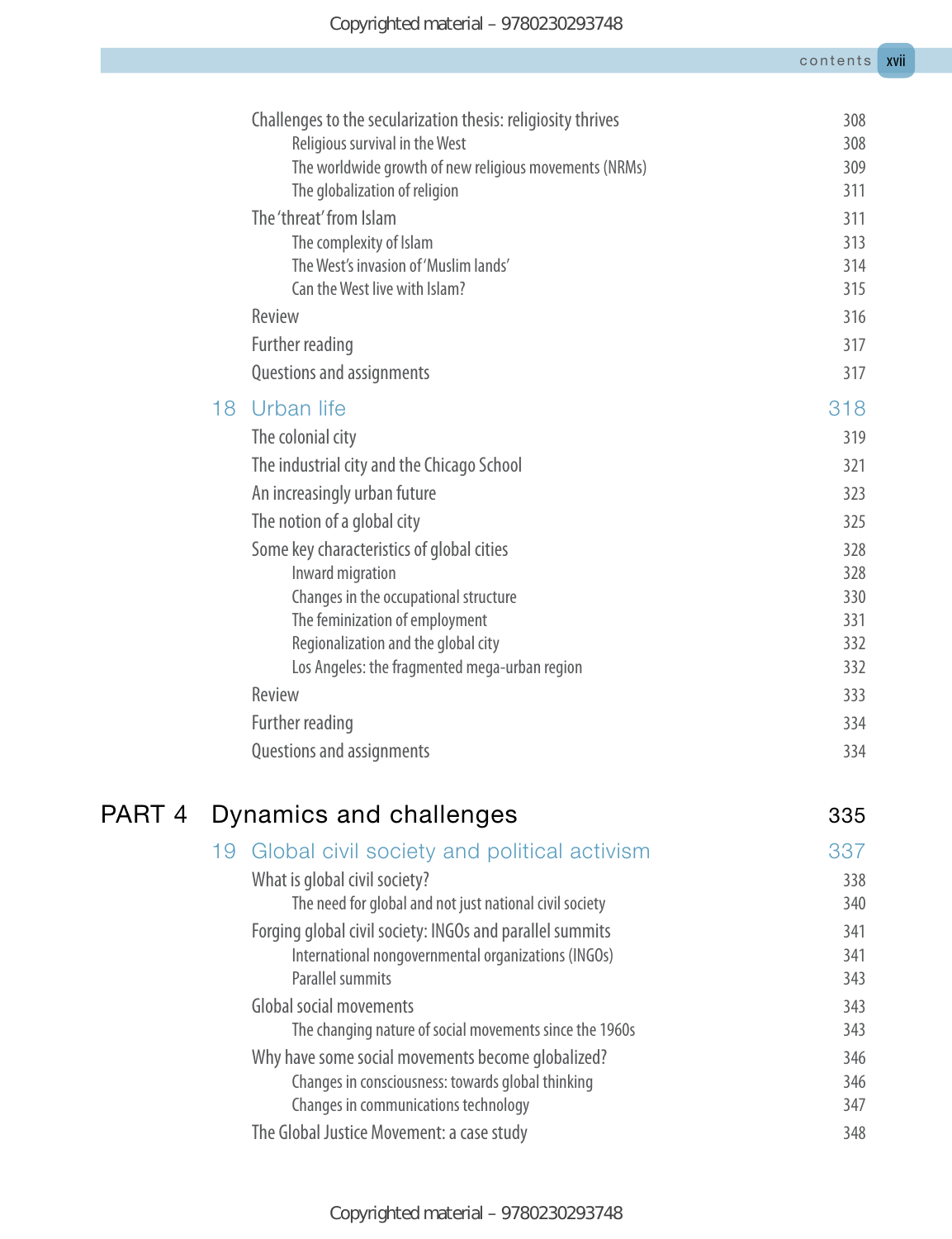|    | Global communications and the social media: the Arab Spring       | 350 |
|----|-------------------------------------------------------------------|-----|
|    | The role of the social media                                      | 351 |
|    | Other forms of mobilization                                       | 351 |
|    | Review                                                            | 353 |
|    | Further reading                                                   | 353 |
|    | Questions and assignments                                         | 353 |
| 20 | Towards a safe global environment                                 | 354 |
|    | Transboundary environmental problems                              | 354 |
|    | The evidence for global warming and climate change                | 357 |
|    | Global warming and energy security                                | 359 |
|    | Oil and energy security                                           | 359 |
|    | Oil and global transport                                          | 359 |
|    | When will oil peak?                                               | 359 |
|    | Future rising oil prices                                          | 360 |
|    | The scramble for oil and geopolitical tensions                    | 360 |
|    | Twin risks: climate change and energy security                    | 360 |
|    | Technology and lifestyle solutions to global warming              | 361 |
|    | Clean up current energy sources                                   | 362 |
|    | Reduce power/energy needs                                         | 363 |
|    | Develop renewable energy sources                                  | 364 |
|    | Adopt a low carbon economy and a less materialistic lifestyle     | 366 |
|    | The changing environmental movement                               | 368 |
|    | North-South differences over tackling greenhouse gas emissions    | 369 |
|    | Review                                                            | 371 |
|    | Further reading                                                   | 372 |
|    | Questions and assignments                                         | 372 |
| 21 | Identities and belonging                                          | 373 |
|    | Confronting the local and the global: key influences              | 373 |
|    | The resilient local as a continuing source of belonging           | 375 |
|    | Ethnicity                                                         | 376 |
|    | National identity                                                 | 378 |
|    | The continuing power of place                                     | 378 |
|    | Case studies                                                      | 380 |
|    | Aggressive expressions of relocalization and belonging            | 381 |
|    | Large-scale ethno-conflicts                                       | 381 |
|    | Blaming outsiders for threats to local belonging: micro-reactions | 382 |
|    | Protecting localism through forging external alliances            | 384 |
|    | Indigenous peoples: clashing with modernization                   | 385 |
|    | Constructing bi-local or multi-local transnational lives          | 386 |
|    | Diasporas                                                         | 386 |
|    | Cosmopolitanism and the city                                      | 387 |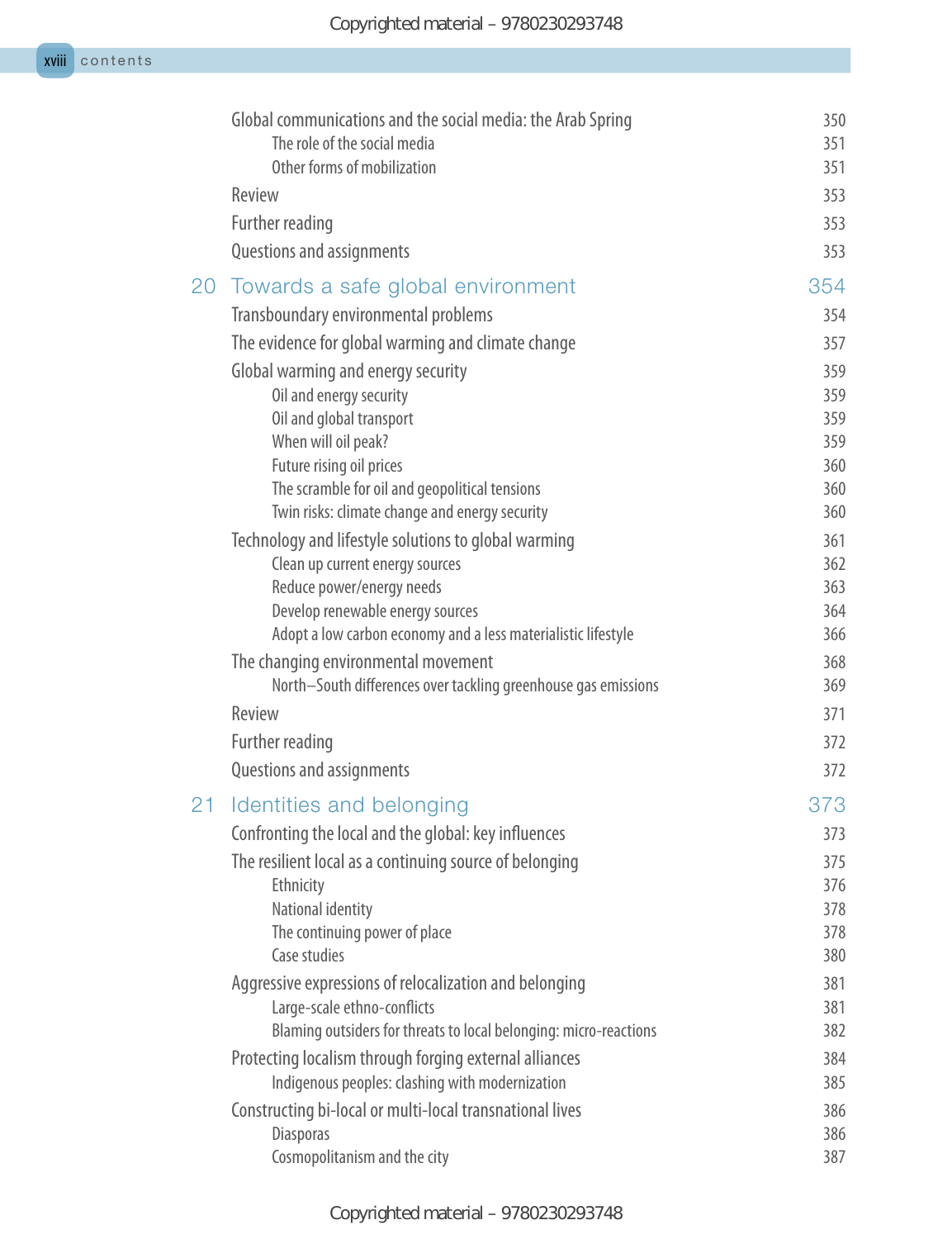| Review                                                  | 388 |  |
|---------------------------------------------------------|-----|--|
| Further reading                                         | 389 |  |
| Questions and assignments                               | 389 |  |
| 22<br>Conclusion: global uncertainties and ways forward | 390 |  |
| Is globalization new and how extensive is it?           | 391 |  |
| Recent measures of globalization in general             | 392 |  |
| Reacting to uncertainty                                 | 393 |  |
| Supporters                                              | 394 |  |
| <b>Detractors</b>                                       | 394 |  |
| <b>Reformers</b>                                        | 394 |  |
| <b>Outsiders</b>                                        | 395 |  |
| Global exclusion and inclusion                          | 395 |  |
| The 'great transformation' and social exclusion         | 396 |  |
| Elements of a countermovement                           | 398 |  |
| Ways forward for global public policy                   | 399 |  |
| Reviving mutuality                                      | 400 |  |
| Managing difference                                     | 401 |  |
| Creating greater equality                               | 402 |  |
| Promoting democracy                                     | 404 |  |
| Developing a sustainable environmental model            | 405 |  |
| <b>Review and final remarks</b>                         | 406 |  |
| <b>Further reading</b>                                  | 407 |  |
| Questions and assignments                               | 408 |  |
| References                                              | 409 |  |
| Name index                                              |     |  |
| Subject index                                           |     |  |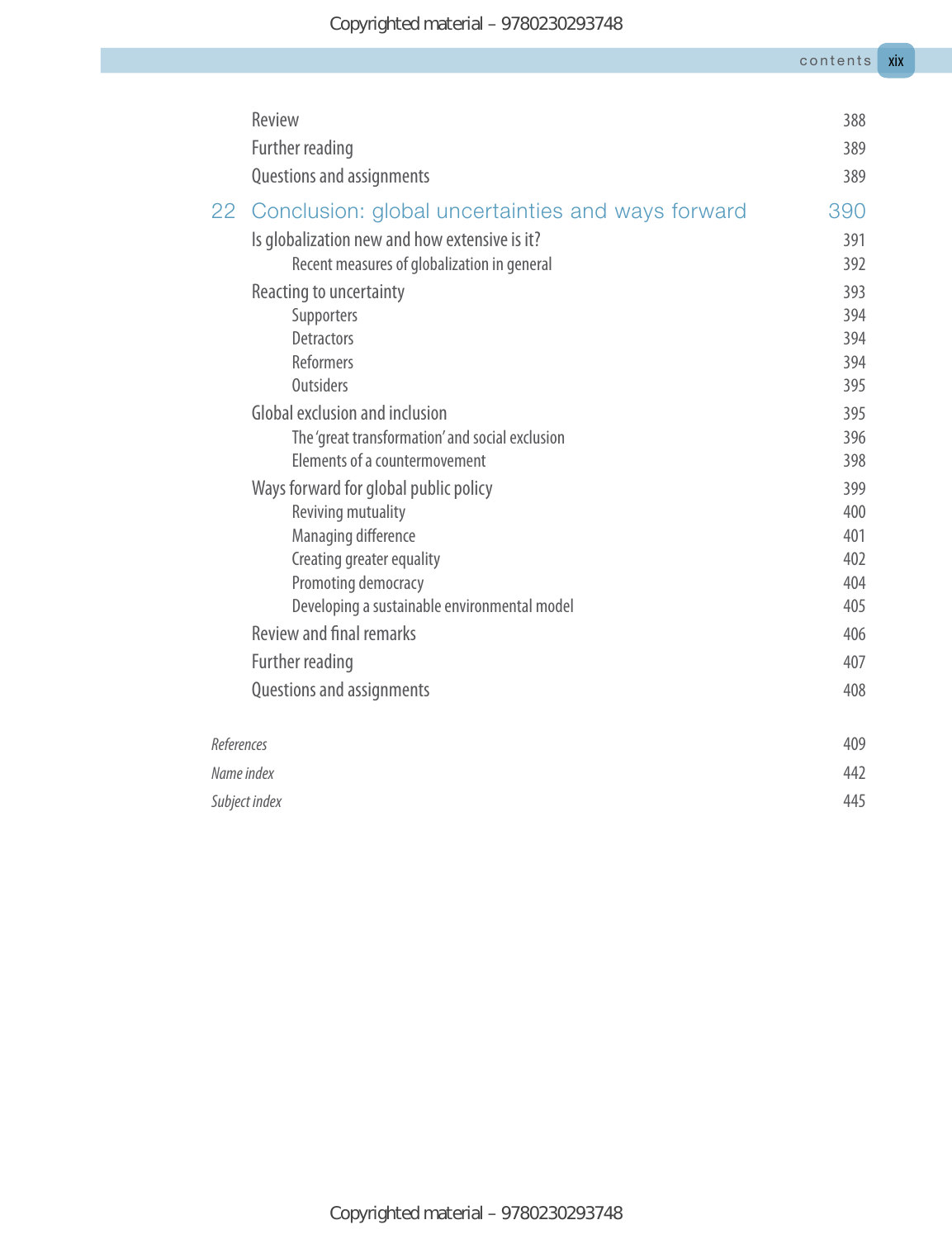# 1 The making of global sociology

In this chapter we shall look first at some of the key starting points for sociologists and some milestones in the discipline's development. The founders of the discipline made ambitious and universal claims, positioning the discipline as a general science of humankind. However, for a long time the primary concern was to construct sociologies that made sense of particular nations and their societies. To an extent this inhibited or delayed the move towards a more transnational outlook. Accordingly, we also examine the more recent theoretical and substantive changes that have prompted some sociologists to develop concepts, theories and approaches that make sense of the more complex and interconnected world we now see around us – a global sociology. Although seeing the discipline through a global perspective is becoming more and more common, not all sociologists would agree that this should henceforth be the sole preoccupation of the profession. Nonetheless, we hope to convince you that further developing a global sociology is, indeed, a vital and necessary goal that gives crucial insights into our evolving world.

### Key starting points in sociology

Sociology developed in nineteenth-century Europe by positioning itself against prior bodies of knowledge, notably philosophy, history and theology. All three were seen as unable to capture the import and drama of industrialization, urbanization and revolution, processes that were rapidly transforming the modern world.

#### Sociology as science

Like economists and political scientists, sociologists aligned themselves to an emerging body of secular scientific thought known as the Enlightenment (see Chapter 3). Auguste Comte (1798–1857), who coined the term 'sociology', argued that the gradual understanding of scientific laws would make sociology the governing science that glued all other forms of science together. For this to happen, observation, experiment, comparison and history would be utilized to enhance the scientific claims of the discipline (Kreis 2000).

Comte's influence eventually gave rise to an approach called 'positivism'. This can briefly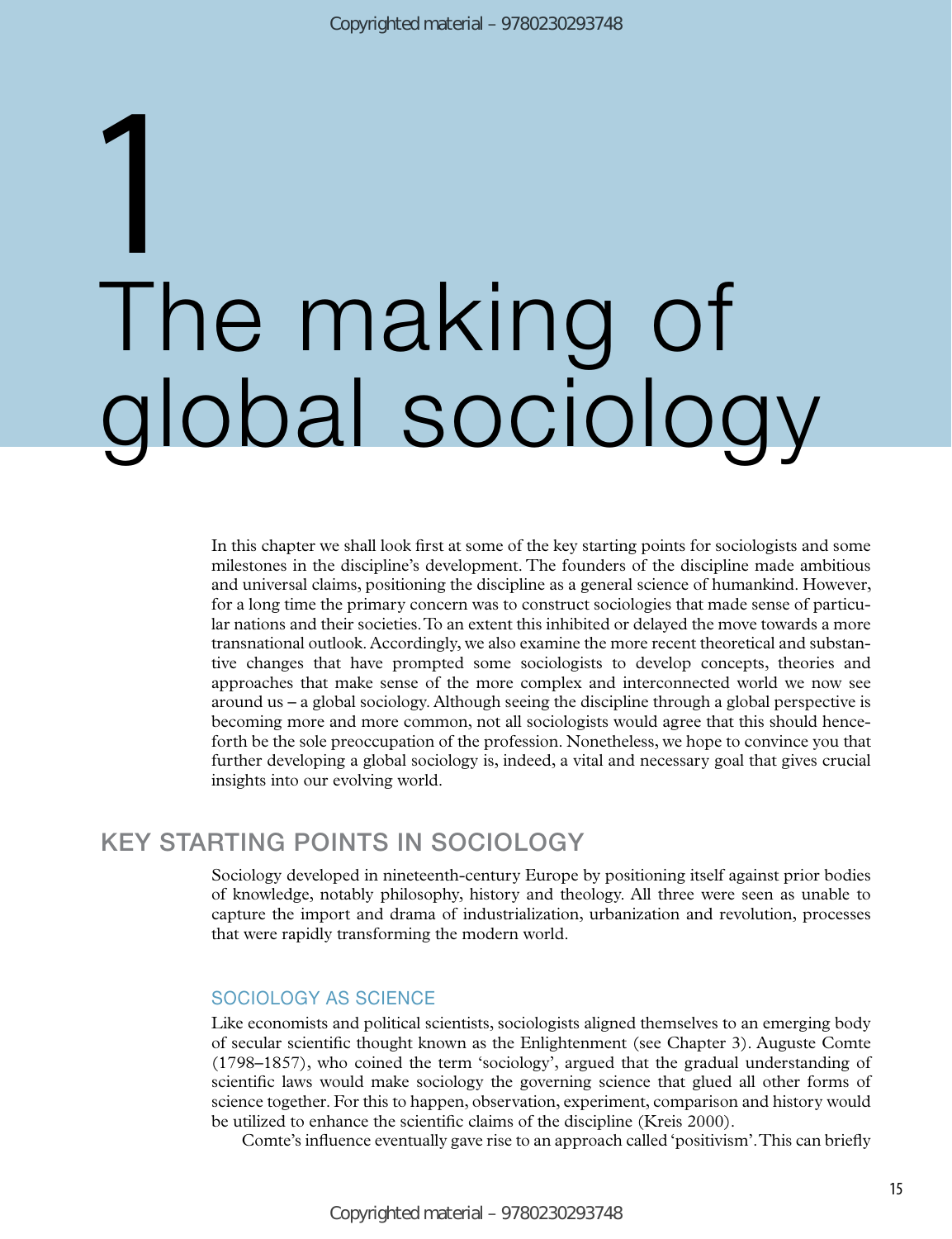be defined as the attempt to discover, measure and analyse regularities and patterns in social behaviour in an attempt to minimize the influence of the sociologist's own (value-laden) interpretations. Of course, unlike the natural sciences, sociologists cannot ethically conduct controlled experiments on people in the same way that laboratory scientists can manipulate or dissect living, non-human creatures to conduct and test their research, although the latter are also subject to growing ethical scrutiny and regulation. Nonetheless, using large data sets, for example from censuses and aggregate data on income and expenditure, through complicated statistical calculations (such as multivariate analyses), and by comparisons across space and time, sociologists have been able to offset, although not completely obviate, some of their initial scientific disadvantages.

#### Sociology as the comparative study of social life and society

Perhaps the most obvious and crucial characteristic of humankind is that practically everybody lives collectively in what is generally termed 'society'. Hermits throughout history constitute an interesting exception, although even they often re-enter social life after undergoing a period of spiritual renewal (France 1996: Ch. 1). In any case, we need to make the obvious point that if we all dispersed to live by ourselves, humankind would disappear.

Thus, we are social creatures, so share certain attributes and behave in certain common ways that do not rely on our individual beliefs, nationalities, ages, gender, statuses or wealth, important as these and other factors are in describing how we differ. At the same time, we do not have to experience biological modification (understood in the Darwinian sense of evolution) to adjust to large-scale changes, for example in the move from preindustrial to industrial society, or in the phenomenon that interests us, the move towards a more global society. We can record our actions, recall our history, reflect backwards and project forwards. We can stick to old ways or adopt new ideas. This makes the tasks of sociologists different from and more complicated than those of biologists, who can assume that inherited characteristics largely control animal behaviour (Elias 1978: 108). To investigate our more complex subject matter, we therefore have to look at how particular societies have evolved, compare them with others, and consider which social changes and behavioural patterns seem to be universal or, by contrast, which seem to be particular to one society or cluster of societies.

#### Sociology as imaginative understanding

Any consideration of variations in social conduct between societies raises the question of whether scientific sociologists can really understand all the fine grains of human behaviour and social interaction through formal methods and statistical techniques. We must recognize that positivist sociologists have achieved much in accumulating reliable information, developing testable concepts (called 'hypotheses'), refining research techniques to ensure greater reliability, and producing a body of social policy. In the case of the latter, their work has informed governments on everything from the causes of crime and football hooliganism to social mobility (how people move up and down the class and occupational structure) and the value of educational attainment. Nevertheless, other approaches have emerged and flourish alongside positivism, complementing its insights.

Especially important here is the interest in the 'the self' or the 'subjective' in social life, a crucial dimension that is largely missing in statistically led sociology. This takes us into the meaning of a particular act – the meaning, that is, to the social actor, to other social actors or to an outside observer, who may or may not be a sociologist. To address this issue, the great German sociologist Max Weber (in Coser and Rosenberg 1976: 213–14, 219) called for *Verstehen* – loosely translated as 'understanding', but in one sense better thought of as 'insight' or even 'empathy'. *Aktuelles Verstehen* is a form of superficial, immediate understanding, while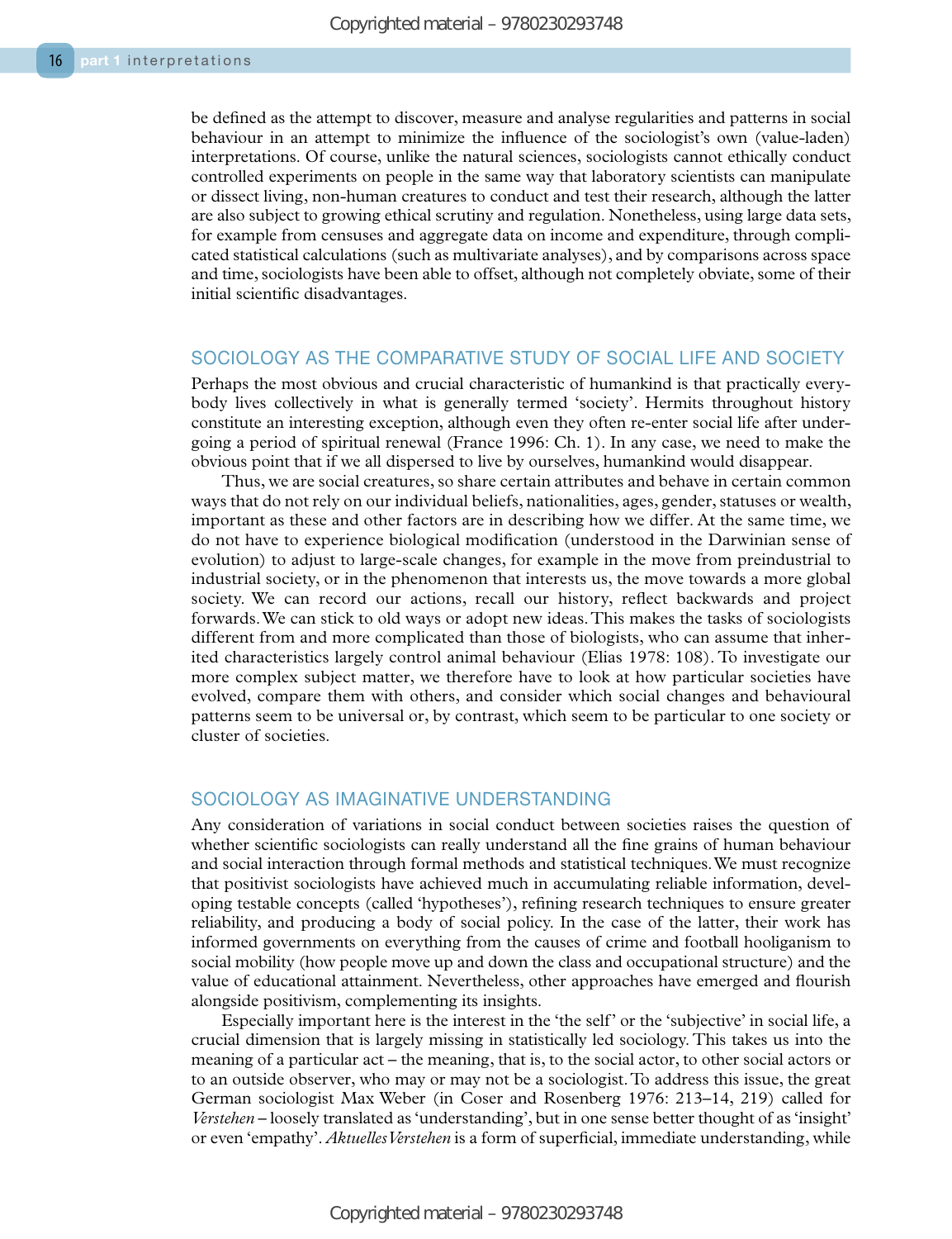*erklärendes Verstehen* probes motivations, intentions and context to give a deeper meaning or possible interpretation.

Subjective or interpretative sociology gained its most powerful expression in what is known as 'symbolic interactionism', a label applied to a group of sociologists working in Chicago who followed Weber's emphasis on *Verstehen*. As Rock (1996a: 859) explains, symbolic interactionists argue that knowledge is not a simple mirror of an object. Rather, 'people actively create, shape and select their response to what is around them. Knowledge is then presented as an active process in which people, their understanding and [external] phenomena are bound together.' Sociologists working in this tradition seek to get inside people's skins, as it were, to see how social actors (as well as others around them) understand situations symbolically and literally. This is particularly important when the subjects are not respectable or conventional citizens and are the objects of all manner of prejudices and stereotypes. Sociologists working in this tradition often explore the social worlds of criminals, prostitutes, drug users, HIV sufferers, sexual deviants and gang members.

#### SOCIOLOGY AND THE SEARCH FOR KNOWLEDGE

Honesty and integrity are at the heart of any genuine search for knowledge. This means that sociologists, like other scientists (*scientia* is the Latin word for 'knowledge', so there is no reason to be diffident about using the expression), cannot start by assuming the answer. We have to let the facts speak for themselves, honestly report the answers our respondents give, faithfully record our observations and not twist arguments to suit our private purposes or political positions. For positivist sociologists this is so self-evident it is barely worth mentioning. Those working on comparative and historical sociology and those in the interpretative tradition also seek to follow scientific procedures and methodologies.

#### A PAUSE TO REFLECT

Some sociologists suggest that, despite showing honesty and integrity in conducting their research, it is difficult to exclude the values and beliefs they hold. Precisely because we are human and engaged in research on the human condition, we may find ourselves 'taking sides'. Is there bound to be bias in sociological research? Can this be minimized by insisting that sociologists openly declare their values before they report their findings?

The search for sociological knowledge may, however, mean that the inadequacies of public policy become all too evident. Sociologists often uncover policies that are ineffective, destructive, produce unintended consequences, or are ethically indefensible. The subjects of their research often may challenge official characterizations, but may also throw the sociologist off guard. In revealing findings that contradict their own assumptions and beliefs, sociologists are expected to be even more meticulous in their research reports. Taking two examples may make the argument clearer. Let us suppose you are a researcher with strong feminist views and most of the people you question say they love to look glamorous and depend greatly on the attentions of enraptured males to make them feel good about themselves. Suppose again you are a sociologist with Marxist views and your working-class respondents say that they have no sympathy with their fellow workers. In fact, many cannot wait to make enough money to send their children to posh schools so they can escape their class background. You may not like these answers, but you have faithfully to report them. Nor should you at any point prompt or suggest an answer. To do so may mean receiving the answer you want to hear (many people will effect a friendly consensus with interviewers or perhaps just want to get rid of them), but you would thereby be engaged in an ideological, not a socio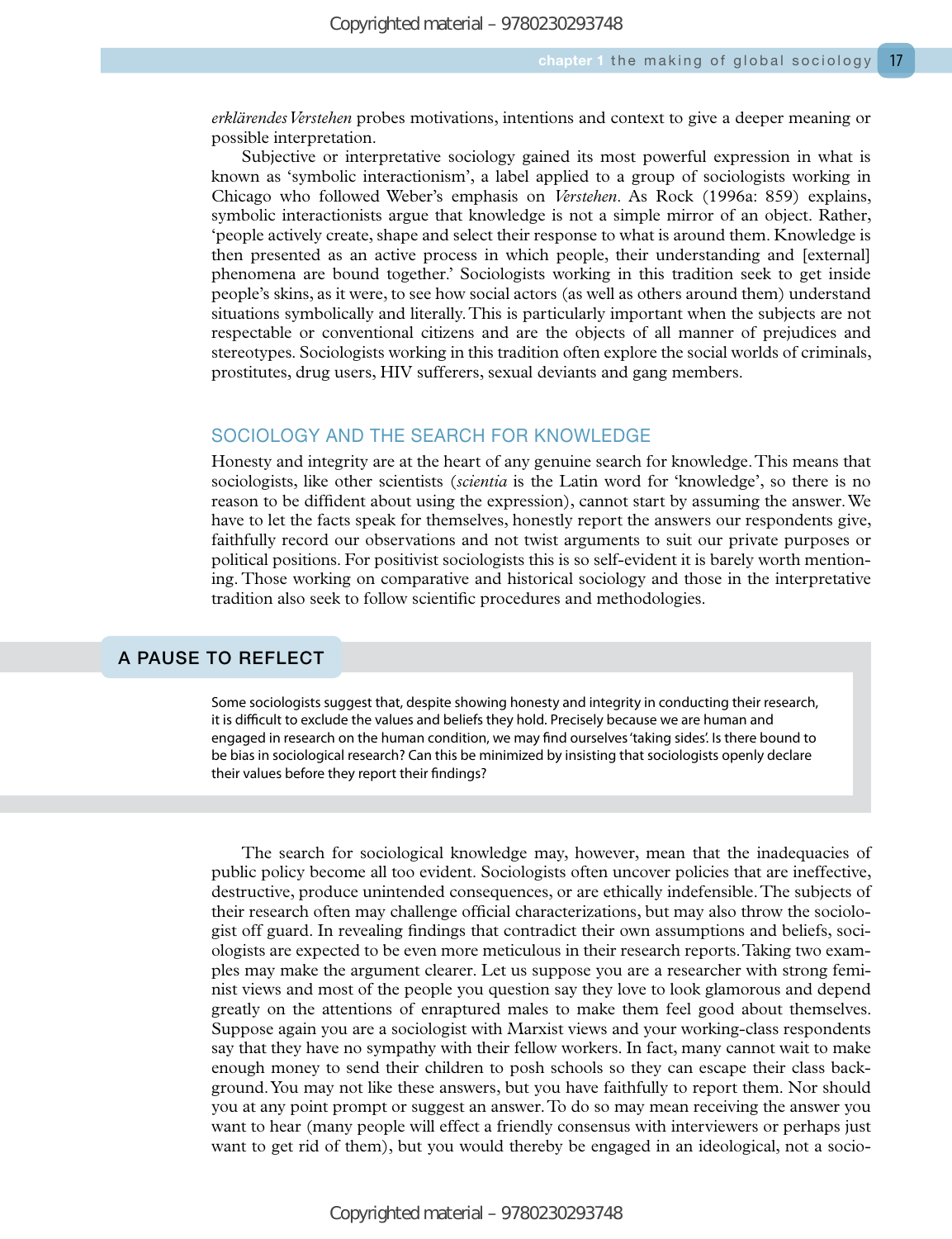logical, exercise. Because we are human and dealing with human behaviour (not something like carbon dioxide emissions, atomic matter or molecules), it is even more important that we do not cheat.

#### SOCIOLOGY AS CRITIQUE AND ITS PUBLIC RESPONSIBILITY

Being careful to ensure that our evidence and research methods reach a standard above reproach does not prevent us from commenting on the great moral issues of our time, such as war, poverty, financial crises or inequality. In addressing these issues, sociologists are divided. Some centre their work on professional recognition and remain within academia, while others work with policy-makers. Others again feel the need to engage with the public and see that as a legitimate extension of their roles as sociologists. Burawoy (2005) avers that although there are some overlaps between these categories and some of us move between them, we now, in effect, practise four kinds of sociology – professional, critical, policy and public (Table 1.1).

| <b>TABLE 1.1</b> Burawoy's four types of sociology |                                                                                            |                                                                                    |  |  |  |  |
|----------------------------------------------------|--------------------------------------------------------------------------------------------|------------------------------------------------------------------------------------|--|--|--|--|
| Type of sociology                                  | Common cognitive practices                                                                 | Target audience                                                                    |  |  |  |  |
| Professional sociology                             | Advanced theoretical and empirical work, using<br>explicit scientific norms                | Peers, those who read professional journals                                        |  |  |  |  |
| Critical sociology                                 | Foundational and normative, driven by moral<br>vision                                      | Critical intellectuals, those who engage in internal<br>debates about sociology    |  |  |  |  |
| Policy sociology                                   | Empirical, concrete, applied and pragmatic                                                 | Policy-makers in government, business and the media                                |  |  |  |  |
| Public sociology                                   | More accessible/relevant theoretical and<br>empirical work, lectures and media appearances | Designated publics including students, the local<br>community and religious groups |  |  |  |  |

*Source:* Adapted from Burawoy (2005).

#### Some milestones in the history of sociology

#### The French Revolution

A series of social upheavals that began in 1789 with peasant revolt, monarchical collapse and moderate middle-class leadership. From 1793 to 1795, the urban poor of Paris and other cities, led by radicals such as Robespierre, pushed the revolution in a more violent and nationalist direction. An increasing involvement in European wars also led to the successful mass mobilization of citizen armies and the centralization of power.

As we have mentioned, the discipline of sociology is much older than many of its students believe. It has its roots in the period after the French Revolution when political conflict, rapid urbanization and social turmoil convulsed European societies.

Intellectuals sought to explain both the bewildering chaos and the new possibilities around them. Karl Marx, for example, saw the French Revolution and the European revolutions of 1830 and 1848 as harbingers of a new revolutionary order that a class-conscious and politically motivated working class (he called workers the 'proletariat' after the dispossessed class of ancient Rome) would usher in. Box 1.1 is a summary of some of the most important developments in sociological thought from the mid-nineteenth century to the present day. It indicates how involvement in the discipline spread beyond the first industrial societies.

#### Box 1.1 Timeline in sociology

**1842**  The publication of *Positive Philosophy* (1853) by **Auguste Comte** (1798–1857). Comte wanted to find regularities, even laws, in social life that resembled Newtonian physics. He allied sociology to the scientific models of the Enlightenment. His ideas were linked to those of scholars in the other two major social sciences – economics and political science. They dismissed philosophy as too speculative, theology as the rationalization of superstition, and history as too subjective and superficial. These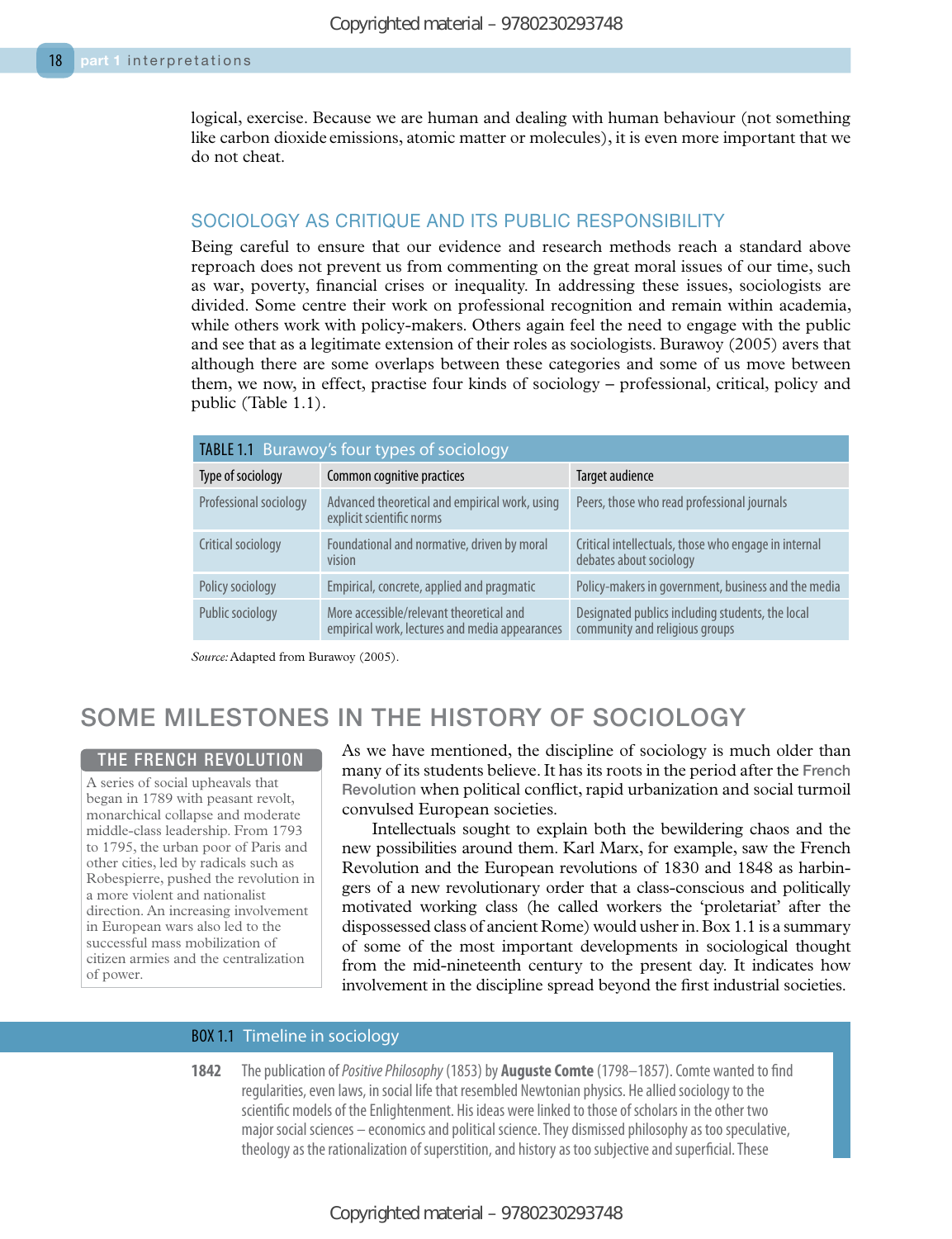writers saw themselves as champions of a new way of understanding reality. They wanted to establish general laws of human behaviour, to formulate hypotheses that could be tested, and to develop strict scientific methods (Wallerstein 1996: 31).

- **1848**  The publication of *The Communist Manifesto* by **KarlMarx** and **Friedrich Engels**([1848]1967), who argued in this influential pamphlet that: 'The history of all hitherto existing society is the history of class struggles.' They saw an increasing impoverishment of the workers, whom, they thought, would become class-conscious and throw off the yoke of capitalism. Karl Marx (1818–83), who worked in Germany, France and Britain, saw the waves of rebellion in 1830 and 1848 as ushering in a new era of social revolution. He was consequently interested in class conflict and the dynamics of large-scale social change. He sought to be international in his outlook. Marx wrote on India and the USA and, as his socialist ideas caught hold, he found himself in dialogue with revolutionaries from Russia to Cuba. **Eleanor Marx**, his daughter, became a pioneer feminist thinker and agitator.
- **1874** The publication of **HerbertSpencer**'s (1820–1903) *Principles of Sociology* (1902). He proposed an organic theory of society (likening it to a living organism) and was preoccupied with slow, long-term evolutionary change. His work paralleled Charles Darwin's writings on the animal and plant worlds. Incidentally, it was he, not Darwin, who coined the expression 'the survival of the fittest', a notion that resonated well with the unregulated capitalism of the period.
- **1892** The foundation of the first department of sociology in the USA. Three years later, the *American Journal of Sociology*, still the leading journal in the field, was established. The discipline was often concerned with the adaptation of new immigrants to their new settings, urban settlement patterns (the 'Chicago School' produced celebrated studies in this field), industrial relations and community studies.
- **1898** In France, the renowned French sociologist **Emile Durkheim** (1858–1917) founded *L'Année sociologique*. This journal contained material on law, customs, religion and social statistics. Durkheim concentrated on the elements that bind societies together, an issue close to the heart of a society that had experienced the disintegrating effects of revolution and an invasion (in 1871) by Prussia. Durkheim understood that his discussion of how social order and consensus were to be reached necessarily involved comparison with other groups. He tried to understand the religious practices of the Australian Aborigines and systematically collected statistics from a number of European countries to undertake his famous study of suicide.
- **1905**  The publication in German of **MaxWeber**'s (1864–1920) most famous book *The Protestant Ethic and the Spirit of Capitalism* (1977). In addition to work on his native Germany, Weber wrote on Spain, Italy and ancient Rome and was fascinated by the different ways in which religious belief facilitated or inhibited the development of capitalism. He was the first sociologist of comparative religion, having examined Hinduism, Confucianism, Buddhism and Judaism, in addition to his well-known studies of Protestantism. He also sketched out an ambitious study of Islam. In his engagement with Marxism, he sought to develop a holistic sociology that added to the issue of class identities, questions of status, political power and values, which together would define the opportunity structure available to people.
- **1907** Britain's first chair in sociology was endowed by Martin White, a Scottish businessman. It was held jointly at the London School of Economics by **EdvardWestermarck** (1862–1939) and **Leonard Trelawny Hobhouse** (1864–1929). They made pioneering contributions to methodology, the study of social justice and family life.
- **1959 Mysore Narasimhachar Srinivas** (1916–99) was invited to Delhi University to establish and head the Department of Sociology at the Delhi School of Economics, founded in emulation of the London School of Economics (see Figure 1.1). In his *Religion and Society among the Coorgs of South India* (1952), Srinivas showed that the caste system was much more porous than Western scholars had assumed. Lower castes facilitated social mobility by adopting the language and social habits of higher castes – a process Srinivas described as 'Sanskritization'. Srinivas made an important start in establishing and promoting the discipline in the world's second most populated country.
- **1979** The foundation of the Chinese Sociological Association in the largest country in the world after years when the Communist Party of China was suspicious of the discipline. Professor**Fei Xiaotong** (1910– 2005) was elected as its first and second chairperson. According to its website (http://219.141.235.75/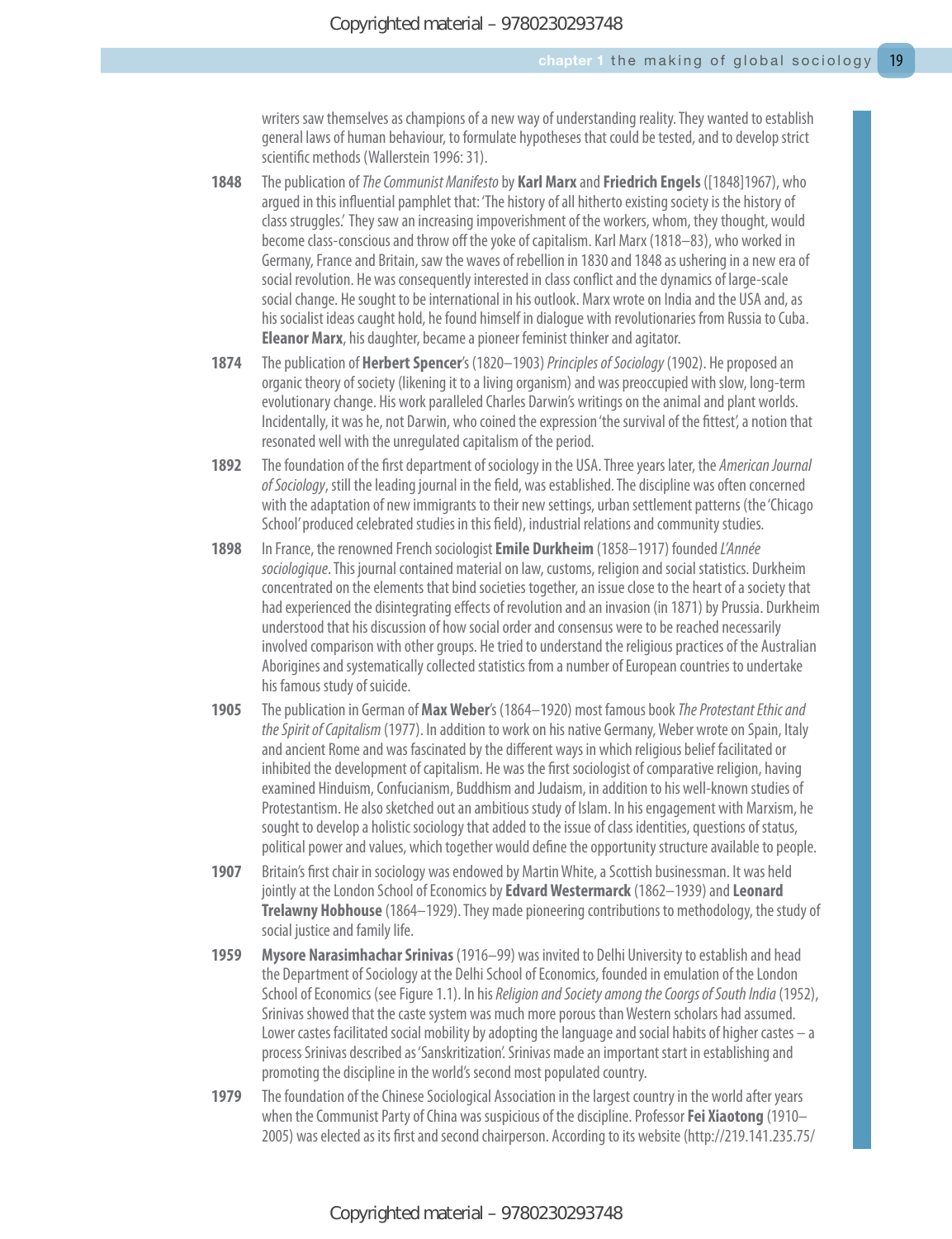english/Associations/CSA/t20050105\_4298.htm), the association aims to 'undertake sociological research in light of China's practices with a view to develop the academic cause of sociology and serve the socialism-building of a prosperous, democratic and modernized China'.

- **1994** Sociologist **Fernando Henrique Cardoso** (1931–) was elected in a landslide victory to the presidency of Brazil (see Figure 1.2). (Cardoso was previously the president of the International Sociological Association.) Although re-elected to a historical second term, he lost to Luiz Inácio Lula da Silva (the left-wing candidate) in 2004.
- **1999 Anthony Giddens**(1938–), well-known British sociologist, then director of the London School of Economics, took 'The Runaway World' (what is commonly called globalization) as the theme of his Reith lectures, the BBC's prestigious annual series of lectures.
- **2001** The number of current serving UK university vice-chancellors (equivalent to presidents of US universities) included seven established sociologists.
- **2006** The International Sociological Association held its periodic conference on the continent of Africa for the first time ever. The theme of the ISA World Congress of Sociology was 'The Quality of Social Existence in a Globalising World'.
- **2011** The death of the Harvard sociologist Daniel Bell (1919–2011), whose book *The End of Ideology* (1960) was chosen by the *Times Literary Supplement* in 1995 asone of the 100 most influential books since the Second World War. He argued that meta-ideologies, such as communism, liberalism or socialism, were no longer credible and that social change was better effected by small technical fixes and social policy adjustments.



#### Figure 1.1 Mysore Narasimhachar Srinivas (1916–99)

One of India's most distinguished sociologists, his work on how lower castes emulated higher castes and on village life in India has helped to explain this complex society to non-Indians and Indians alike.



#### FIGURE 1.2 Fernando Henrique Cardoso (1931–)

Former president of Brazil and earlier of the International Sociological Association. He undertook major research on Brazil's poorer regions and on dependency theory. He speaks English, French, Portuguese and Spanish fluently.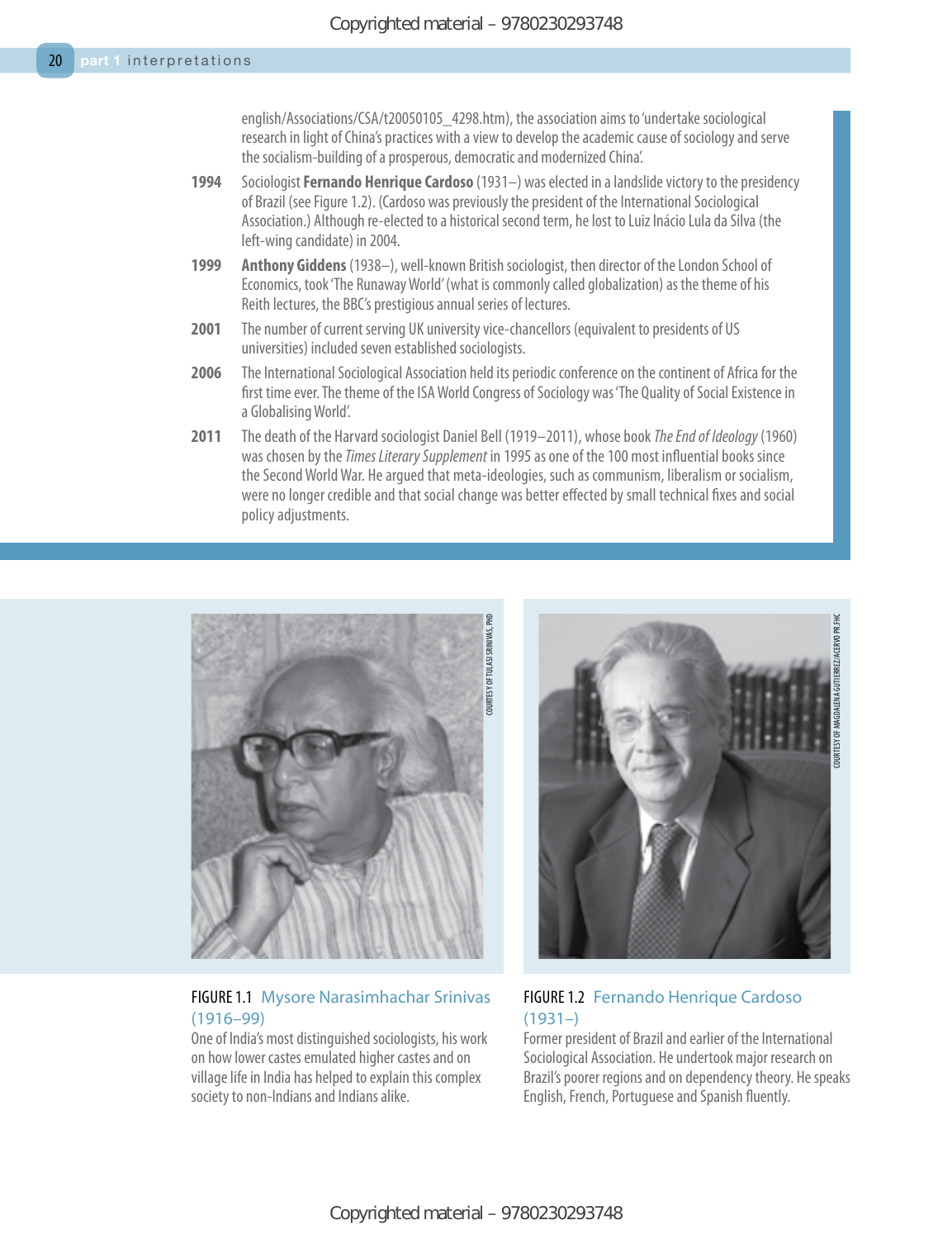### The global turn in sociological thinking

Two main processes mark sociology's move towards developing a global perspective. First, many scholars associated with the sociology of advanced Western countries have looked outwards towards societies very different from their own. Simultaneously, scholars from an ever widening range of societies have been adding their insights to the discipline. An emerging concern has been that a changing world of growing interconnectivities requires a different, much broader kind of sociological analysis (explored in detail in Chapter 2). Here we examine how these broadening processes gradually took shape through the work of various sociologists. Second, the reality of a more dangerous world in which crises, dilemmas and puzzling opportunities – some new – press in on us in multiple ways also drives the need for a global sociology. Thus, like other disciplines, sociology must expand its geographical and intellectual horizons – recognizing that profound changes at the global level are challenging the nature of local communities and national societies. We outline some of these transformations later in the chapter.

#### Trying to break away from national orientations

An important limitation of sociology is that, despite the universalizing ambitions of a number of its founding figures, it has taken a long while to expand beyond its heartland in Western industrial societies. This was partly because the study of non-Western societies was, at first, left to anthropologists who, in describing the unusual and exotic, failed to develop general laws applicable to all humanity. Their preoccupations more or less propelled them to find difference rather than commonality.

Looking back at the period of colonialism, one can see that anthropologists were often constrained by their professional preoccupations and close links to colonial governments (Asad 1974; Lewis 1973). However, social and cultural anthropologists also defended the integrity of the people among whom they worked against what they considered the corrupting influences of colonial administrators, traders and missionaries. Canadian fur traders bribing Hurons with whisky or the spreading of fatal venereal disease to the Polynesians were hardly edifying moments in the history of encounters between European and non-European people. It is too late, however, to wrap people in cellophane and freeze them in a time warp. Our increasing interconnectivities make it impossible to preserve tribal iceboxes or human zoos. In the wake of the 1948 Universal Declaration of Human Rights, we live in an interdependent, globalizing world. We cannot explain differences between peoples simply by giving each of them a different voice. We need to find ways of comprehending and comparing societies and peoples that apply from Afghanistan to Zimbabwe, from the Aborigine to the Zulu. In short, a sociology that specifically sets out to encompass a global dimension has become both urgent and necessary.

Another factor explaining sociologists' relatively late interest in understanding societies outside Europe, North America and Australasia was the strong national loyalties many sociologists felt, especially in the first half of the twentieth century. Interestingly, as we have seen, some of the trailblazers of sociology – particularly Auguste Comte, Herbert Spencer, Karl Marx, Max Weber and Emile Durkheim – were interested in countries outside their own. But, despite this promising beginning, from about the beginning of the First World War (1914) to the end of the Second World War (1945), comparative and holistic sociology went into decline in Europe and North America. This probably had something to do with the growth of intense nationalist feelings and the attempt to fabricate exclusive, powerful, modern nation-states.

As the First World War approached and inter-European rivalry raged remorselessly, imperialist and nationalist sentiments were easily inflamed. The big events and large-scale forces at play in the early decades of the twentieth century can often be tellingly illustrated by small examples, such as the stoning of humble dachshunds, the German 'sausage dog', in London's streets despite the famed British love of animals. In this frantic atmosphere, those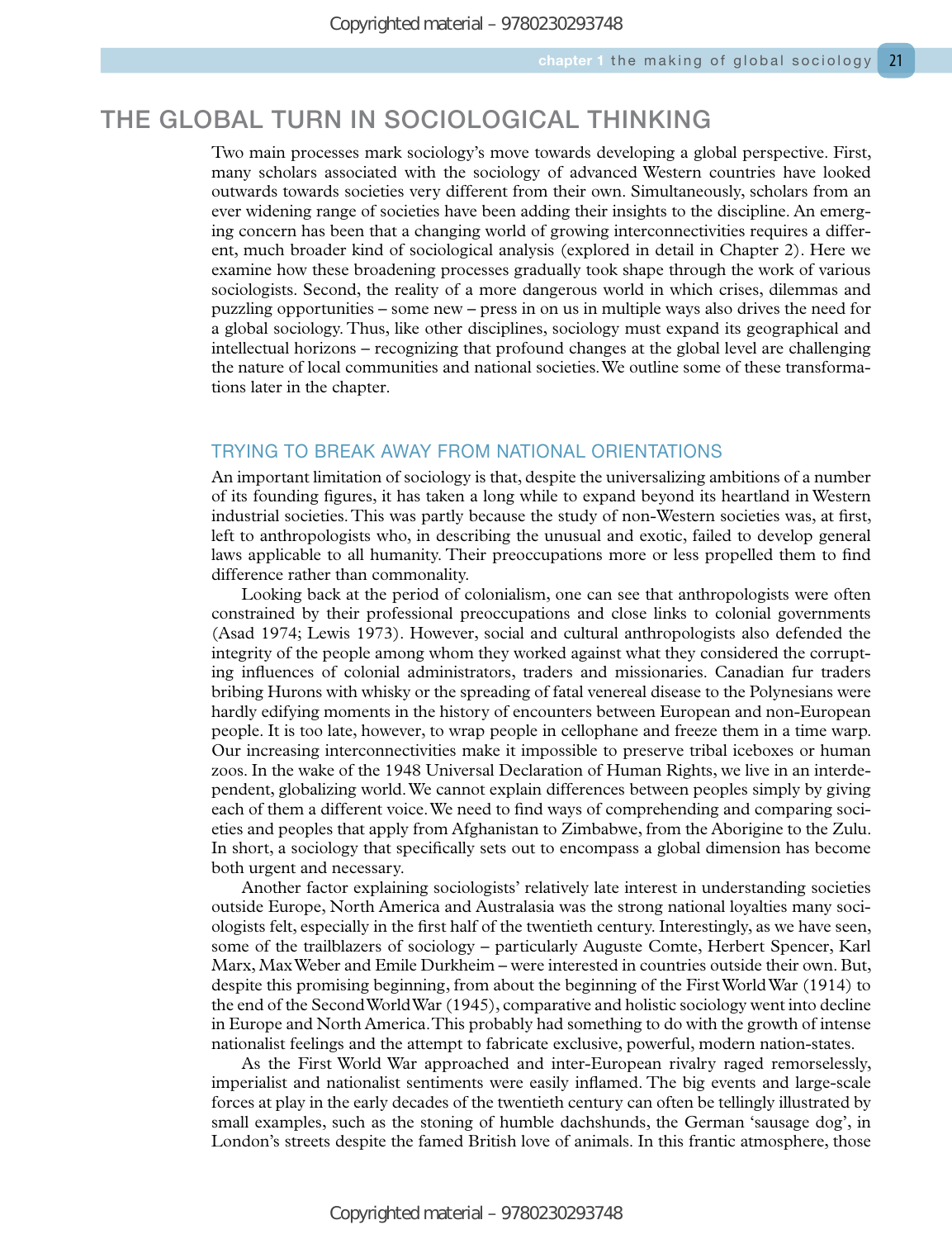#### **XENOPHOBIA**

The hatred and fear of foreigners.

espousing international causes were derided. Even the international labour movement found itself at the mercy of xenophobic passions. Instead of accepting the Marxist message that 'workers have no country',

young men lined up to fight for their emperors, tsars, kings and kaisers and many perished for their deference.

Sociologists were inevitably caught up or caught out by this nationalist fervour. In Russia, for example, sociologists (like many other academics) became little more than servants of the state. Others, the dissenters or members of victimized minority groups, left their countries of birth. Prominent Italian, Austrian and German scholars had to flee from fascism and Nazism to other European countries or to the USA. After the Second World War, these scholars made major contributions to the intellectual life of their adopted countries.

#### A PAUSE TO REFLECT

The social construction of who is 'in' and 'out' (or who is included or excluded) is a primary concern for sociologists. Is there a biological or instinctual basis for such behaviour? Why are some groups particularly targeted and excluded?

#### The Great Depression (1929–39)

The most severe capitalist downturn ever known, although some have compared the global economic crisis beginning in 2007/8 with it. By late 1932, in the USA alone, around 15 million workers were unemployed. The crisis began in October 1929 when company share values on New York's Wall Street stock exchange crashed. A number of stockbrokers and investors jumped to their deaths from their skyscraper offices. A series of escalating bank and currency collapses soon turned the crisis into a global one. German Nazism and Japanese fascism were partly caused by the world economic collapse.

In the period up to 1945, sociologists in the USA and the UK remained intelligent observers and critics of their own societies, but they rarely lifted their heads above the concerns immediately around them. In front of their eyes were the mass unemployment caused by the Great Depression, the mobilization of men for the front, and the deployment of women on the 'home front'. Discussions of social problems and social realities were focused almost entirely on local community, urban or national contexts.

#### POST-1945: WIDENING WINDOWS ON A MORE COMPLEX WORLD

The end of the Second World War heralded a new balance of international forces. Japan was one of the defeated countries. Yet, as a late industrializing and non-Western country it had proved a formidable enemy. It had brought the USA into the war. The Second World War also shifted the locus of political and economic power from Europe to the USA. For

its part, the Soviet Union made enormous strides in technological development, including sending the first cosmonaut to space in 1961, but such achievements concealed underlying weaknesses in the economy. The French, British, Dutch and Portuguese empires rapidly began to unravel under the impact of nationalist pressures. This shifting balance of power prompted four sets of concerns for sociologists and other social scientists:

1. Sociologists asked what explained Japan's sudden emergence as a leading industrial power. Were there certain elements in Japanese culture that generated appropriate forms of work and military discipline? Was there some connection between the revival of Shintoism and Japan's interest in European science, akin perhaps to the Enlightenment or even to Max Weber's idea that particular kinds of religion were linked to the development of capitalism? Was the restoration of the emperor the crucial historical event (1867/68), or the end of feudalism in 1869? The basic dynamic of the Japanese spurt to industrial, political and military prominence was inexplicable to all but a few non-Japanese social scientists, the sociologist Ronald Dore (Box 1.2) being one honourable exception.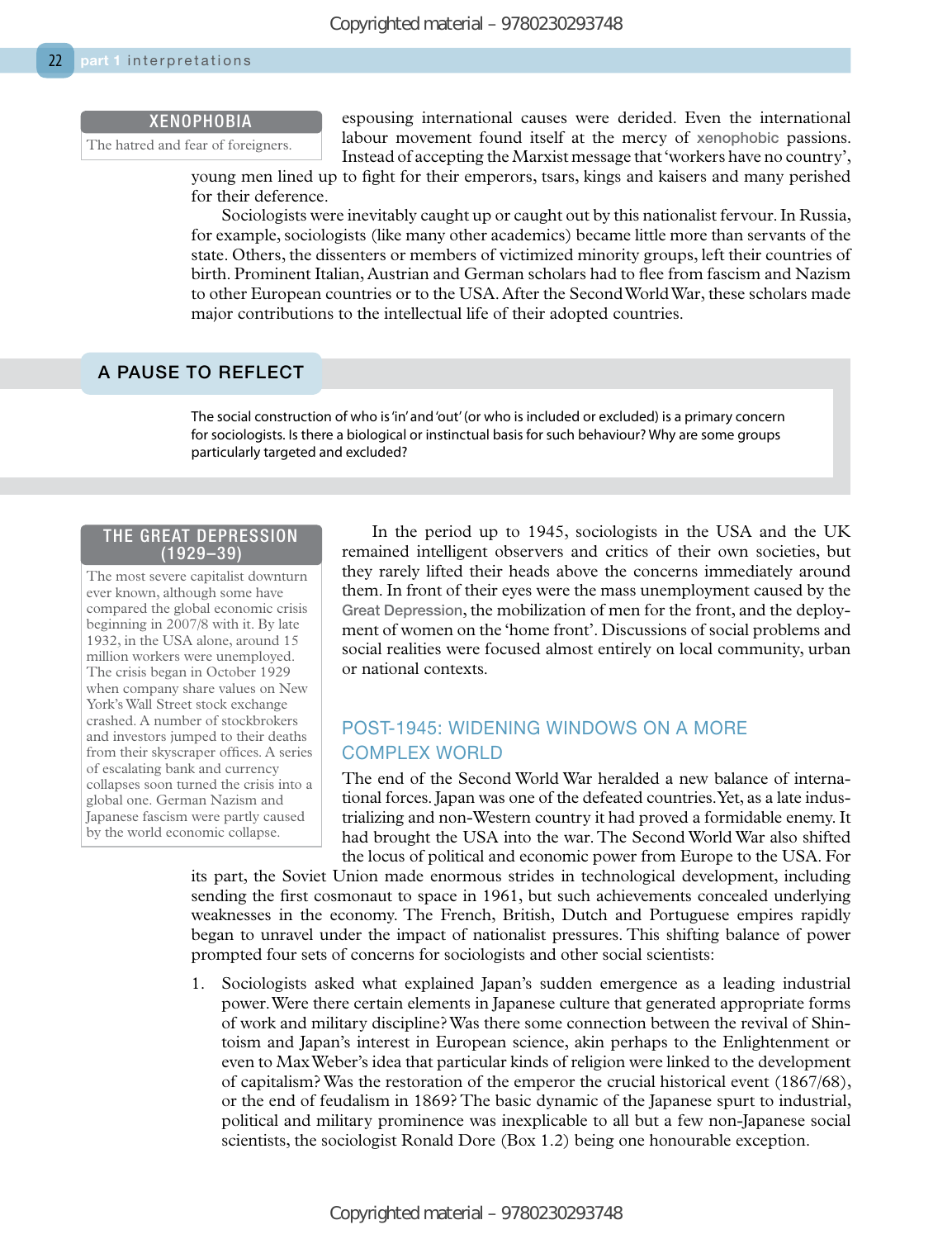- 2. Was the USA able to stabilize the world through a mutual threat of annihilation with the Soviet Union? The very acronym MAD (mutually assured destruction) suggested a sort of crazy logic of threat and counterthreat depicted brilliantly in the classic 1964 film *Dr Strangelove Or: How I Learned to Stop Worrying and Love the Bomb*. The 'iron curtain' separated East from West, but there were intense and often dangerous rivalries in the space race and even in sporting contests. Passionate debates arose over the virtues and drawbacks of planning or the market, an assured basic standard of living or individual freedom. These debates were played out in the countries in what was then called 'the Third World', whose allegiance the rival superpowers eagerly sought.
- 3. The old empires were clearly on the way out. Reluctantly, the British left India, which became independent in 1947. This was the prelude to the decolonization of the rest of Asia, Africa, the Middle East and the Caribbean. The Dutch evacuated Indonesia in 1949 and later the French and Portuguese were also forced to abandon their colonial possessions in Asia and Africa, often retreating in the face of armed rebellion. Amid much conflict, the French yielded to the force of Algerian nationalism in 1962, while former Portuguese Mozambique became independent in 1975.
- 4. There were new actors on the world stage. People of all colours and backgrounds, not just white people, were 'making history'. It had been arrogant and even absurd for dominant ethnic groups to believe that they were the only ones who counted. All convictions of racial and cultural superiority were shaken to the roots after 1945.

Of course, some people continued to live in the past. Nonetheless, far-sighted thinkers and politicians realized that the post-1945 period required a change in public consciousness. One example of the new openness was the foundation in Paris of the United Nations Educational, Scientific and Cultural Organization (UNESCO) in 1946. Three decades later, Article 1 of UNESCO's General Conference of 1978 reinforced the universalizing spirit, proclaiming that: 'All human beings belong to a single species and are descended from a common stock. They are born equal in dignity and rights and all form part of humanity' (Banton 1994: 336–7).

Not only was there a shift in mood towards universalism but there was also a legion of societies 'out there' whose conditions of life were largely unknown to Western scholars. Led by the USA, but soon followed by Japan and the European countries, 'area studies' programmes at universities were announced or augmented. Scholars were encouraged to find out anything they could about the former colonies as well as about the communist countries behind 'the iron curtain'. Moreover, significant bodies of writers and academics, sociologists included, from outside Europe and North America began to make their mark.

Latin America was decolonized in the nineteenth century so it was not surprising that Chilean, Brazilian and Mexican sociologists had time to develop sophisticated theories to explain why their societies remained economically and culturally dependent on 'the centre' (the rich, industrialized North), despite decades of political autonomy. One important Latin American sociologist addressing this issue was Fernando Henrique Cardoso (see Cardoso and Faletto 1969), later the president of Brazil (Figure 1.2). Other influential contributions to the understanding of the developing world came from political economist Samir Amin (1974) from Egypt, the Martinique-born psychiatrist and political activist Franz Fanon (1967), or sociologists such as Hamza Alavi (1972) from Pakistan and Jamaican-born Orlando Patterson (1982), who wrote key works on the peasantry and on the evolution of slavery and freedom.

Gradually, sociologists working in Europe and North America began to appreciate that they needed to widen their comparative perspectives. In so doing, they found themselves returning to some of the concerns of the pioneer sociologists, finding fresh possibilities of understanding other societies and helping to illuminate their own cultures and contexts. Their theories were many and diverse but Box 2.1 outlines a few of these new ideas.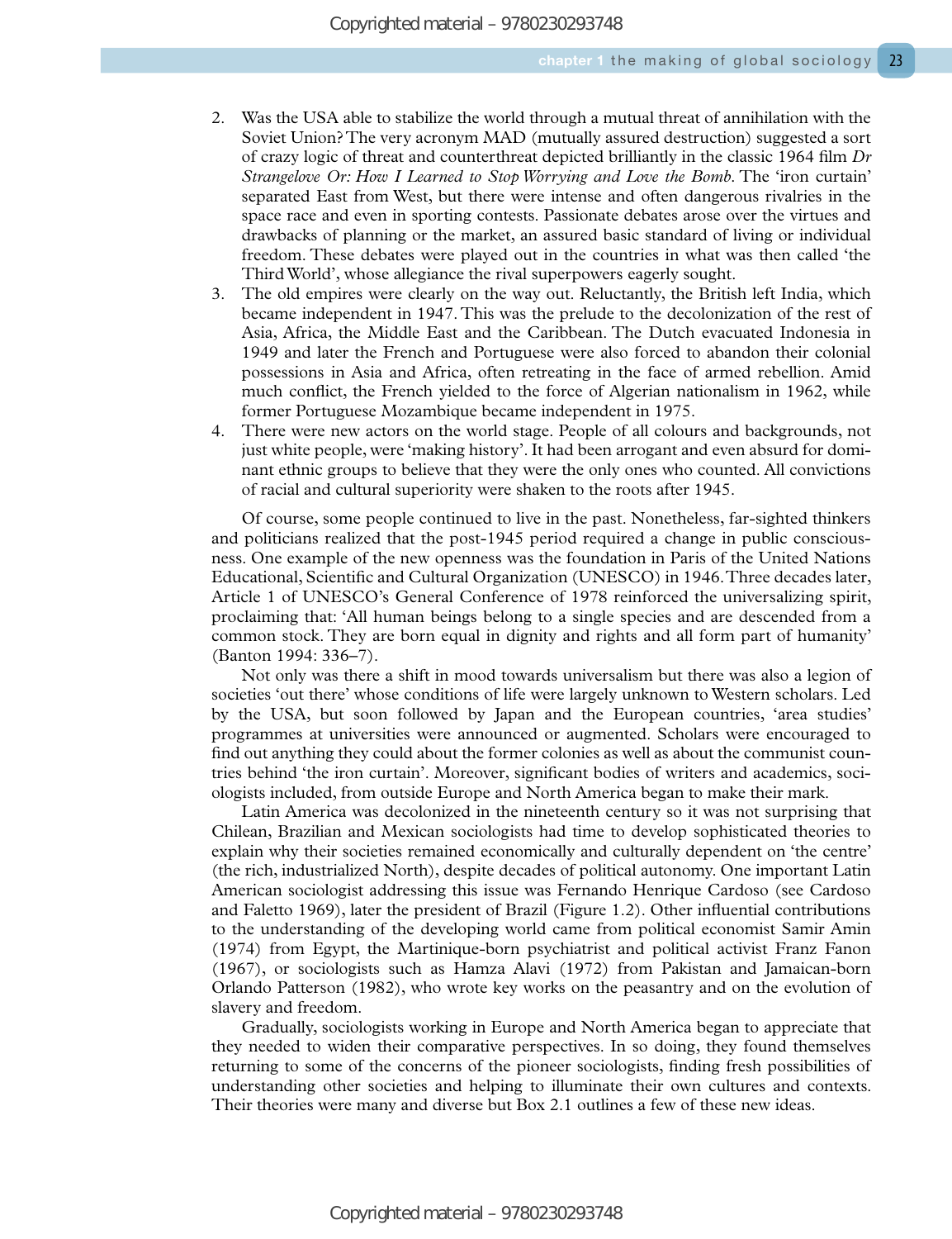#### Box 1.2 Post-1945 Western sociologists and the non-Western world

- **Barrington Moore** (1967, 1972) thought that a comparative historical sociology was needed to understand why some societies prospered while others languished, and why some turned into democracies and others dictatorships. In his ambitious comparative study of Britain, America, Japan, India and China, he considered how the cultural foundations, historical trajectories and socioeconomic origins – through different kinds of peasantry and aristocratic systems of land ownership and farming – had interacted in constraining and/or shaping the direction, speed and character of their transitions to industrial societies.
- Other US sociologists like **Talcott Parsons** (1971) tended to talk in terms of a wider notion of 'modernization', which involved the 'non-Western' world 'catching up' with the achievements of the 'Western' world and Japan.
- German scholar **André GunderFrank** (1967, 1969), who worked in Chile for a number of years, was influenced by the theories of 'dependency' and 'underdevelopment' current in Latin American circles. He popularized their work by writing in English and extended it in new directions.
- Although the term 'Third World' originated with a French journalist, English sociologist **PeterWorsley** (1967) also drew from writings by Latin Americans, Asians and Africans to define the distinctive characteristics of the Third World, one that was relatively poor, neither capitalist nor communist, neither Western nor non-Western.
- **Ronald Dore** learned his Japanese during the Second World War and he is one of the few Western sociologists who have been acclaimed in Japan for his understanding of Japanese society. His major books were *City Life in Japan* (1958), *Land Reform in Japan* (1959) and *Education in Tokugawa Japan* (1965), when he was largely concerned with describing and analysing the remarkable process of Japanese industrialization and modernization. He has worked on Japan for about 60 years and was elected to the Japan Academy in 1986 as an honorary foreign member.
- **Ulrich Beck** updated his *TheRisk Society* (1992) with *World Risk Society* (1999a), now arguing that we are increasingly intermeshed with other societies by virtue of 'manufactured risks' that cross boundaries. Unlike the earthquakes and floods of old, our main risks now arise from human action and operate on a global level – including nuclear energy, carbon consumption, genetic engineering and deforestation.

#### Gross national product

A common measurement economists use to assess a country's wealth. In recent years, this has been challenged as a poor instrument because it conceals vast discrepancies of wealth inside a country and fails to measure welfare or contentment. The government of Bhutan has pioneered an alternative key to measure these rather important aspects of life, which it calls the 'index of gross national happiness'.

What emerged from the disparate contributions of Western sociologists was the realization that the paths of development or underdevelopment of individual countries could not easily be predicted. Within what was formerly called the 'Third World', some countries 'took off' and succeeded in economic terms, while others bumped along at the bottom. We can contrast, for example, the case of Ghana (by no means the poorest country in West Africa) with South Korea. Crow (1997: 130) cites data showing that whereas the two countries shared a similar gross national product (GNP) per capita in the 1960s (about US\$230), three decades later South Korea was 10–12 times more prosperous.

Again, there were strong social and cultural contrasts between countries. Some, like Singapore and Japan, appeared seamlessly to develop a creative synthesis between local and imported Western cultures. Others, including some societies in the Middle East, found that the religious convictions of their populations jarred with the largely secular, consumerist culture of the West. Many societies historically characterized by large rural populations and agrarian pursuits now suddenly had bloated urban concentrations with massive levels of unemployment.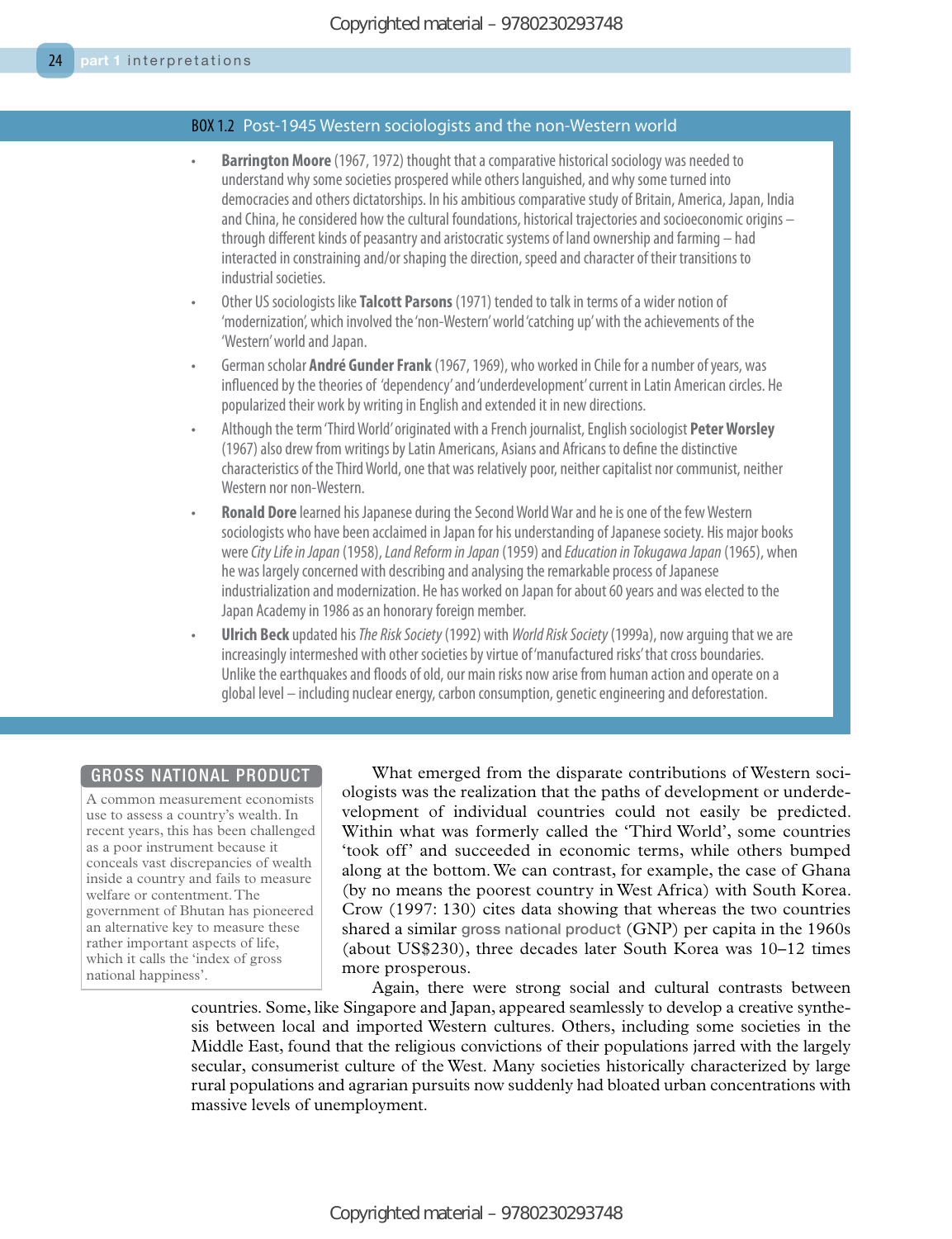#### key concept

The term THIRD WORLD was used mainly during the Cold War period to distinguish the nonaligned poor countries from the First World (the rich capitalist democracies of the West) and from the Second World (the communist-led countries of the Soviet bloc). Increased differentiation between the rich and poor countries of Asia, Africa, Latin America and the Middle East, together with the political collapse of nearly all the communist countries, has meant that the term is of less and less value. Although countries are still highly unequal in their wealth and power, they do not fit neatly into three groups.

If we take into account the diversity of the societies previously classified under the rubric THIRD WORLD, it becomes apparent that classifying countries into different subsections of the globe is a perilous and inexact business. Moreover, as we argue later in Chapters 12 and 14, there is a high level of interpenetration between countries, through travel, migration, financial flows and cultural borrowings, to name a few factors. It is increasingly difficult to isolate a country and to declare that all people living there comprise a single society. In effect, we cannot always be sure of the difference between the 'internal' and the 'external'.

Immanuel Wallerstein made perhaps the most daring and important response to this problem (see Global Thinkers 1). In the opening book of a series of works, he advanced the notion of 'the modern world system'. Having considered the difficulties of arranging the world into neat hierarchies and isolating the nation-state as the primary unit of sociological analysis, Wallerstein (1974: 51) decided he would

abandon the idea altogether of taking either the sovereign state or that vaguer concept, the national society, as the unit of analysis. I decided that neither one was a social system and that one could only speak of social change in social systems. The only social system in this scheme was the world system.

This declaration symbolizes what an increasing number of sociologists have come to realize. We have to try to think globally, recognizing that while social changes may vary considerably in each setting, there are overarching processes and transformations that operate at a global level and impact to one degree or another on everybody.

#### GLOBAL THINKERS 1 IMMANUEL M. WALLERSTEIN (1930–)



Immanuel Wallerstein pioneered 'world system theory', one of the most important accounts of large-scale social change since the 1970s. At the beginning of *The Modern World-System* (1974: 15), Wallerstein boldly announced that

in the late fifteenth and early sixteenth century, there came into existence what we may call a European trade economy … it was different, and new. It was a kind of social system the world has not really known before and which is the distinctive feature of the modern world-system.

What was hidden behind Wallerstein's apparently simple declaration was a challenge to conventional understandings of the world:

- For Wallerstein, political structures (like empires and states) were given undue importance. Instead, he laid emphasis on interpenetrating trade networks that crossed state boundaries. Transnational competition for labour, market share and raw materials drove the world system forward and linked it together. This emphasis on trade led many scholars to accuse Wallerstein of being 'an economic determinist', that is, someone who overemphasizes the causal role of economic factors. Despite writing extensively on culture, social movements and politics, he has never entirely shaken off this charge.
- In line with his demotion of formal political ideologies, he rejected the division of the world into 'First' (rich capitalist), 'Second' (communist state-planned) and 'Third' (poor Southern) worlds. Instead, he proposed an alternative trichotomy – core, semi-peripheral and peripheral. There is a resemblance to the theory of three worlds, but Wallerstein injected an important causal relationship. The core societies draw profit from the peripheral societies, while the peripheral societies are underdeveloped because they are locked in a subordinate relationship to the core. However, ascending peripheral and declining core societies can move to the semi-periphery. The great virtue of this model was to insist that all societies were locked into one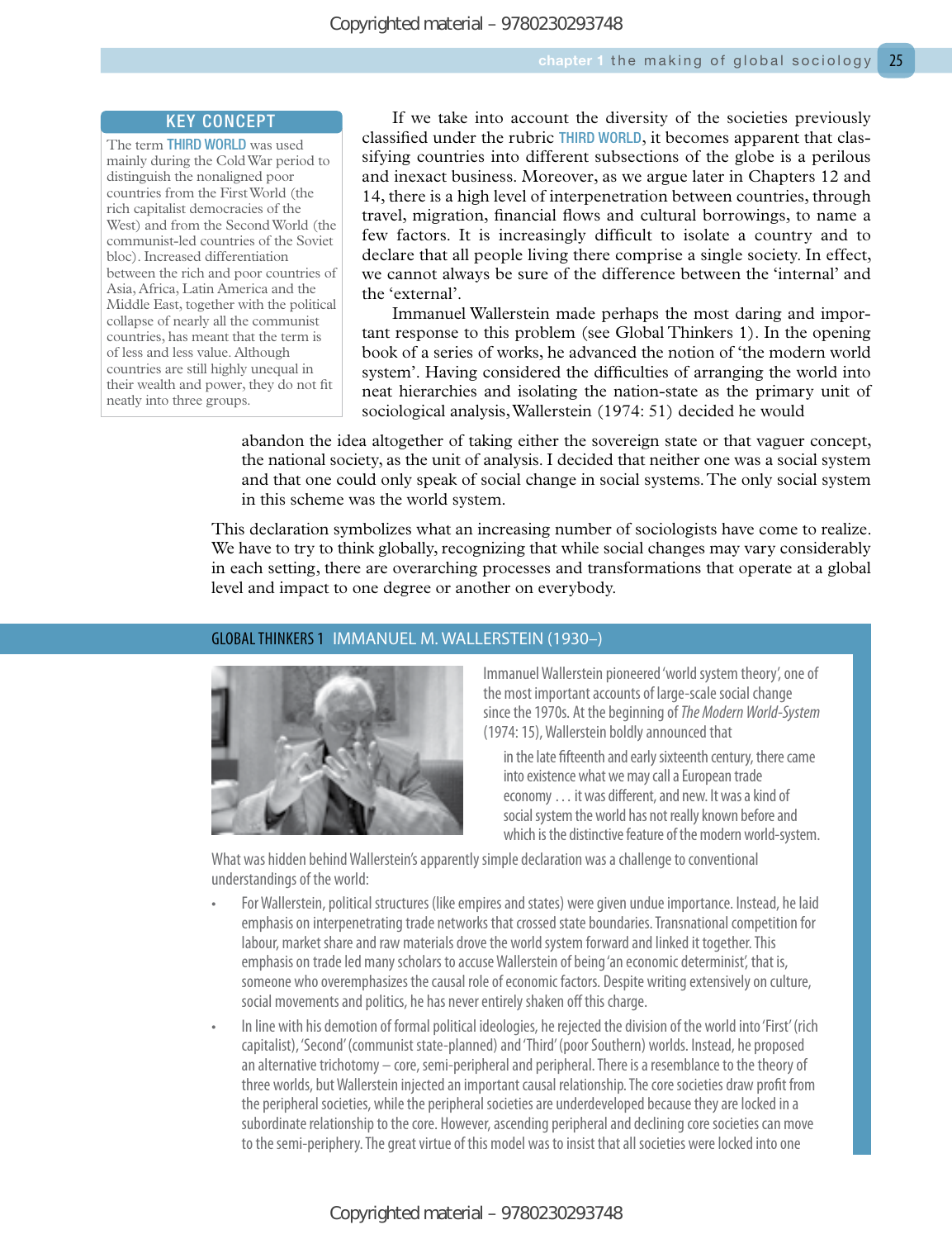world system and that there could be movement within the system. (Clearly, the rise of China and India is better explained by world system theory than by three worlds theory.)

Wallerstein's commanding synthesis was nevertheless attacked. For example, Abu-Lughod (1989) suggested that Wallerstein had totally missed prior non-European world systems. Others argued that world systems alone could not explain the collapse of state communism in 1989. Again, a number of commentators have maintained that Wallerstein does not allow a sufficient place for politics and cultural analysis in his arguments, a charge he denied (Wallerstein 1989, 1991). His theory remains an influential and powerful current in global sociology.

*Sources:* Abu-Lughod (1989); Hall (1996); Wallerstein (1974, 1989, 1991).

#### Theories of uneven development

Through the construction of his influential world system theory, Wallerstein (1974, 1979) argued that capitalism and not nation-states created the world order. This is because, in its drive to spill outwards in search of profits, capital has always disregarded national borders. A set of stable structured relationships between three types of country – the dominant core, the semi-periphery and the dependent periphery – eventually resulted. The semi-periphery, characteristically neither as technically advanced nor as rich as the core countries, nor as lacking in autonomy and condemned to dependence as the periphery, serves as a buffer between the other two, in that it divides the potential opposition to the continuing domination of core capital.

Because the designation of a particular country to a position in this hierarchy is not fixed, some movement between them is possible – as in the case of Japan's remarkable rise from the periphery before the 1870s to second position in the core bloc by the 1970s. Movement from the periphery to the core is, however, normally difficult because, having once assured their hold over other countries, the dominant players use their control to perpetuate various unequal exchanges. Put simply, the core countries, which are in a position to manipulate their control over technology and markets, underpay other countries and producers for their goods and services and overcharge them for their purchases. We discuss specific examples of this in Chapters 4 and 5, for example the imposition of international trade regimes that allow rich countries to subsidize their own agriculture but constrain poor countries from protecting their weak manufacturing sectors. Or, in another example, compelling poor countries to open their economies and markets to incoming Western investment flows.

Gradually, and working on a global scale, capitalism has created an increasingly integrated world economy dominated by the logic of profit and the market. Conversely, it has generated excluded, marginal, dispossessed and poor people. This outcome was consequent on an often complex and ever shifting world division of labour based on two closely related processes:

- 1. Progressively tying more and more countries into the global market through their status as the buyers and sellers of various commodities, for example minerals, tropical raw produce, manufactured goods or advanced technology.
- 2. The tendency of capital to maximize whatever kinds of economic advantage a given country can provide through its prevailing organization of labour and class relations. For example, capitalism is able to adapt to or perpetuate numerous forms of social exploitation whether of slaves, serfs, sharecroppers, tenant farmers, landless labourers or semifree migrants (see Cohen 1987).

Accordingly, the logic of accumulation dominates the world capitalist system. At all times, it works to safeguard and expand the capitalist nature of the overall system and, in particular, to protect the interests of its leading players. At the economic level, it forms one unified system. At the political level it is pluralistic, while at a social level it generates extremes of poverty and prosperity, along with a wide range of intermediate positions.

Many criticisms have been levelled at world system theory, but one of the most persistent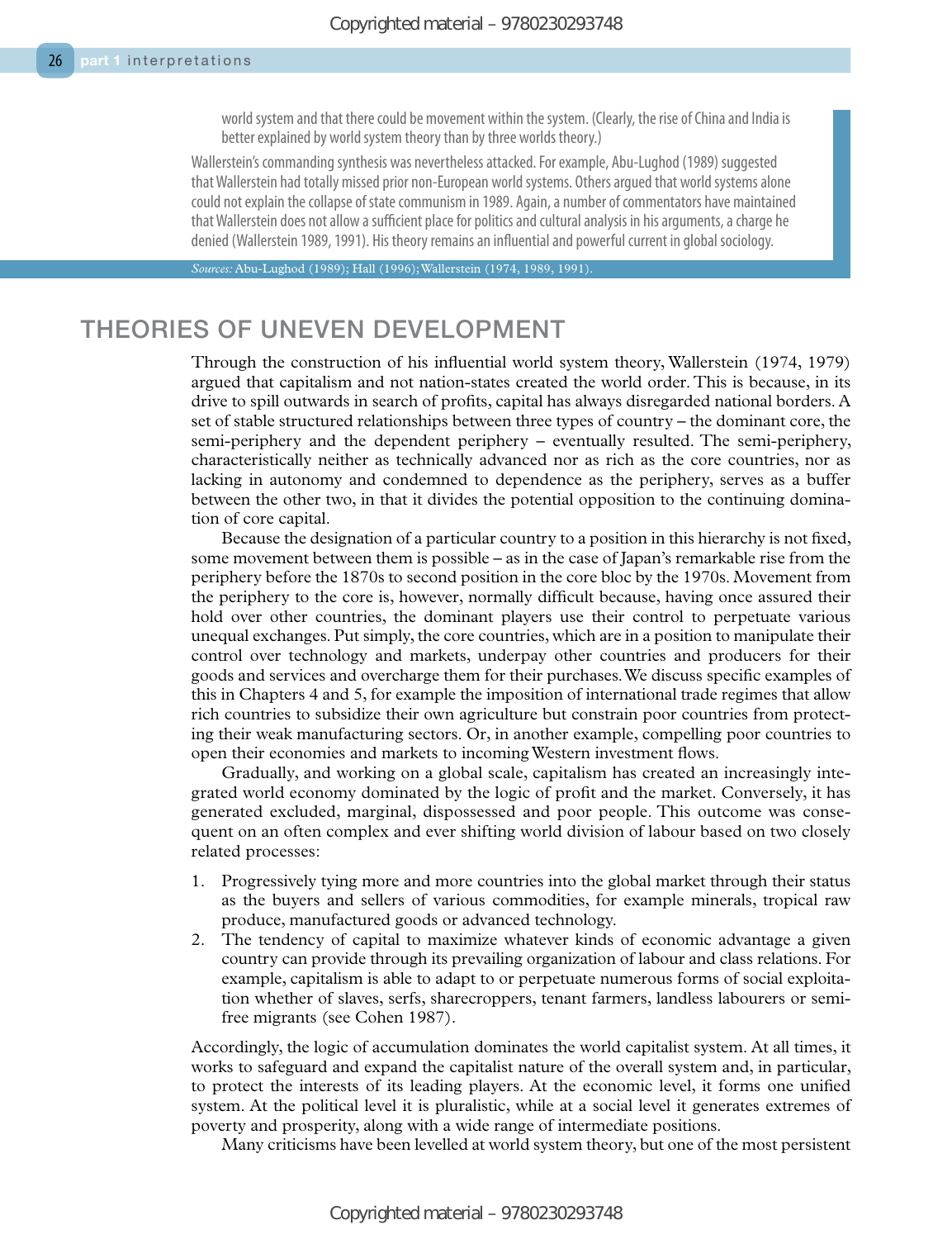focuses on Wallerstein's relative lack of interest in the political dimensions of power. Bergesen (1990: 70–5), for example, argues that the role of political power was crucial in explaining the origins and spread of capitalism. In Chapter 3, we explore this idea in the European context, suggesting that the possibility and actuality of interstate conflicts inclined rulers to introduce top-down reforms that intentionally or unwittingly fostered technological and commercial development. Bergesen argues that conquest and the introduction of state structures were what enabled colonial countries to impose various forms of forced labour and unequal trading terms on their dependencies, and not their ability to slot already established local market relations into a world division of labour.

#### **KEY CONCEPT**

The NEW INTERNATIONAL DIVISION OF LABOUR divides production into different skills and tasks spread across regions and countries rather than within a single company. From the 1970s onwards, as key production functions shifted away from the old industrial zones, hitherto agricultural countries, particularly in the Asia-Pacific region, rapidly joined the ranks of the new international division of labour.

#### THE NEW INTERNATIONAL DIVISION OF LABOUR

Partly in response to the perceived deficiencies of world system theory, a team of German researchers (Fröbel et al. 1980) propounded the idea that a NEW INTERNATIONAL DIVISION OF LABOUR (NIDL) had emerged. They were reacting particularly to the rapid industrialization of East Asian and other newly industrializing countries (NICs) and to the partial deindustrialization of the old heartlands of capitalist production. As we observe in Chapters 4 and 7, from the 1960s and 70s there was a growing tendency for some transnational corporations (TNCs) to locate the more labour-intensive parts of their overall operations in developing countries, so creating 'world market factories'.

Advocates of the NIDL idea argued that locating some manufacturing processes in cheap labour havens did little to improve the living standards and development prospects in the poor countries in question. By contrast, the export of capital increased the growing ranks of unemployed people in the West. The only winners, they argue, are the TNCs. While these theorists suggest that the NIDL has not fundamentally altered the core countries' ability to dominate the world capitalist system, they are alert to the existence of 'global losers' in all countries. Like world system theorists, they are sceptical about the periphery being able to overcome its relative economic backwardness despite its recent, partial shift from dependence on raw material exports to the export of cheap manufactured goods.

One can also direct some of the criticisms levelled against world system theory at the NIDL (Cohen 1987: Ch. 7). Certainly, it seems to undervalue the capacity of some states in developing countries to use political power to create conditions for a successful transition to at least semi-peripheral status, and sometimes core status, in the world order. The leaders of some successful NICs, such as Singapore and Malaysia, are acutely aware of the danger of being trapped in a cheap labour, low-tech, industrial future. To counter this, Malaysia, for example, founded 11 universities and developed a ten-mile deep 'Cybercity'. For its part, Singapore has turned itself into a major educational hub. By 2002 it had recruited 50,000 international students to its highly ranked universities, a number that is projected to grow to 150,000 by 2015. The theory also seriously undervalued the likelihood of large countries such as India and China using exported manufactures as a means of supercharging their own economies, lifting considerable numbers of their own people out of poverty and even racking up numerous trade credits with the USA. It is doubtful that the theorists of the NIDL would have predicted that the changes they noticed would have resulted in the USA running a large trade deficit with China from 2005 onwards.

#### An age of uncertainties but also opportunities

The development of some sectors and countries and the continuing underdevelopment of other activities and areas trigger competition for labour, resources, technology and capital. This phenomenon is sometimes described as 'uneven development' and can be seen as the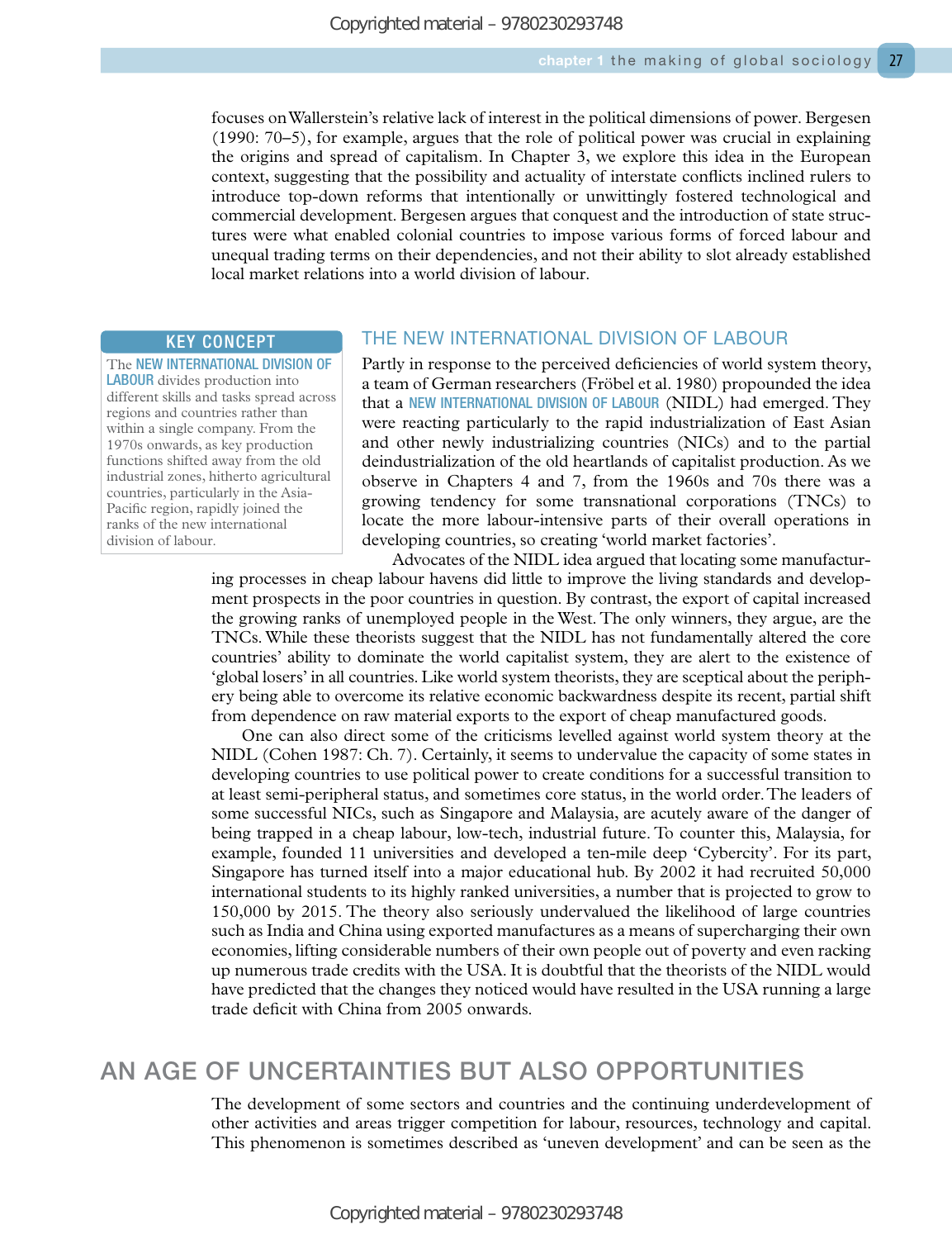#### key concept

POSTMODERNISM According to postmodernists, in contrast to the previous era of modernity, family, class, community and national loyalties are becoming increasingly less important in determining our lives, as are social expectations linked to things such as gender or race. Instead, these structures, along with the moral and political certainties about the nature of truth and destiny with which they are associated, have largely disintegrated. Simultaneously, our increasing exposure to huge amounts of information through the mass media and information technology and their association with a battery of swirling signs and images have caused a communications overload. We no longer know what 'realities' signs represent, so everything becomes a simulation. Like truth and morality, reality and authenticity become less believable. We are left free to forge our own identities out of an increasingly diverse cultural repertoire, but this may cause us some anxiety.

underlying cause of the financial crisis, which began in 2007. In this sense, the immediate economic crisis revealed a more deep-rooted malaise, as the instabilities and uncertainties arising from uneven development have led to what looks likely to become an unprecedented and prolonged condition of chronic uncertainty and insecurity permeating virtually all geographical regions and dimensions of human life. The practices, relationships, rules and values we once took for granted no longer seem reliable or valid. Similarly, boundaries between inside and outside, between 'us' and 'them', truth and lies, or reality and fantasy break down to be replaced with complexities we cannot easily comprehend. Indeed, since the late 1980s, the social sciences, and not just sociology, have been grappling with the theme of uncertainty and the disintegration of social as well as philosophical boundaries through the discourse of POSTMODERNISM, a concept that is now going out of fashion but that held sway for 30 years.

Globalization has intensified the impact of postmodernism by increasing the fragments of meaning and cultural references that flow through our lives. Hall (1992: 302) aptly referred to this marriage of the postmodern and global when he talked about the maelstrom of the 'global post-modern'. We expand this theme in Chapter 2. Globalization has not only broken down every kind of boundary in the economic sphere, but for many people it has also reduced access to stable employment and jeopardized any prospect of a lifetime career – once the basis on which people planned and built their future lives (certainly in the industrialized West). In a global economy characterized by relentless

competition for employment, most people encounter the casualization of work, the likely prospect of stagnant or falling real incomes, and jobs that lack meaning or provide little or no chances of comradeship.

#### Uncertainty as a space to shape the future

On a more positive note, pervasive insecurity and boundless complexity, coupled with a stream of constant, interconnected dangers, also create possibilities – a potential for ordinary people to exercise a little or even a great deal of influence in shaping the future lives of humanity (Hardt and Negri 2000). There are several reasons why this seems likely and we discuss some of them (especially the rise of a global consciousness and its implications) in Chapter 2. However, here we point to several additional elements at work that are perhaps entirely new and may take us in the same direction:

- 1. The uncertainties already outlined suggest that it is more difficult than ever before to predict future events. Expressed in a metaphorical sense, we are experiencing a situation in which – as two pioneer sociologists of global change, Robertson (1992) and Albrow (1996) suggested – all the balls of human existence are currently in the air and we cannot be certain where, when and how they might fall. This, in turn, leads to a condition of openness, a new prospect in human affairs in which everyone might demand their say.
- 2. The breadth of problems accompanying globalization creates an urgent need for people and governments to shape the direction of global forces in ways that are safe for everyone. Since governments acting alone cannot realistically resolve most of these problems and risks, there are opportunities for more cooperation and mutual understanding. Because the alternative may be disastrous for all, we must dare to hope for constructive action in the pursuit of human betterment.
- 3. Unlike earlier times, the rich and powerful will find it more difficult to escape the impact of the crises associated with uncontrolled globalization. Although economic power can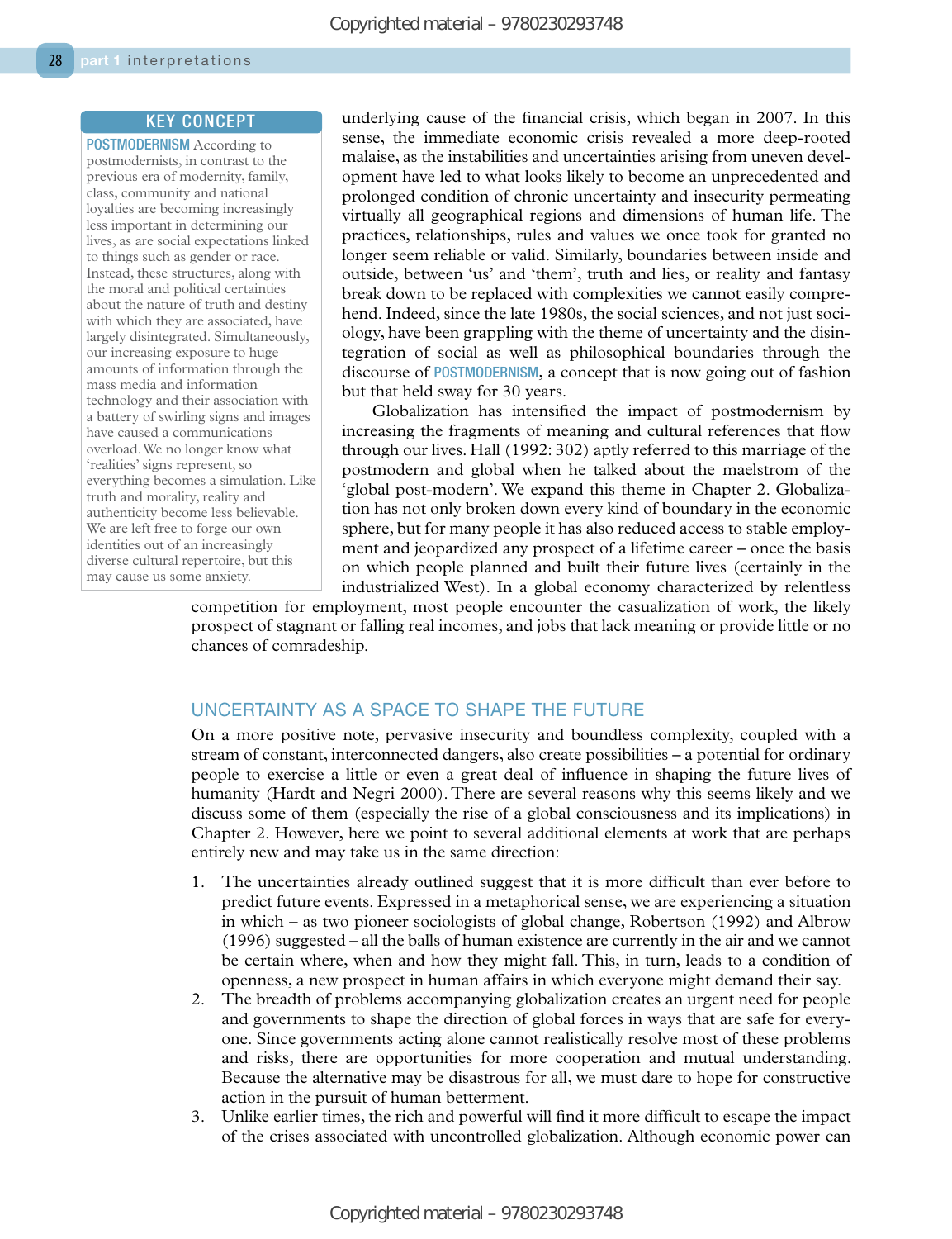buy considerable immunity, the elites will still partly share with the poor and powerless some common problems, such as:

- collapsing market values and uncertain property prices linked to financial crises
- destabilizing social unrest created by growing inequalities when hundreds of millions, perhaps billions, of people cannot afford the rising price of food, water, urban space and healthcare
- demands for political representation and freedom, which, at least for some periods, cause deleterious and disturbing breakdowns in law and order
- mutating viruses rippling across the world
- the risk of skin cancer from ozone depletion
- the effects of increased hurricanes and floods
- food shortages, crime waves and spreading violence aggravated by genocidal wars or environmental devastation.

#### A PAUSE TO REFLECT

In February 2011, a devastating tsunami and earthquake hit Japan, damaging a number of nuclear reactors at the Fukushima plant. In trying to cool down the impaired nuclear reactors, firefighters from the region allowed themselves to be radiated. Why are some people prepared to take serious risks for their friends, family, community or nation?

To cope with the gravity and complexity of global problems, politicians and bureaucrats will need to co-opt and win the support of a wider public. They must provide a space in which an active citizenry can shape the future, in which democratic movements can work together across national and cultural boundaries. Attempts by old autocracies to resist this change are likely to fail, as indicated by the uprisings in the Middle East and North Africa in 2011.

The impact of the recent global recession appeared for a while to generate openness to change. Its severity threw into stark relief the dangers and self-defeating consequences of allowing unregulated financial institutions and markets to dominate economic policy. Under pressure from their disgruntled, insecure citizens and failing businesses, some governments have devised policies to regulate destructive banking practices and promote market reforms. The continuing power of the banks to resist reform suggests that these changes have not gone far enough.

#### **REVIEW**

That sociology drew on Enlightenment thought was a crucial factor in endowing the discipline with its strong positivist tradition. Sociology also evolved as a diverse and plural discipline with several important streams. One of these consists of interpretive sociology, which explores how subjective elements shape people's actions and meanings. Because we are dealing with human nature and social conduct, we need to identify commonalities and differences. Sociology therefore requires a historical and comparative perspective. It also needs and has developed methodologies that are designed to gather knowledge, including highly intimate data, but in ways that minimize the influence of the researcher's ideological inclinations. Nevertheless, stringent attempts to expose our work both to self-criticism and to the critiques of others do not preclude suggesting alternative policies or arguing for a different political, social, economic and moral order.

In this book, we are particularly concerned to show how the guiding principles of the discipline can be used to develop a global sociology. Sociology must also adapt to the chang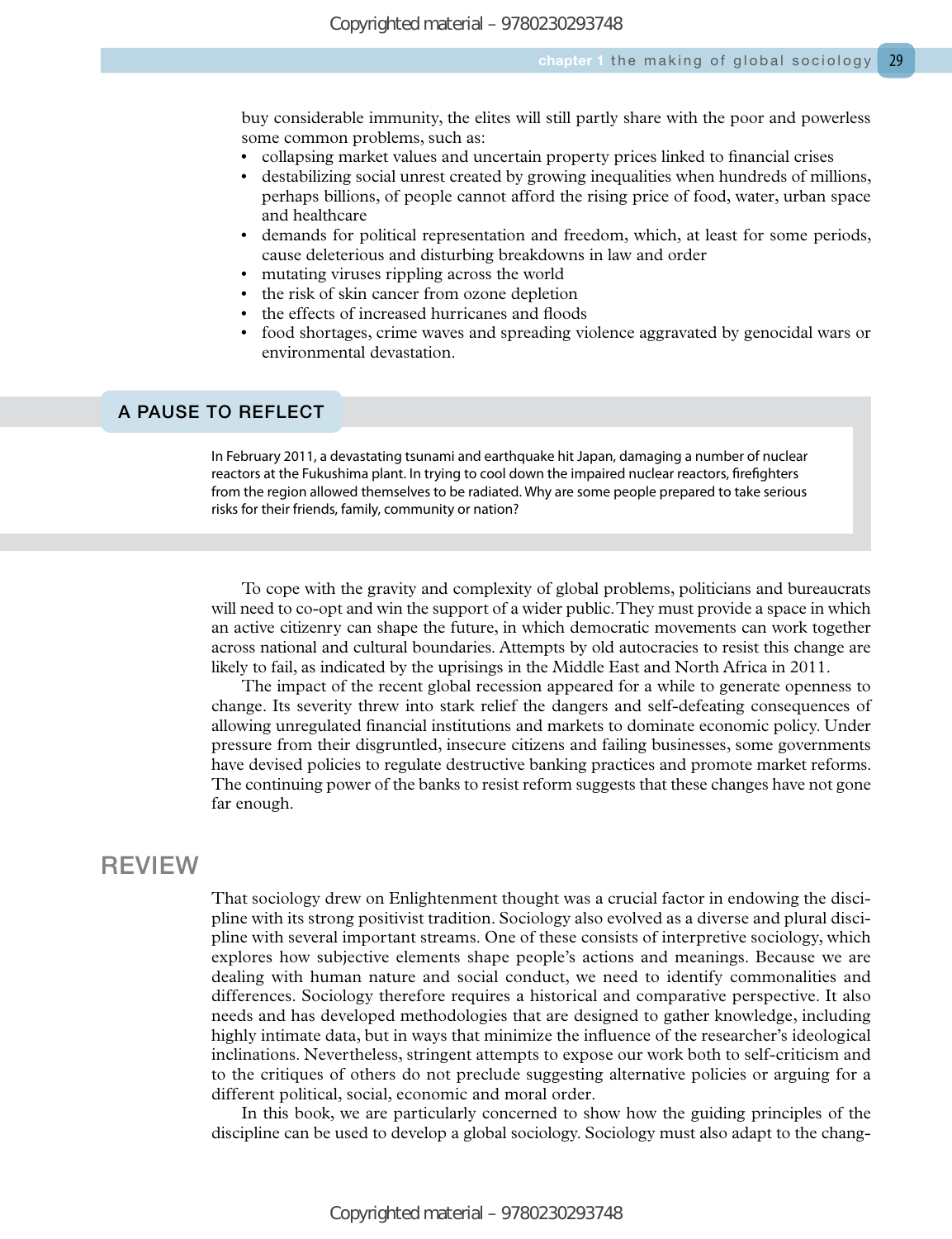ing world even as it seeks to explain it. Global changes, problems and even current and likely future crises demand that we extend our state-centric theories, define new research agendas and develop an agreed comparative method. In short, the interdependence of the local, national and international demands a global outlook. In this book we try to mark this shift in the moorings of the discipline, although of course sociology will be transformed by the work of hundreds of theorists and thousands of those engaged in more factually based studies. Following in the footsteps of innovative sociologists before us, we try to show how some aspects of global social change impact on and are influenced by changes at local, national or regional levels.

Visit the companion website at www.palgrave.com/sociology/cohen3e for extra materials to check and expand your learning, including interactive self-test questions, mind maps making links between key themes, annotated web links to sociological research, data and key sociological thinkers, a searchable glossary and much more.

#### **FURTHER READING**

- If you would like to explore the theory and concepts that inform the discipline (on which we have little space to expand), a reliable account is J. Scott's *Social Theory: Central Issues in Sociology* (2004), in which there are 'focus boxes' to aid comprehension.
- G. Crow's *Comparative Sociology and Social Theory* (1997) gives a good account of how sociologists of development came to understand societies other than their own. Chapters 6 and 7 are particularly helpful.
- L. Sklair's *Globalization: Capitalism and its Alternatives* (2002) is a substantial revision of an earlier pioneering introductory text. Although it particularly stresses the economic aspects of globalization, it provides a wide-ranging and thoughtful analysis of global life.
- Another good text, with a global orientation, is J. J. Macionis and K. Plummer's *Sociology: A Global Introduction* (2008).

#### Questions and assignments

- 1. Is Burawoy's distinction between professional, critical, policy and public sociology an adequate characterization of the discipline?
- 2. Why did sociology take a 'national turn' in the period 1914–45 and is the discipline still marked by national preoccupations?
- 3. Provide a sociological account of why Japan has been so successful in the post-1945 period.
- 4. Using a web search or following up on the names provided in this chapter, find the principal work of an African, Asian, Latin American or Caribbean sociologist. Summarize their main work, with the particular task of finding out what you did not know before and what helps you understand the human condition.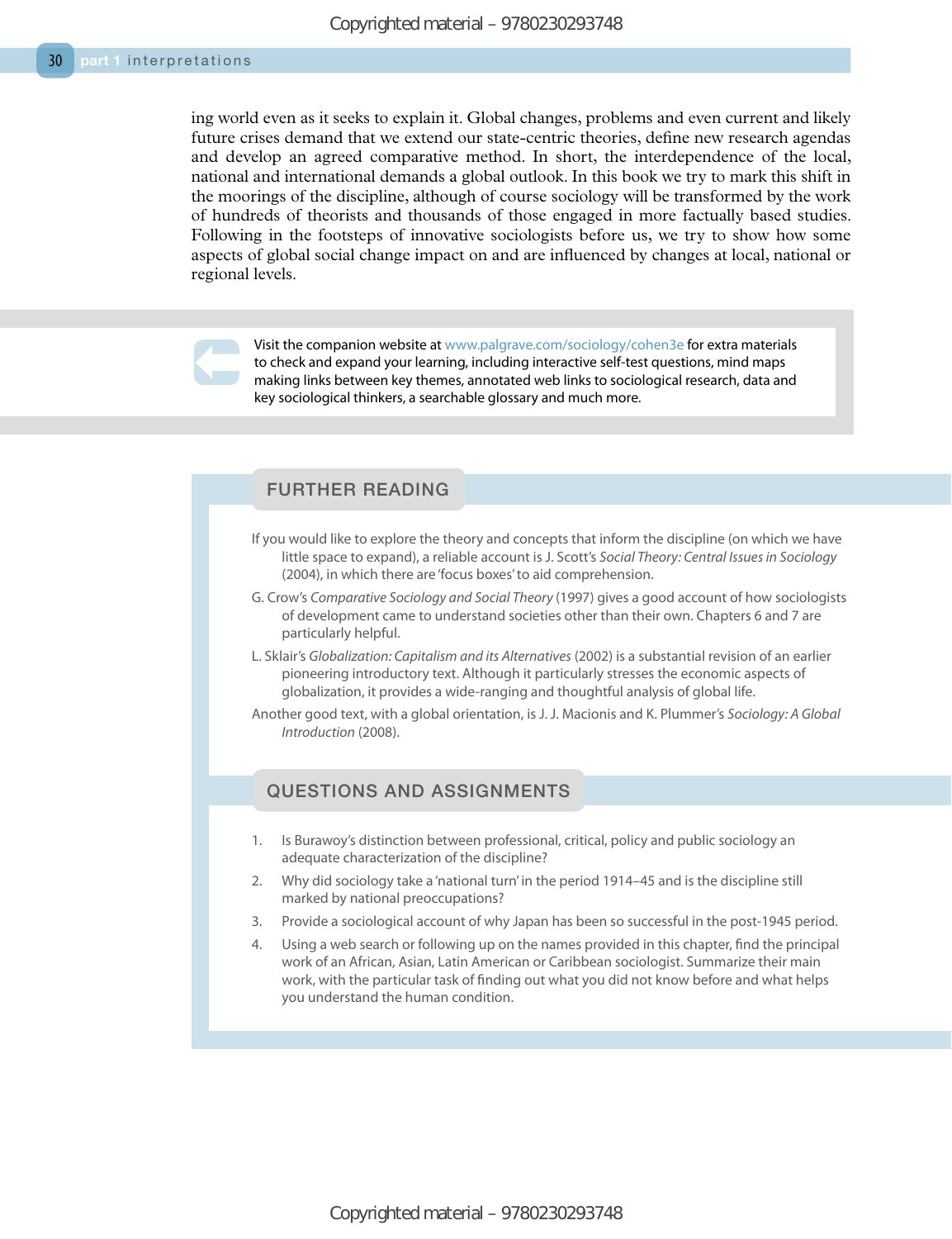## Name index

#### 50 Cents, 169

Abramovich, Roman, 329 Abrams, Daniel M., 307–8 Abu-Lughod, Janet, 26 Adorno, Theodor, 253, 345 Aga Khan, 314 Agadjanian, Alexander, 308 Aglietta, Michel, 67 Alavi, Hamza, 23 Albrow, Martin, 1, 28, 31, 44, 51, 86, 399 Alexander, David, 202 Al-Fayed, Dodi, 329 Al-Fayed, Mohammed, 329 Alkire, Sabina, 109–10 Altman, Dennis, 157 Amin, Idi, 203 Amin, Samir, 23, 37 Amma, Paru, 190 Anderson, Benedict, 91 Anderson, Kenneth, 349 Andersson, Mette, 168 Andrae, Gunilla, 112 Andrew, Prince, 286 Andrews, David L., 279 Anheier, Helmut, 338, 348, 394 Annan, Kofi, 107 Anthias, Floya, 170 Appadurai, Arjun, 36, 399 Armstrong, Gary, 277, 283 Asfah, Haleh, 152 Atatürk, Mustafa Kemal, 316 Atkinson, Robert, 136 Aung San Suu Kyi, 340, 405 Bachelot, Michelle, 154 Bacon, Francis, 53 Bainbridge, William Sims, 308 Bale, John, 280, 281 Bales, Kevin, 124 Ban Ki-moon, 121 Barker, Eileen, 310 Barthes, Roland, 251, 252 Basch, Linda, 226 Basu, Amrita, 152

Batliwala, Srilatha, 338, 339, 341 Baudrillard, Jean, 254, 288 Bauman, Zygmunt, 106, 266, 379, 382 Beck, Ulrich, 24, 42, 45, 76, 136, 320, 355, 358, 388 Beckford, James A., 309 Beck-Gernsheim, Elisabeth, 45, 76, 136 Beckham, David, 282 Beckman, Björn, 112 Bell, Daniel, 20 Bello, Walden, 106, 110–11 Benantar, Abdennour, 6 Bennett, W. Lance, 256 Bentham, Jeremy, 194 Bentley, Matthew, 356 Berger, Peter, 306 Bergesen, Albert J., 27, 203–5 Bettencourt, Liliane, 397 Beynon, Huw, 68 Bienefeld, Manfred, 404 Bin Laden, Osama, 5, 61, 315 Black, Donald, 204 Bloch, Alexia, 243, 244 Bloomberg, Michael, 377 Booth, Charles, 88 Boserup, Ester, 145 Bourdieu, Pierre, 127, 129, 256–7, 378 Bozkurt, Ödül, 381 Bozorgmehr, Mehdi, 333 Bræin, Ane, 98 Braverman, Harry, 127 Brenner, Neil, 378 Brickell, Katherine, 148 Brown, L. David, 338–9, 341 Bryman, Alan, 254 Buffett, Warren, 42, 124, 397 Burawoy, Michael, 18 Burbach, Roger, 197 Burgess, Ernest, 11, 321, 322 Bush, George, Jr, 4, 9, 61, 64, 94–5, 132, 190, 199, 205, 308, 315, 349, 370 Bush, George, Sr, 64, 199 Bush, Ray, 111, 113

Busta Rhymes, 169 Butler, Tim, 139 Cabezas, Amalia L., 244 Calhoun, Craig, 139 Camacho, Danica, 213 Cardoso, Fernando Henrique, 20, 23 Carroll, William K., 138 Carson, Colin, 138 Carter, Jimmy, 401 Cass, Noel, 173 Castells, Manuel, 37, 75–6, 296–7, 321 Castree, Noel, 180 Castro, Fidel, 332 Chang, Grace, 151 Chant, Sylvia, 147–8 Chapman, David, 81 Chase, Holly, 249, 262 Chen, Shaohua, 108–10 Cheney, Dick, 95 Cherlin, Andrew, 236 Chomsky, Noam, 94 Churchill, Winston, 60 Clammer, John, 261 Clarke, Peter, 309 Clinton, Bill, 64, 94, 312 Cohen, Robin, 220, 387 Cohen, Stanley, 193–4 Coleman, Stephen, 287 Columbus, Christopher, 34, 45 Comte, Auguste, 15, 18, 21, 31, 137, 301–2, 304–5 Condorcet, Marquis de, 53 Confucius, 313 Constable, Nicole, 246 Constantine, Leary, 277 Copenicus, Nicolaus, 32, 53 Coward, Rosalind, 146 Crompton, Rosemary, 130 Crow, Graham, 24 Curtin, Philip, 160 Darwin, Charles, 19, 162, 213–14, 302 Davis, Mike, 119, 320, 324 De Bree, June, 228

De Mooij, Marieke, 260 Dennis, Kingsley, 359, 361 Derakhshan, Hossein, 287 Deripaska, Oleg, 329 Dermott, Esther, 237, 238 Desroches, Frederick J., 200 Diana, Princess of Wales, 289, 329 Dicken, Peter, 178, 179, 391 Diderot, Denis, 53 Disraeli, Benjamin, 193 Doll, Richard, 184 Donnelly, Peter, 282 Dore, Ronald, 22, 24 Doyle, Timothy, 370, 371 Dreze, Jean, 112 Duncombe, Jean, 237 Dunning, John H., 179, 391 Durkheim, Emile, 11, 19, 21, 31, 87–8, 127, 305, 317, 319, 321–2, 375 Durning, Alan, 356 Duvalier, Papa Doc, 203 Düvell, Franck, 220 Ebbe, Obi N. Ignatius, 195 Edensor, Tim, 273 Elias, Norbert, 53, 277 Engels, Friedrich, 19, 55, 126, 133, 144, 246

De Coubertin, Pierre, 279

Enloe, Cynthia, 152 Erdogan, Recep Tayyip, 2 Escobar, Pablo, 199 Esposito, John L., 315

Fanon, Franz, 23 Favell, Adrian, 380, 381 Fei Xiaotong, Professor, 19 Feifer, Maxine, 271 Ferdinand, King, 35 Ferguson, Sarah, 286 Feuerbach, Ludwig, 301 Firat, A. Fuat, 249 Fisher, Julie, 342 Fitzgerald, David, 228 Ford, Henry, 68, 70 Ford, Jonathan, 80 Foster, Robert J., 256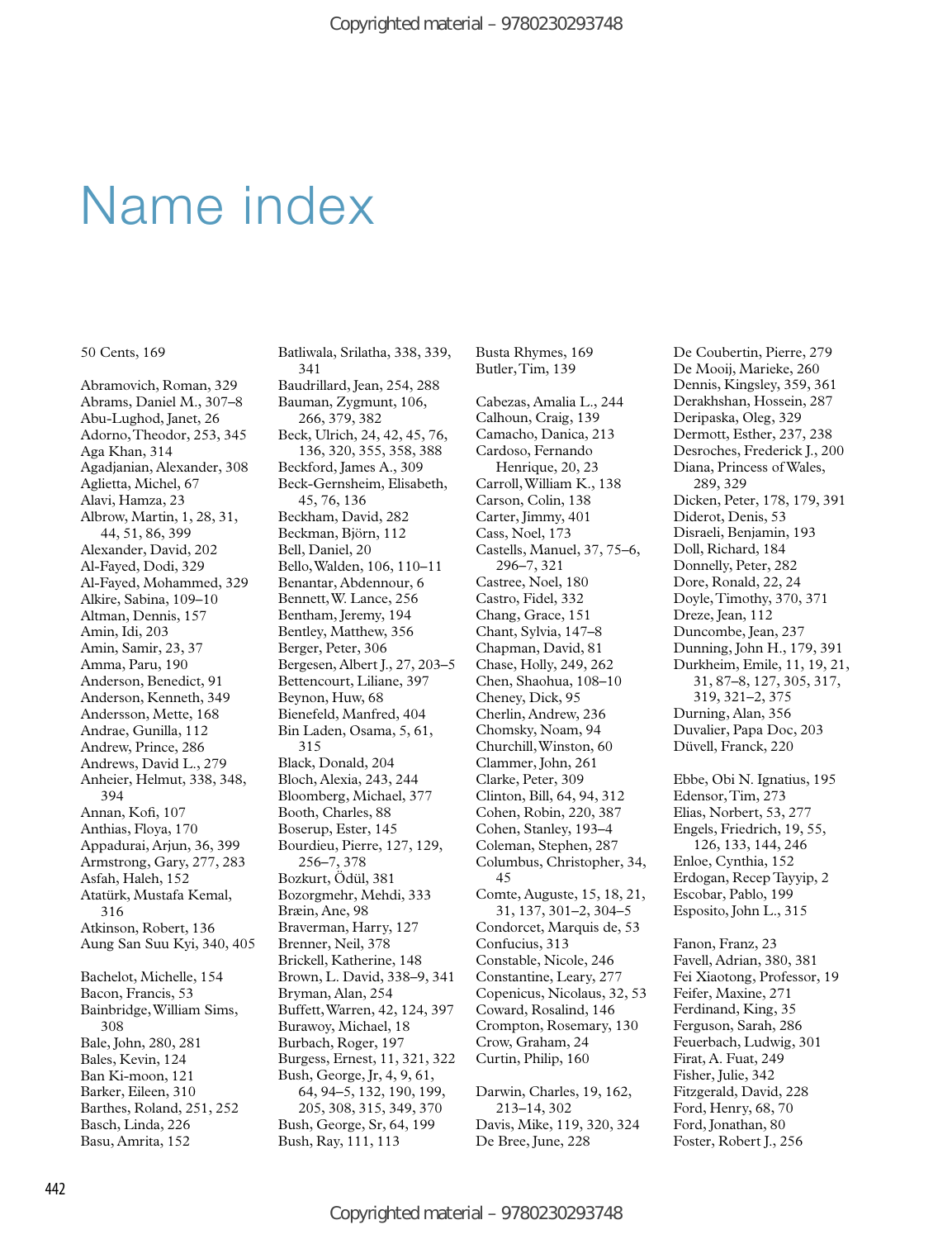Foucault, Michel, 93, 194, 206 Frank, André Gunder, 24 Freeman, Richard B., 134 Freidberg, Susanne, 187 Freire-Medeiros, Bianca, 220 Freud, Sigmund, 304, 345 Friberg, M., 40 Friedman, John, 325, 326 Gaddafi, Muammar, 6, 61, 350 Gama, Vasco da, 58 Gandhi, Mahatma, 59, 117, 125 Gates, Bill, 42, 124 Giddens, Anthony, 20, 45–6, 52, 57–8, 92, 232–4, 237, 241, 243, 247, 346, 363, 366–8, 370 Gielen, Uwe P., 235, 238 Gillespie, Marie, 299 Gingrich, Newt, 377 Glick Schiller, Nina, 225–6 Godard, Jean-Luc, 168 Goebbels, Joseph, 285 Goethe, Johan Wolfgang von, 53 Goldsmith, Jack, 379 Goldthorpe, John, 128 Goodstein, Laurie, 377 Gorbachev, Mikhail, 61, 63 Gowan, Peter, 80 Granovetter, Mark, 37 Grosfoguel, Ramón, 332 Gugler, Josef, 120 Habermas, Jürgen, 338, 345, 350 Hale, Angela, 171 Hall, Colin Michael, 271 Hall, Stuart, 28, 166, 387 Halliday, Fred, 312 Handzic, Kenan, 219 Hannerz, Ulf, 47, 258–9, 271, 378 Hargreaves, Clare, 198 Harris, Jerry, 137, 138 Harrison, Paul, 119 Harvey, David, 32–3, 95, 185, 283 Hearst, William Randolph, 288 Hefner, Robert W., 316 Hegedus, Zsuzsa, 346 Hegel, Georg Wilhelm Friedrich, 69 Heine, Christian, 135 Held, David, 39, 97 Herman, Edward S., 300 Herrnstein, Richard J., 164 Hettne, B., 40 Hill Collins, Patricia, 166–7,

170

Hirschland, Matthew J., 189 Hirst, Paul, 179, 180, 391 Hitler, Adolf, 163, 222, 285 Hobhouse, Leonard Trelawny, 19 Hobsbawm, Eric J., 60 Hochschild, Arlie, 151, 245–7 Hollinger, John, 388 Hollingsworth, Mark, 329 Holmes, Mary, 243 Horkheimer, Max, 253, 345 Horst, Heather A., 243 Hume, David, 53 Huntington, Samuel, 311–12, 401 Hussein, Saddam, 61, 192 Hutton, Will, 74, 136 Illouz, Eva, 245 Inglehart, Ronald, 344 Isabella, Queen, 35 Ishii-Kuntz, Masako, 239 Jackson, Michael, 219, 260 Jameson, Fredric, 254 Jamieson, Lynn, 233, 236 Jenson, Arthur, 164 Jones, Carla, 260 Jones, Eric Lionel, 51 Jones, Jim, 310 Jones, Steve, 164 Jordan, Bill, 220 Jordan, Michael, 282 Kaldor, Mary, 338, 340 Kamano, Saori, 240 Kandiyoti, Deniz, 145 Kant, Immanuel, 53 Keane, John, 338 Keen, David, 7, 113–14 Kennedy, Paul, 388 Kenway, Jane, 36 Keynes, John Maynard, 60 Khomeini, Ayatollah, 315 Khor, Diana, 240 Khrushchev, Nikita Sergeyevich, 61 Kiely, Ray, 349 Klein, Naomi, 184 Klesse, Christian, 156 Knox, Paul L., 326 Lanfant, Marie-Françoise, 271 Lasch, Christopher, 387 Lash, Scott, 180, 267 Lay, Ken, 201 Lenin, Vladimir, 126 Lerner, Daniel, 287 Leshkowich, Ann Marie, 260

Lett, Dan, 194 Lever, W. H., 177 Lévi-Strauss, Claude, 256,

304

Li Hongzhi, 310–11 Lieberman, Daniel, 40 Lipietz, Alain, 67 Lipsitz, George, 169 Lizardo, Omar, 203–5 Lockwood, Ben, 392 Lula da Silva, Luiz Inácio, 20 Luxemburg, Rosa, 126 McChesney, Robert W., 300 McEachern, Doug, 370, 371 McGrew, Anthony, 39 Machung, Anne, 246 McLuhan, Marshall, 35, 285–7 Macmillan, Harold, 60 McVeigh, Timothy, 383 Madonna, 249, 260 Maguire, Joseph, 276, 280 Maine, Sir Henry, 144 Malthus, Thomas, 213–15, 229 Mandela, Nelson, 44, 163, 340 Manji, Irshad, 316 Mao Zedong, 61, 77 Marcuse, Peter, 326 Marsden, Dennis, 237 Marshall, Thomas Humphrey, 89 Marston, Sallie Ann, 261 Marx Ferree, Myra, 171 Marx, Eleanor, 19 Marx, Karl, 18–19, 21, 31, 51, 54–6, 68–9, 88, 117, 120, 126–7, 133, 137, 214–15, 246, 250, 253, 301–3, 305, 322, 345 May, Jonathan, 115 Mayhew, Henry, 88 Meernik, James, 94 Mercer, Claire, 228 Middleton, Kate, 289 Milanovic, Branko, 132 Miles, Robert, 165 Milken, Michael, 200 Miller, Toby, 279 Millet, Kate, 146 Milošević, Slobodan, 97, 286 Mittelman, James H., 197 Mladić, Ratko, 97 Mobutu Sese Seko, 203 Moghadam, Valentine M., 152 Molyneux, Maxine, 152 Montesquieu, Charles Louis de Secondat, 53 Moore, Barrington, 24 Moore, Michael, 289 Moore, Wilbert E., 1 Morales, Evo, 198, 338 Morgan, David, 234 Morgan, J. P., 81

Morozov, Evgeny, 295, 298 Mudde, Cas, 116 Munck, Ronaldo, 349, 396–7 Murdoch, Rupert, 287–8, 294 Murray, Charles, 164 Morley, David, 299

Naito, Takashi, 238 Nakatani, Ayumi, 239 Neale, Jonathan, 356 Nemoto, Kumiko, 240 Newell, Peter, 371 Newton, Isaac, 53 Nicholls, David, 214 Nisbet, Robert A., 375 Nixon, Richard, 61, 198 Nuttavuthisit, Krittinee, 274 Nye, Joseph S., 94 O'Connell Davidson, Julia, 244 Obama, Barack, 4–5, 9, 61, 94, 96, 383 Ohmae, Kenichi, 98 Owen, Robert, 215 Padilla, Mark B., 241 Pahl, Jan, 232 Palin, Sarah, 377 Park, Robert, 11, 321–2 Parsons, Talcott, 24, 31, 232 Passel, Jeffrey, 224 Patterson, Orlando, 23 Pearce, Frank, 201 Pearse, Andrew, 117 Perkins, Harvey, 274 Perlman, Janice, 219–20, 320 Perlmutter, Howard, 45, 389 Peterson, V. Spike, 144 Phizacklea, Annie, 331 Pickett, Kate, 402–3 Pinochet, Augusto, 97, 203 Pogge, Thomas W., 131 Pol Pot, 203 Polanyi, Karl, 396–8 Poon, Dickson, 329 Portes, Alejandro, 227 Premdas, Ralph R., 381 Presley, Elvis, 62, 254 Probyn, Elspeth, 242 Putnam, Robert D., 227 Radford, Jill, 207

Rajeev, D., 190 Ravallion, Martin, 108–10 Reagan, Ronald, 61, 63–4, 72, 95 Rebick, Marcus E., 239 Redoano, Michela, 392 Renson, Roland, 276 Rex, John, 165 Rieff, David, 349 Ritzer, George, 75, 254, 258, 279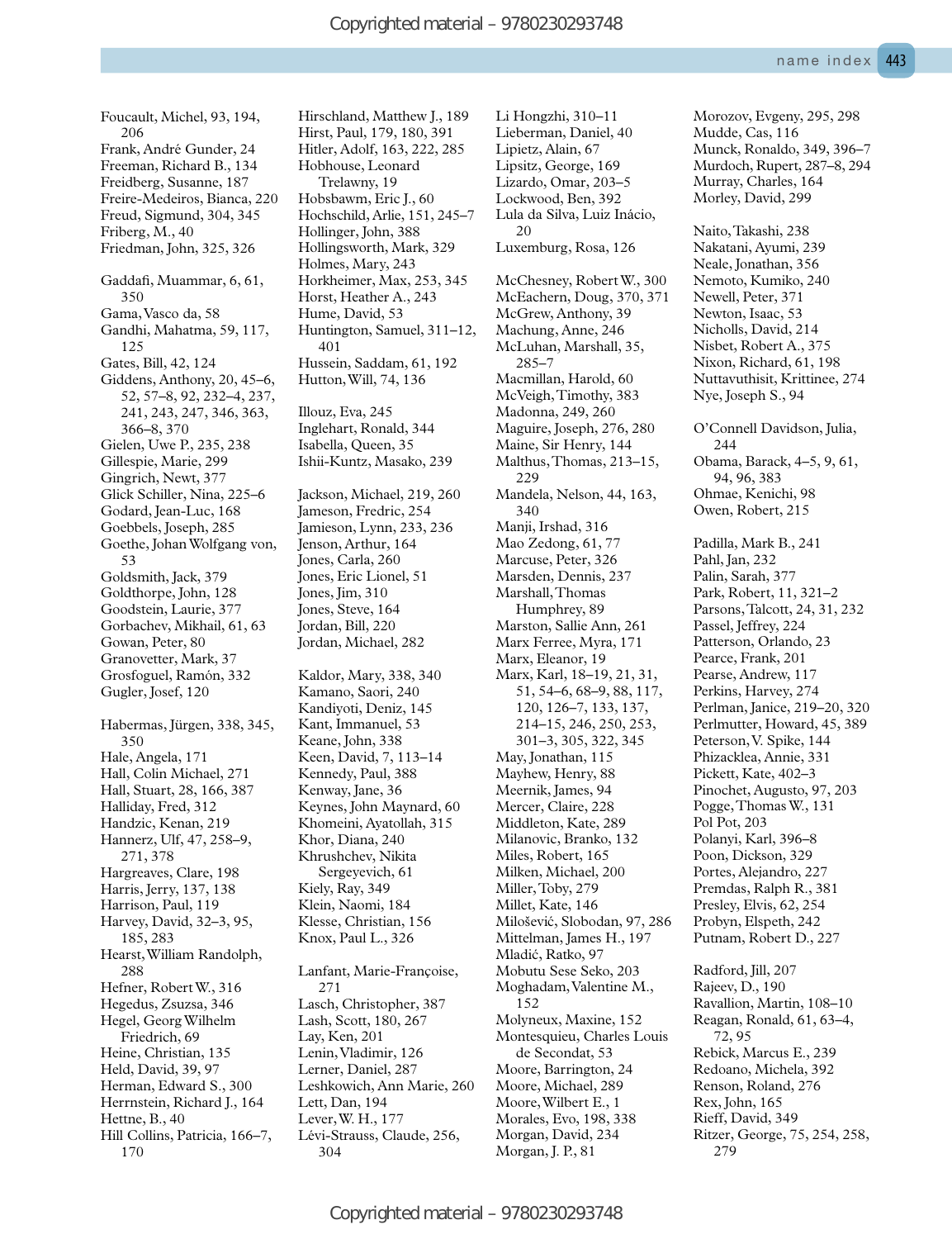Roberts, Bryan, 319 Robertson, Roland, 28, 32, 36, 43–4, 46, 58, 311, 346 Robespierre, Maximilien, 18, 203 Robins, Kevin, 299 Robinson, W. I., 100, 135, 137–8 Rock, Paul, 17 Rofe, Matthew, 139 Rogers, Paul, 350 Rohatyn, Felix, 201 Roopnarine, Jaipaul, 235 Rosenau, James N., 46 Roudometof, Victor, 308 Rumsfeld, Donald, 95 Runciman, W. G., 128 Runyan, Anne S., 144 Ryan, Leo, 310 Saint-Simon, Henri de, 88 Saldanha, Arun, 260 Sampson, Edward E., 166 Sanchez Taylor, Jacqueline, 244 Sang, Joe, 280, 281 Santos, Maria, 109, 110 Saro-Wiwa, Ken, 187 Sassen, Saskia, 138, 326, 328, 331 Saunders, Doug, 219 Saussure, Ferdinand de, 251 Savage, Michael, 380 Seagrave, Sterling, 178 Sen, Amartya, 112–14 Sernhede, Ove, 169 Serrano, Monica, 199 Sharpley, Richard, 271

Shaw, Martin, 91–2, 97 Sheller, Mimi, 270 Simmel, Georg, 11, 319, 322 Sinclair, John, 255 Skeggs, Bev, 130 Skilling, Jeffrey, 201 Sklair, Leslie, 98, 137–8, 179, 249 Skocpol, Theda, 52 Slim Helú, Carlos, 42 Smith, Anthony D., 378 Smith, Dan, 98 Smith, Joseph, 309 Smith, Valene L., 271 Solzhenitsyn, Alexander, 200 Sontag, Deborah, 151 Sorokin, Pitirim, 137 Soros, George, 7 Spencer, Herbert, 19, 21, 213 Spengler, Oswald, 137 Srinivas, Mysore Narasimhachar, 19–20 Stalin, Joseph, 203, 302 Standing, Guy, 131–2, 135, 374 Stark, Rodney, 308 Stepan, Nancy, 163 Stiglitz, Joseph, 106, 396 Stoen, Tim, 310 Stroessner, Alfredo, 203 Suharto, President, 316 Suleiman, Michael W., 314 Sutcliffe, Bob, 132 Szanton Blanc, Cristina, 226 Takenaka, Ayumi, 239 Tally, Robert T., 400 Tang, David, 329 Tang, S. K., 329 Taylor, Frederick, 69 Taylor, Peter J., 326 Teschke, Benno, 135 Thachuk, Kimberley L., 200

Thatcher, Margaret, 72

Themudo, Nuno, 338 Therborn, Goran, 235 Thomas, William Isaac, 165 Thompson, Grahame, 179–80, 391 Thomson, D., 329 Thorns, David, 274 Thrift, Nigel, 57 Tilly, Charles, 52, 203 Timms, Jill, 341 Tombs, Steven, 201 Tomlinson, John, 47 Tönnies, Ferdinand, 87, 375 Toro, Maria Celia, 199 Touraine, Alain, 344 Toynbee, Arnold, 137 Trifiletti, Rossana, 239 Truman, Harry S., 60, 61 Turner, Bryan, 317 Urry, John, 38, 41, 180, 267, 270, 272–3, 359, 361 Uy-Tioco, Cecilia, 242 Valentine, Gill, 241

Van Doorn-Harder, Pieternella, 145 Van Kempen, Ronald, 326 Vertovec, Steve, 220, 242, 387 Victoria, Queen, 329 Vogler, Caroline, 237 Voltaire, François, 53 Von Trotha, General Lothar, 161

Walby, Sylvia, 147 Waldinger, Roger D., 228, 333 Wallerstein, Immanuel, 25–7, 137 Warde, Alan, 255

Waters, M., 42 Watson, James, 297 Weber, Max, 16–17, 19, 21–2, 31, 56–7, 75, 97, 127, 137, 144, 301, 304–6, 322 Webster, Frank, 294 Weiler, Betty, 271 Westermarck, Edvard, 19 White, Martin, 19 Wiebe, Nettie, 384 Wilcox, Ralph C., 282 Wilde, Oscar, 399 Wilding, Raelene, 241–2 Wilkinson, Richard, 402, 403 William, Prince, 289 Williams, Eric, 160–1 Wilson, Bryan, 306–8 Wilson, John, 343 Wimberley, Edward T., 218 Wirth, Louis, 321 Wolfowitz, Paul, 95 Woods, Tiger, 282 Wordsworth, William, 367 Worsley, Peter, 24 Wright, Erik Olin, 127 Wu, Tim, 379

Yamada, Masahiro, 240 Yearley, Steven, 43 Yeates, Nicola, 151 Yeon Choo, Hae, 171 Young, Malcolm, 277, 283 Yuval-Davis, Nira, 170

Zalewski, Marysia, 143 Zelizer, Viviana, 244 Zirakzadeh, Cyrus Ernesto, 343 Zuckerberg, Mark, 291 Zukin, Sharon, 322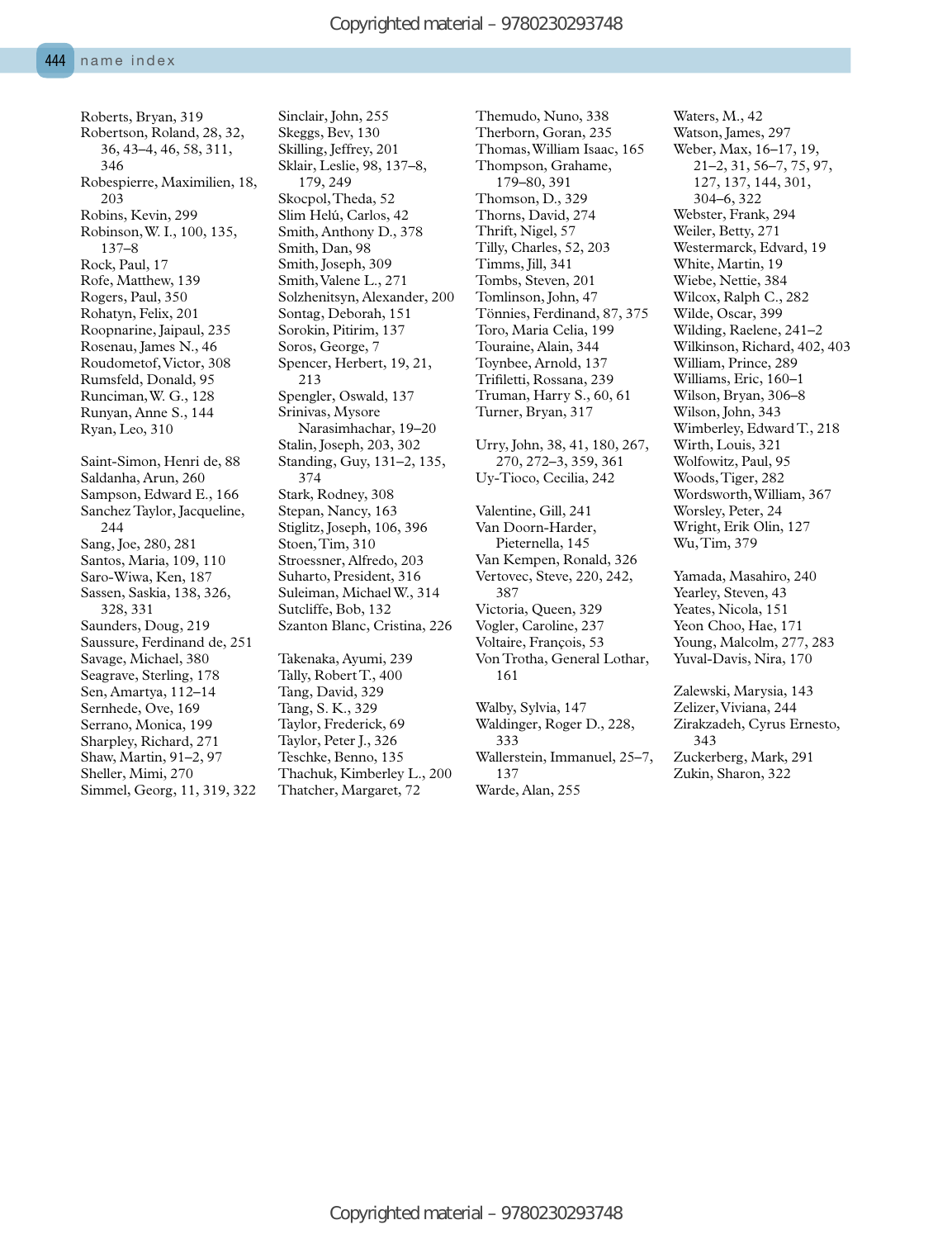## Subject index

9/11 (11 September 2001), 42, 94–6,

201–2, 204, 268, 311, 315, 349–50, 377 Aborigines, 19, 39, 160, 299, 304–5; *see also* indigenous people abortion, 153, 308, 339 acid rain, 354, 360 addiction, to drugs, 199 addiction, to internet, 295 advertising, 7, 36, 38, 70, 74, 129, 184, 197, 206, 250, 252–5, 258, 260, 264, 266–7, 272–3, 280, 286, 299, 331, 350, 379; agencies, 254, 258 affluence, 11, 127, 130, 178, 214, 269, 344 Afghanistan, 5, 10, 21, 61, 95, 196, 198–9, 202, 204–5, 252, 312, 315, 344, 394, 397; Soviet invasion of, 279 Africa, 2, 20, 23, 25, 58–9, 91, 93, 110–11, 113, 118, 124, 145, 161, 170, 174, 184, 190, 220, 223–4, 262–3, 269, 277, 280, 291–2, 340, 346, 348–50, 356, 360, 385; scramble for, 161; sub-Saharan, 109–11, 162, 235, 269, 290, 324; *see also* separate countries and regions African Americans, 54, 62, 164, 169, 263, 304, 323, 371, 382 African National Congress, 44, 340 age, 88–9, 123, 129, 148, 166, 170–4, 308; old, 217; *see also* elderly people ageing populations, 229 agribusiness, 118, 365 agriculture/agricultural, 2, 26–7, 32, 50–1, 60, 68, 76–7, 111–13, 115, 118, 121, 125, 145, 151, 174, 177, 185, 187, 191, 198, 213, 215, 305, 323, 355–6, 359, 361, 365, 367–8, 385, 400; biotech industry, 367; women in, 145 AIG, 82 Alaska, 371 Albania, 223 Algeria, 6, 169, 182, 202, 263, 315–16, 350 alienation, 68, 168–9, 246, 264, 297 al-Qaeda, 5, 61, 94, 205, 315 altruism, 148, 227, 349

America, 4, 21, 24, 82, 86, 115, 235, 254, 258, 278, 280, 333, 360, 391, 401; *see also* USA American Revolution, 54 Americanization, 72, 258, 282 Americas, 34, 45, 160, 226, 249, 269, 377; *see also* Latin America; North America; South America; USA Amnesty International, 39, 188, 339, 341, 386 Amsterdam, 318, 332, 355, 381 Angola, 205, 347 Anguilla, 194 anti-globalization movement, 348 anti-Semitism, 163, 316 anti-war movements, 61–2, 349 Antwerp, 318 apartheid, 2, 44–5, 163, 165, 167, 195, 203, 215, 340, 377, 402 Arab Spring, 5–6, 63, 223, 293, 316, 350, 400 Argentina, 99, 182, 203–4, 286 Armenia, 195 arms race, 63 arms trade, 400 Arthur Anderson, 201 Asia, 23, 25, 58–9, 65, 79, 91, 117, 130, 132, 137, 145, 184, 186, 189, 215, 223, 259, 274, 277, 290, 292, 316, 324, 326, 333, 348–9, 379, 385; *see also* Central Asia; East Asia; South Asia; Southeast Asia Asia-Pacific, 27, 95, 154, 333 asylum seekers, 220, 222, 286, 330 Athens, 278–9, 318 Atlantic, 35, 60, 160, 162, 290, 359, 377 Aum Shinrikyo, 204 Australasia, 21, 40 Australia, 2, 86, 115, 139, 157, 160, 165, 181, 241, 263, 271, 274, 277, 287, 326, 342, 361, 385, 407 Austria, 181 authoritarianism, 6, 405 autonomy, 58, 98–9, 241, 252, 257, 386; economic, 97, 359; of farmers, 368; group, 348; individual, 238; of nation-states, 26, 39, 97, 98, 99, 100, 382; personal, 36, 89, 338; political, 23, 64, 86, 87, 99, 313; territorial, 90, 91, 385; workplace, 83, 127

Aztecs, 160 Baghdad, 318 Bahamas, 35 Bahrain, 6, 63, 249, 350 Bali, 204, 275, 361 Balkans, 98, 206, 226, 381 Bangalore, 260, 318 Bangkok, 274, 342, 370 Bangladesh, 73, 125, 148, 150, 183, 207, 320, 342 Bank of England, 82 banks/banking, 2–5, 29, 38, 42, 47, 58, 65, 74, 78–82, 96, 98, 100, 108, 110–11, 138, 177, 180–1, 188, 196–7, 241, 254, 319–20, 326, 331, 333, 341, 347, 356–7, 381, 393, 397, 400–1; offshore, 196, 197; *see also* finance/financial Barbados, 272 Beijing, 35, 120, 154, 178, 258, 278, 329, 341 Belarus, 195 Belgium, 5, 87, 152, 181, 276, 342 Belize, 194 Berlin, 116, 161, 178, 223–4, 332 Berlin Wall, 178, 223, 381 Bermuda, 328 Bhopal disaster, 184, 187–8, 201, 354 Bhutan, 24 biodiversity, 354, 368, 370 biofuels, 365 biopower, 93, 206 biosphere, 43, 45, 215, 264, 339, 354–5, 357, 361, 371, 405 Birmingham, 70, 318, 347 birth control, 92, 147, 153, 206, 214–15, 218, 274 birth rate, 213, 215, 217–19, 377, 396 blogs, 287, 352 Bolivia, 196, 198, 338 Bombay, 260, 318 bonus payments, 132, 136, 181, 201, 397, 400 borderless world, 85, 98, 388 Bosnia, 61, 98, 99, 207, 223 Bosporus, 2 Botswana, 381

Avaaz, 352, 398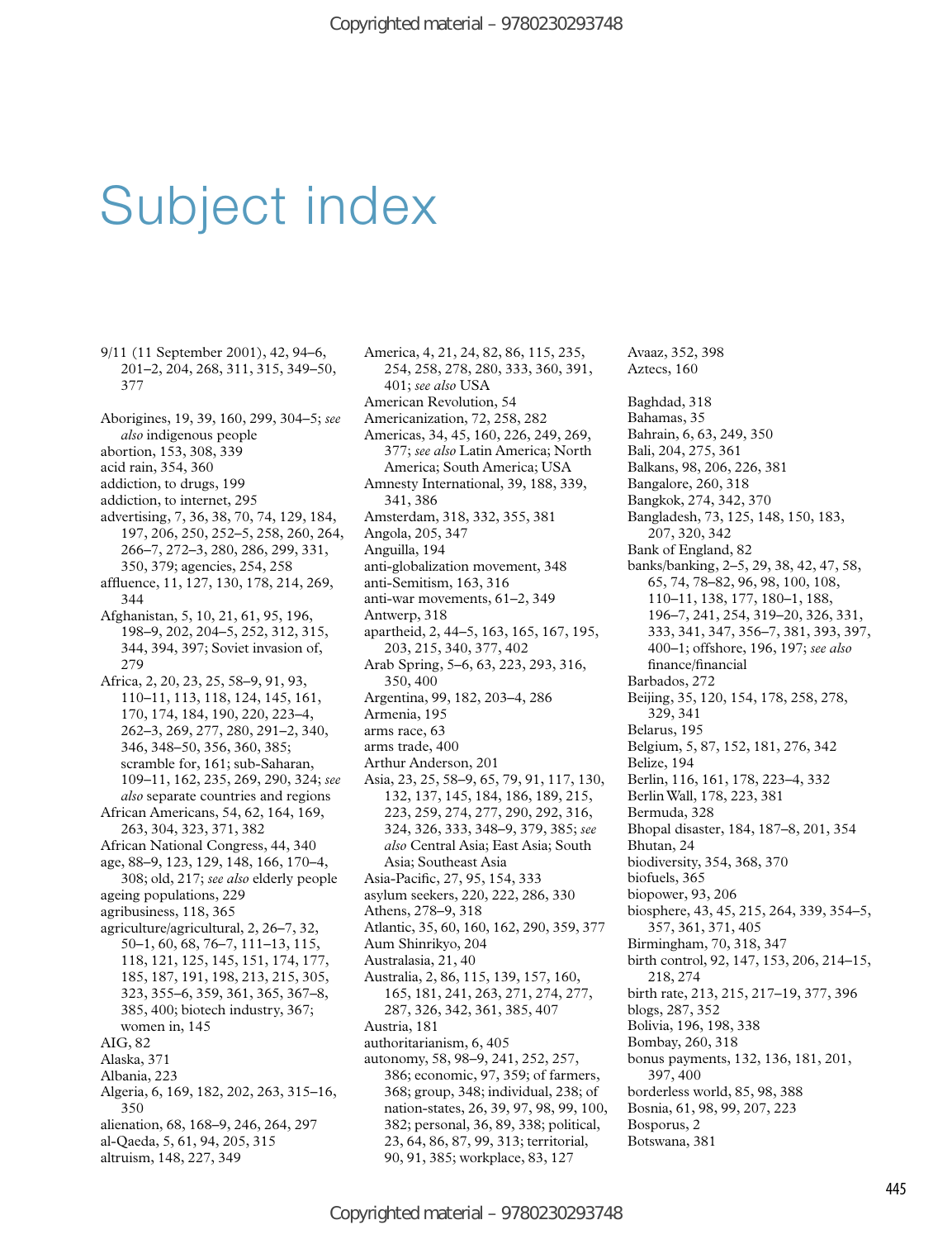bourgeoisie, 53, 55–6, 69, 126, 137, 246, 252, 277, 345 Bradford, 332 brand(s), 11, 38, 73, 138, 150, 177–8, 183–4, 249–50, 252, 267, 396 Brazil, 2, 20, 23, 35, 39, 46, 60, 71, 76, 99, 111, 119, 124–5, 132, 160–1, 165, 168, 179, 181, 194, 207, 219–20, 229, 263, 303, 306, 324–5, 343, 345, 365 Brazzaville, 325 Bretton Woods (financial system), 58, 59 BRIC countries, 2, 63, 65, 67, 76, 95, 99, 249, 355, 361, 369, 393, 407 bricolage, 227, 256, 263 Britain, 19, 24, 53, 59–60, 75, 86–7, 115, 126, 130–1, 133, 146, 165, 168, 177, 200, 219–20, 227, 229, 236, 252, 277–8, 281–3, 286, 295, 308, 378, 380, 383, 391; *see also* UK Brussels, 86, 97, 116, 332, 381 Buddhism, 9, 19, 65, 172, 306, 310–11 bureaucracy, 306; rationalized, 57; state, 260 bureaucratization, 57 Burkina Faso, 187 Burma, 202, 298, 340; *see also* Myanmar Cairo, 4, 318 Cambodia, 148 Cameroon, 228 Canada, 40, 76–7, 99, 181, 200, 259, 290, 326, 359, 371, 384; *see also* North America Canary Islands, 220 Canberra, 326, 342 Cancún, 361–2, 370 Candomblé, 303 cannabis, 192, 198 capital/capitalism, 19, 22, 26–7, 32, 46, 52, 54–5, 58, 60, 63, 67–9, 71, 89, 100, 105, 108, 115, 124–7, 130, 134, 136–7, 185, 193, 201, 246, 253, 255, 257, 266–7, 282, 294, 296, 301–2, 305–7, 311–12, 381, 391, 394; Asian, 397; casino, 98; commercial, 160; corporate, 206; disorganized, 73; flexible, 359; global, 49, 57, 63, 72, 99–100, 119, 244, 246, 250, 300, 348, 386, 394; industrial, 55, 85, 87, 185; local, 108; mafia, 195; market, 245, 317, 396; modern, 51; neoliberal, 343; pariah, 306; predatory, 130, 134, 136; transnational, 100; unregulated, 19, 370; world, 57–8, 63, 67, 134 capoeira, 260, 263 Caracas, 318 carbon emissions, 363, 405; *see also* CO<sub>2</sub>; greenhouse gas emissions Caribbean, 23, 35, 59, 91, 110, 124, 146, 160, 165, 183, 186, 244, 277, 298, 324, 332; women, 225

caste(s)/caste system, 19–20, 44, 46, 117, 124–5, 155, 174, 208, 260, 306 casualization of work, 9, 28, 67, 73–4, 83, 115, 135, 227 Catholicism, 172, 303 Cayman Islands, 197, 328 celebrity, 3, 128, 252, 260, 267, 282, 288–9 Central Asia, 107, 113, 220 Chad, 216 Chechenia, 377 Chernobyl, 43, 354 Chicago, 5, 11, 17, 70, 318, 323, 325, 328, 332–3 Chicago School, 19, 319, 321–2 childcare, 145, 147, 232, 238–9; Japanese, 239 Chile, 24, 97, 154, 182, 203 China, 1–2, 12, 19, 24, 26–7, 35, 50–1, 60–1, 63, 65–7, 69, 76–8, 86, 90–1, 93, 95–6, 99, 107–9, 118–20, 131–2, 134, 137, 145, 149, 160–1, 172, 178–9, 181–2, 184, 186, 197, 219–20, 225, 229, 249, 258–9, 269, 278, 290, 294, 298, 306, 310–11, 313, 318, 325, 329, 333, 342, 345, 350, 352, 355–7, 360, 362, 365, 369, 371, 397–8 Christianity, 9, 50–1, 56, 65, 87, 262, 306, 308–11, 313, 315, 377 cigarettes, 183–4, 197; smuggling of, 195, 200 Citibank, 82 cities, 5, 11, 18, 40–2, 51, 72, 77, 86–7, 115–17, 119–21, 131, 149–50, 152, 157, 159, 167, 169–70, 184, 190, 202, 213, 219–20, 225–6, 229, 249, 259, 263, 277, 279, 282–3, 306, 318, 320–6, 330–2, 355, 365, 370, 377–8, 381, 383, 386–7, 389, 402, 407; cardboard, 119; coastal, 357; colonial, 318, 319, 320, 333; culturally diverse, 318; embryonic, 323; global, 319; industrial, 321; informational, 296; Latin American, 320; overcrowded, 321; provincial, 328; service, 318; Southern, 323; Turkish, 262; world, 326, 327 citizenship, 44, 51, 53, 85, 88–9, 125, 180, 226, 228, 387–8, 402; global, 90, 257; world, 388 civic status, 123, 171, 173 civil rights, 62, 89, 344; movement, 62, 346, 398 civil society, 12, 52, 56, 86, 92, 120, 197, 316, 338–9, 343, 345, 350–1, 407; global, 350; groups, 340; national, 351; organizations, 339 civil war(s), 9, 61, 91, 98, 112–14, 168, 192, 206, 216, 218, 221–3, 323, 356–7, 406 civilization(s), 9, 12, 34, 45, 50–2, 54, 56, 58, 92, 160, 195, 258, 312–13, 318, 321; Islamic, 377; modern, 379; Western, 301

class, 9, 11, 26, 28, 44, 46, 78, 91–2, 117, 123, 125–31, 135, 139, 159, 163, 170–2, 204, 208, 229, 233, 235, 255–6, 266, 321, 359; business, 132, 138; capitalist, 98, 124, 133, 136–8, 140, 170; conflict, 19, 87; consciousness, 18–19, 69, 126, 133, 137, 140, 256, 376; consuming, 356; definition of, 126; divisions, 231; dominant, 296; formation, 137; fragmentation, 266; global, 124, 133, 138, 140; inequality, 159; middle, 18, 76, 78, 126, 128, 130–1, 134, 143, 151, 169–71, 184, 229, 260, 267, 306, 314, 322, 344, 357, 380–1, 383, 388, 397; ruling, 39, 95, 114, 138, 223, 235; social, 378; solidarity, 358; structure, 16, 117, 123–4, 126, 128–9, 136, 139–40, 144; struggle, 19; transnational, 137, 139; upper, 128, 329; working, 9, 17–18, 88, 115, 128–30, 133–5, 165, 170, 215, 283, 322, 376, 382–4 climate change, 2, 32, 92, 96, 99, 340, 354, 356, 357, 359, 360, 361, 363, 368, 370, 371 CO<sub>2</sub>, 12, 18, 355; emissions, 355, 357–8, 362, 365–6 Coca-Cola, 178, 190, 249, 258, 260 cocaine, 195, 198–9 cohabitation, 232, 234–6 Cold War, 25, 59–61, 63, 65, 93–5, 98, 134, 197, 199, 206, 220, 222, 279, 381, 388; post-Cold War era, 312 Colombia, 148, 182, 194–5, 198–9, 202, 205, 207, 347 colonial expansion, 160, 277, 318, 333 colonial rule, 54, 58, 329 colonialism, 9, 21, 52, 58–9, 126, 152, 159, 161–2 commerce, 36, 279, 381, 387; chambers of, 138; sexual, 244; world, 200 commercialism/commercialization, 117, 220, 266, 273, 282, 292, 368 commercialization of intimacy, 246 commodification, 244, 246–7, 280, 322 commodity fetishism, 244, 253 commodity production, 250, 253 communications technology, 98; *see also*  information age communism, 12, 20, 26, 61, 69, 71–2, 116, 134, 298, 302, 310, 312, 381, 395–7, 400 communist, 23–5, 60–3, 77, 108, 116, 121, 134, 178, 184, 195, 222, 298, 310, 332, 395, 398, 402; former communist countries, 258 Communist Party, 1, 19, 172, 200, 258, 302 community, 1, 3, 8, 11, 18–19, 22, 28–9, 34, 37, 46, 52, 87–8, 120, 127, 135, 167, 171, 180, 188, 250, 256, 259, 266, 277–8, 310, 321, 338, 359, 373, 375, 377, 386, 388, 401; action,

219; black, 6; cohesion, 195;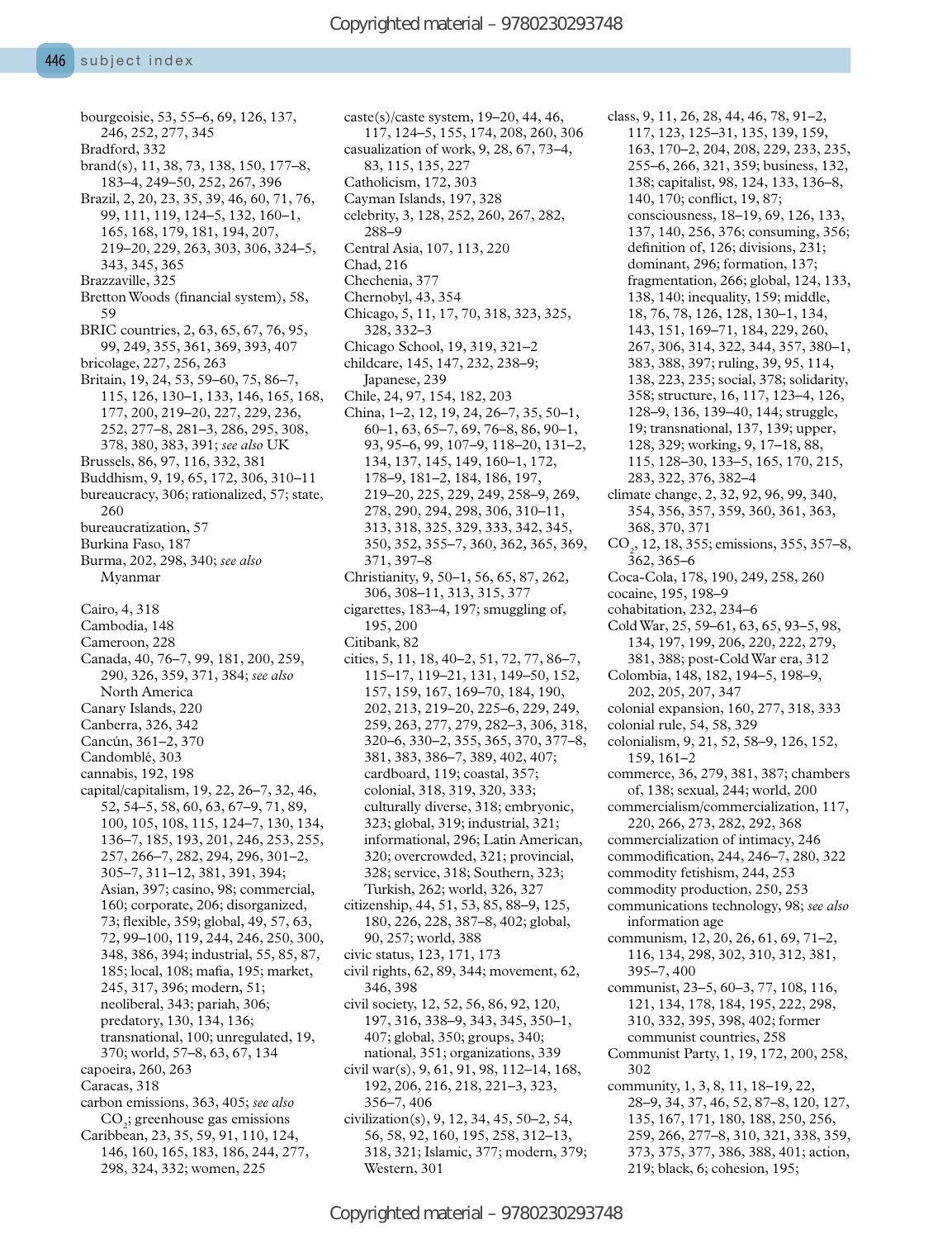diasporic, 351; gay, 157; global, 139, 405; imagined, 91, 277, 378, 386; international, 223, 404; leaders, 385; life, 383; local, 387; loss of, 87; moral, 305; national, 88, 91; organizations, 395; political, 162; politics of, 381; religious, 314, 316; scientific, 45; sense of, 373; solidarity, 227; ties, 321; values, 397; youth, 168 competition state, 100, 135 Confucianism, 19, 235, 238, 306, 310, 313 Congo-Brazzaville, 325 consciousness, 44, 46, 69, 167, 374; changes in, 346; civilizational, 312; collective, 87, 283, 305, 312; cosmopolitan, 12, 137; diasporic, 386; false, 301; forms of, 69; global, 28, 43, 58, 140, 208, 268, 270, 278, 346; moral, 345; public, 23; revolutionary, 133; secular, 308; shifts in, 374; women's, 76 consumer society, 256, 259 consumerism, 3, 67, 92, 127–9, 139, 178, 197, 245, 250–1, 256, 258, 262, 270, 279, 289, 298; culture-ideology of, 249; destructive, 297; ethical, 189; green, 346; mass, 266 consumption, 56, 62, 68, 71, 83, 117, 127, 130, 139, 218, 237, 244, 246, 250–3, 256–7, 260–1, 267, 269, 289, 325; of carbon, 24; energy, 325, 356, 357, 359, 363; fuel, 365; global, 254; globalization of, 249, 258; mass, 70, 71, 253, 298; media, 299; of music, 62; of oil, 360; patterns, 183, 256, 258, 328; preferences, 250; rates of, 362; scapes, 36; tobacco, 184 Copenhagen, 96, 106, 154, 326, 361, 369 corporate business, 132, 135, 138 corporate power, 10, 98, 176, 201 corporate social responsibility (CSR), 176, 189, 191 corporatization, 278, 282; of sport, 283 corruption, 77, 260, 340, 347 cosmopolitan/ism, 11–12, 44, 46–7, 56, 89, 92, 136, 139–40, 156, 229, 270, 325, 328, 331, 333, 374–5, 380, 386–9, 405, 407; Islamic, 316 cosmopolitan culture, 299 cosmopolitan movements, 388 cosmopolitans, 139, 296, 329, 387, 388 Costa Rica, 70, 147 Côte d'Ivoire, 355 cotton industry, 53, 115, 160, 215, 323, 368 creolization, 227, 262–3, 402 crime(s), 3, 16, 29, 116, 130, 16–8, 192–200, 208, 217, 325, 337, 371, 380, 396, 402–3; against humanity, 97; corporate, 200; gangs, 406; global, 10, 195–6; internet, 293; organized, 197; rates, 193, 194;

syndicates, 407; transnational, 196, 197, 224, 294; urban, 219; whitecollar, 200 criminal gangs, 8, 32, 151, 184, 196–7, 200, 226, 293, 299, 340; transnational, 195 criminality, 116, 119, 169 Croatia, 223, 263 Crusades, 50, 315 Cuba, 19, 61, 244, 332 culture, 3, 11, 22, 25, 34, 43, 46, 51–2, 62, 73, 95, 116, 128, 130, 161, 166, 168, 174, 180, 207–8, 227, 235, 237, 250, 252, 254, 257, 262, 272, 275, 299, 311, 319, 375–6, 379, 381, 388, 402; American, 279; black, 169; body, 280–1; business, 136; celebrity, 288; consumer, 3, 24, 98, 137, 253, 254, 257, 260, 262, 264, 298; cultural capital, 127, 128, 129, 130, 139, 229, 256, 257; cultural diversity, 45, 139, 272, 287, 376; cultural flows, 34, 35, 260, 264, 267; domestic, 332; global, 258, 261; Japanese, 261; Kenyan, 281; local, 272; migrant, 227; national, 227, 328; popular, 34, 62, 64, 67, 127, 147, 263, 298, 329; pre-Enlightenment, 301; public, 316; sports, 277, 281; traditional, 204, 272–3; transnational, 41; urban, 321; world, 388; Yankee, 258; youth, 62, 72, 266 Curaçao, 328 Czech Republic, 182 Czechoslovakia, 263, 350 Darfur, 342, 356, 360 Davos, 189, 343 death rate, 216 debt(s), 3–4, 7, 36, 38, 63–5, 79, 81, 98, 111, 120, 125, 148, 246, 275, 339, 347, 368; anti-debt campaigns, 386; peonage, 113; reduction, 347; relief, 347, 349, 394, 398; repayment, 355; toxic, 79, 82 decolonization, 2, 23, 59–60 deforestation, 40, 112, 354, 366, 370 deindustrialization, 27, 64, 73, 115, 129 Delhi, 19, 119, 273, 325 democracy, 6, 12, 56–7, 63, 92, 94, 139, 155, 203, 223, 227, 233, 292, 316–17, 340, 345, 350, 385, 390, 400, 404–7; formal, 340, 404; global, 387; liberal, 376; political, 120 Democratic Republic of the Congo, 61, 93, 99, 202, 207, 221, 356–7, 406 democratization, 36, 89, 97, 153, 233, 247, 269, 287, 340, 344, 394 denationalization, 283, 330 denizens, 328, 333 Denmark, 5, 181 deterritorialization, 32 detraditionalization, 266, 358 Detroit, 68, 70, 323, 333

devaluation, 59 developing countries/nations/world, 3, 23, 27, 44, 59–60, 62–3, 74, 79, 85, 91–2, 96, 105–9, 111–12, 116, 119, 133–4, 137, 147, 150, 154–5, 159, 178–9, 183–4, 186, 189, 219, 229, 244–5, 249, 258, 260–1, 264, 317–19, 321, 323, 325, 339, 342, 355–6, 359, 362, 371, 391, 398, 403; postcolonial, 376 deviance, 192–3; theory, 193 Diana, Princess of Wales, 260, 286 diaspora(s), 39, 108, 261, 293, 380, 386–7, 389, 402, 405 digitalization, 185, 278, 288 diplomacy, 50, 64; cultural, 278 disability, 89, 123, 170–3, 280 discrimination, 9, 123, 146, 156, 168, 171–2, 226, 339, 381–2; against women, 154; caste, 155; legalized racial, 163; racial, 45, 89, 161, 162, 165, 171; sexual, 97, 154; social, 106 disease, 21, 121, 163, 208, 21315, 253, 325; mad cow, 358 division of labour, 27, 87, 144–5, 305; gendered, 147, 232, 242, 246; international, 282, 387; sexual, 145; world, 26, 27, 326 divorce, 62, 76, 147, 234; rates, 232, 238 Djibouti, 350 Doha, 99, 112, 190 Dominican Republic, 194, 244 drought(s), 2, 40, 112, 198, 342, 356–8, 360 drugs, 32, 57, 190, 198–9, 208, 272; generic, 190–1; illegal, 198; illicit, 195, 208; trade, 10, 160, 192, 195–6, 198–9 Earth Summit, 39, 369 earthquakes, 24, 29, 42, 112, 216, 303, 316 East Asia, 60, 110, 177, 235, 269, 310; *see also* Asia East Timor, 61, 91 Easter Island, 34, 35 Eastern Europe, 61, 107, 164, 220, 226, 259, 332; *see also* Europe economic capital, 127, 128, 139, 148, 257 economic liberalization, 63, 79 economic prosperity, 26, 60, 67, 71, 105, 217–18, 260, 325, 394, 401 Ecuador, 202 education, 4, 34–5, 45, 58, 62, 74–5, 77, 79, 87, 89, 92, 106–8, 110, 127–8, 139, 145, 147, 159, 163, 167–8, 173, 218, 255–7, 275, 287, 307, 322, 325, 330, 344, 381, 384, 387–8, 401, 404; formal, 320; secular, 317 Egypt, 5–6, 23, 63, 76, 115, 137, 160, 182, 205, 260, 293–4, 315–16, 350–2, 377 elderly people, 111, 149, 151, 173–4, 218, 246, 343, 395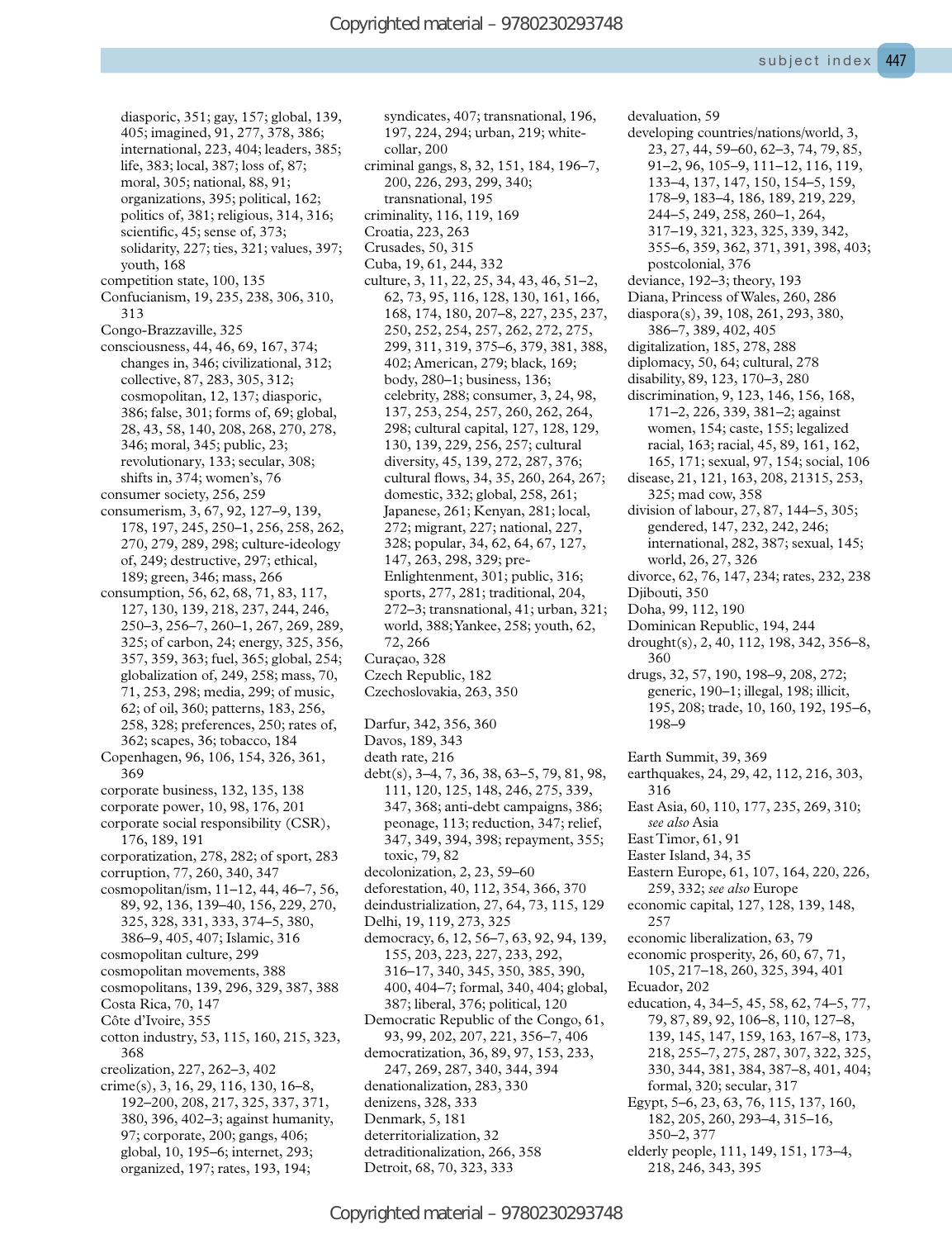El Salvador, 194 employment, 28, 52, 62, 67, 71, 73–4, 76, 78–9, 81, 83, 89, 98, 106, 115–16, 118, 126, 128–9, 131, 134–5, 147, 150–1, 153, 167, 172, 174, 179, 183, 185–6, 199, 219, 225, 227, 229, 250, 276, 326, 330, 331, 333, 344, 375, 381; blue-collar, 320; feminization of, 331; local, 186; patterns, 333; self-employment, 55; temporary, 146; white-collar, 320, 331; world, 134, 140 energy security, 359–60, 364 England, 184, 236, 307, 318, 329, 332, 388; *see also* UK English Defence League (EDL), 295, 383 Enlightenment, 9, 15, 18, 22, 29, 51, 53–4, 56, 66, 126, 137, 143, 160–1, 301, 317, 404–5 Enron, 200–1 entitlement theory, 112–14, 156 environment, 12, 32, 35, 44, 52, 71, 87, 96, 110, 114, 117, 153, 178, 186–9, 191, 218, 262, 267, 271–2, 274, 311, 321, 331, 342, 346, 354–5, 357–8, 360, 363, 366–8, 370–1, 390, 394, 399–400, 405 environmental crisis, 368 environmental damage, 29, 43, 44, 219, 355, 358, 406 environmental movements, 12, 39, 345–6, 368, 370, 371, 406 environmental security, 361 environmental standards, 320 environmentalism, 264, 348, 366, 369, 371, 405 Eritrea, 91 Estonia, 195 ethical awareness, 256 ethical consumption, 346, 367, 387 ethical investments, 189, 400 ethical resources, 399 Ethical Trading Initiative, 189 Ethiopia, 91, 162, 207, 216 ethnic cleansing, 61, 218, 223, 388 ethnic conflict, 98, 205, 223 ethnic divisions, 231 ethnic minorities, 5, 116, 203, 252, 300, 384 ethnic organizations, 168 ethnicity, 12, 44, 123, 129, 159, 162, 166, 168, 170, 172, 226, 255–6, 314, 373, 376, 382; situational, 167 ethnocentrism, 160 ethnoscapes, 36 Europe, 1, 15, 21, 22–3, 49–53, 56, 59–60, 62, 65, 71–2, 85–8, 111, 115–16, 153, 160, 170, 187, 189, 195, 197–8, 200, 204, 217, 221, 226, 258, 260, 269–70, 288, 290–2, 303, 313, 315–16, 325, 329, 333, 346, 350–1, 354, 364–5, 367–8, 370, 376, 379–80, 384, 388, 391, 397, 401; early modern, 32; medieval, 86; *see* 

*also* Eastern Europe; Western Europe European Central Bank, 82 European Union (EU), 61, 77, 86–7, 95–7, 99, 131, 181, 196–7, 200, 220, 288, 293, 316, 339, 348, 363, 365, 381 exploitation, 3, 26, 56, 118, 231, 247, 253, 255, 320, 369, 398; capitalist, 88; colonial, 56, 146; personal, 147; of resources, 354; self, 320; sexual, 153, 295; of women, 142, 274, 331; workplace, 171 export-processing zones, 73, 185–6 Facebook, 5, 6, 33, 37, 291, 292, 293, 295, 351, 352 Falklands War, 286 Falun Gong, 172, 310, 311, 342 families, transnational, 241, 243 family, 1, 3–4, 10–12, 19, 28–9, 32, 34, 37, 46, 52, 56, 62, 70, 76, 78, 89, 92, 106, 113, 116–17, 119, 123, 127, 135, 139, 144, 146–9, 151, 155–6, 160, 167, 171, 173–4, 180, 207–8, 219, 225, 227, 231–7, 239–41, 243, 250, 260–1, 264, 266, 299, 308, 322, 352, 359, 375, 380, 383, 399; Jamaican, 243; Japanese, 238–9; life, 232, 234, 240, 246, 256, 299, 383; loyalties, 256; members, 241; nuclear, 174, 232, 236, 358; practices, 234, 235; relationships, 232–4, 241–2, 246–7, 261; reunification, 225; royal, 286, 287; size, 213, 218; sociology of, 232; structures, 235; traditional, 232; transnational, 89, 242; values, 339; work, 227 famine, 9, 32, 40, 105, 111–15, 117, 121, 213–16, 222–3, 395, 407; relief, 341, 346 fascism, 22, 71 fast-food industry, 75, 183–4, 224–5, 249, 254, 258 fatherhood, 239–40, 247; discourses of, 237; new, 237; nurturing, 239 favelas, 119, 219 femininity, 144, 146, 239–40 feminist/feminism, 17, 19, 91–2, 116, 131, 142–4, 146, 150, 152–5, 170, 207, 224, 232, 247, 299, 337, 384; movement, 62; postmodern, 146; radical, 146, 153, 154, 156; scholars, 10, 129, 231–2 feminization of employment, 331 feminization of poverty thesis, 147–8 fertility, 10, 214, 218, 304; behaviour, 216; choices, 216; high, 235; low, 238; rates, 216–17, 238 feudalism, 22, 52, 54–5, 69, 113 films, 34, 62, 64, 78, 254, 260, 267, 272, 283, 288–9, 392, 394; African, 261; Bollywood, 261; Hollywood, 94, 260–1, 332; Nollywood, 261

finance/financial, 2, 3, 5, 7–8, 18, 25, 29, 32, 38, 52, 59, 63–5, 67, 78–83, 89, 94, 96–7, 111, 127, 132–3, 136–8, 176–8, 180–1, 184, 189, 201–2, 226, 228, 237, 243, 250, 268, 281, 293, 318, 321, 326, 328, 340, 360, 370, 378, 387, 391–3, 397–9; aid, 199; crises, 3, 18, 28–9, 42, 80–1, 96, 100, 133; deregulation, 78–80, 83, 98, 196, 201; global flows, 394; global market, 328; industries, 180, 201; international, 133, 201, 226; power, 326; *see also* banks/banking financialization, 9, 78–9, 130, 136, 140, 180 financiers, 33, 136, 161, 181, 201 finanscapes, 36 Finland, 91, 182, 216, 330 First World War, 21, 39, 58, 88, 143, 164, 180, 215, 222, 323, 337, 391–2 floods, 24, 29, 112, 316, 342, 356–8 fluidity, 38, 140, 234, 266–7 food chain, 9, 112 food insecurity, 112–13 food security, 219, 368 Fordism/Fordist, 67–76, 83, 115–16, 126, 129, 136, 185, 253, 271, 331, 359 foreign direct investment, 72, 138, 179, 391–2 formal sector, 320 Fortune 500 companies, 179, 198 fossil fuels, 2, 354, 357, 359–62, 364–6, 370–1, 373 France, 4, 19, 59–60, 63, 76–7, 87–8, 93, 99, 115, 126, 152, 160, 168–9, 180–1, 187, 201, 215–16, 221, 224, 227, 254, 257–8, 269, 271, 315–16, 318, 362, 391 Frankfurt, 264, 318 Frankfurt School, 345 fraud, 200, 201; computer, 195 free market, 1, 72, 125, 298, 300, 393, 395–7, 401 Freedom and Justice Party, 316 free-trade zones, 137 French Revolution, 9, 18, 53, 86, 137, 214 Fukushima, 4, 29, 362, 363 fundamentalism, 92; Christian, 313; cultural, 312, 402; Hindu, 155; Islamic, 315; religious, 312 futurologists, 296 G7 nations, 46, 64, 72, 76, 196, 347, 348 G8, 96, 347–9 G20 meeting, 47, 76, 96, 100 Gambia, 147 gay activists, 156 gay holidays, 271 gay movements, 156–7, 344 gay people, 142, 156–7, 235, 274 gay rights, 62, 63 gay social relationships, 157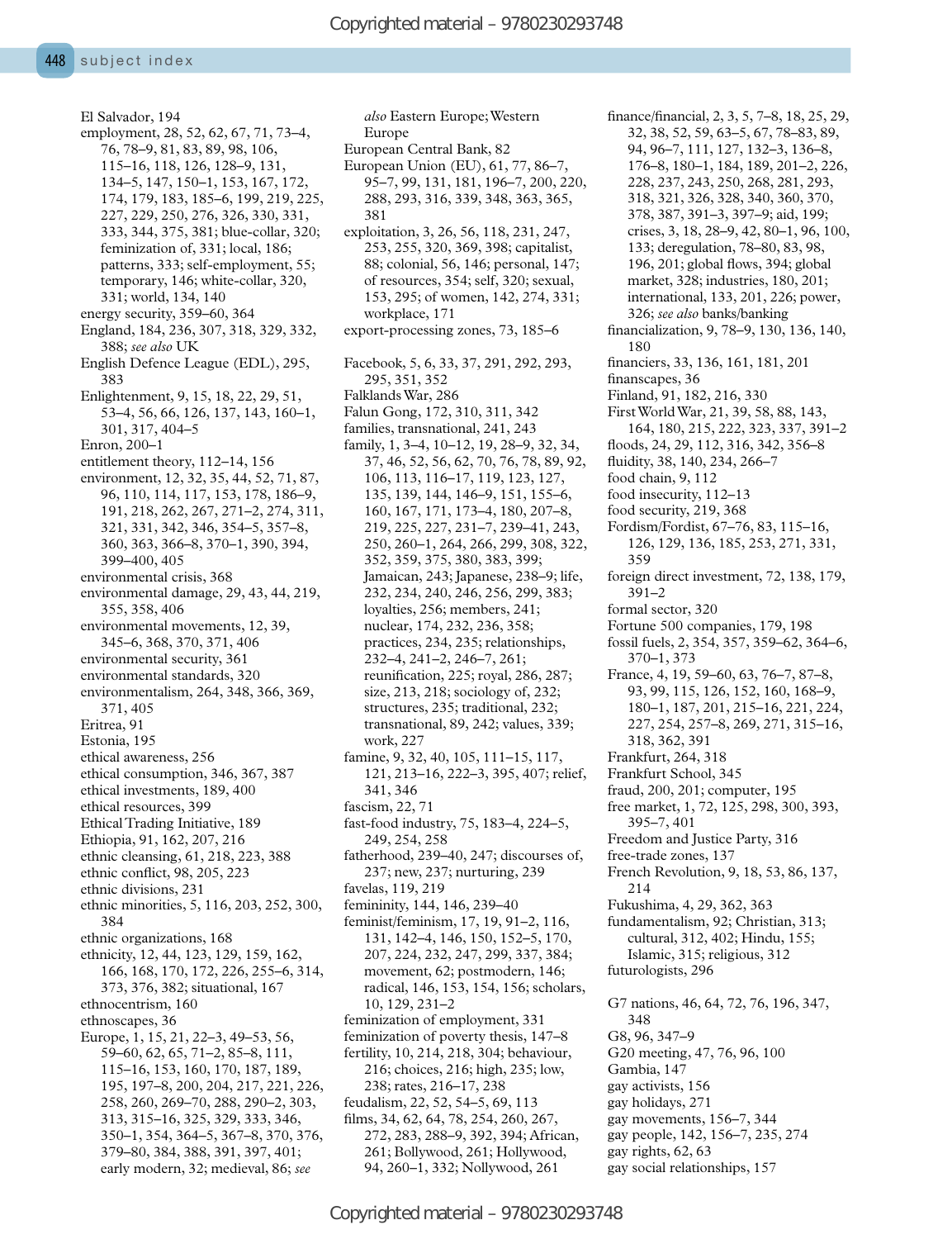Gaza, 222, 288, 315, 350 gender, 9, 16, 28, 63, 76, 91, 117, 142, 144, 147–8, 151, 154–6, 159, 170, 172, 186, 237, 240, 246; autonomy, 235; divisions, 231; inequality, 123, 126, 129, 142, 144, 148–9, 159, 166, 170–2, 232–3, 236–7, 240; parity, 239; power, 225; relations, 46, 92–3, 144, 157, 238–40, 247, 384; roles, 235, 242, 247 genetic engineering, 24, 370 genetically modified crops, 218, 220, 367–8 genetically modified foods, 342, 395 Geneva, 150, 221–2, 224, 326 Genoa, 318, 348 genocidal wars, 3, 29, 93 genocide, 61, 98, 221, 360, 388, 404 gentrification, 322, 380 Georgia, 195 geothermal energy, 364 Germany, 19, 71, 76–7, 86, 115, 126, 131, 157, 160, 165, 168, 178, 180–1, 189, 215, 220–3, 225, 263, 271, 283, 295, 345, 365, 383, 391; reunification of, 197 Ghana, 24, 228, 255 global age, 12, 67, 231, 276, 311, 316, 387, 390 global care chains, 151, 225, 245–6 global cities, 11, 38, 41, 138, 318–19, 325–6, 328, 330–3, 378, 386–9, 402, 405 global civil society, 64, 92, 189, 337–42, 346, 348–9, 351, 353; activism, 340 global economy, 9–11, 28, 41, 55, 59, 65, 76–8, 134, 142, 148, 176, 179–81, 189, 195, 204, 228, 244, 250, 269–70, 338, 340, 391, 399 global governance, 340, 394 Global Justice Movement, 337–8, 341, 348–9, 370, 384, 386, 398 global market, 10, 26, 72, 117, 135, 249, 260 global reach, 50, 157, 288 global social movements (GSMs), 11–12, 39, 57, 337, 340–1, 343, 345, 348–9, 387, 398, 405, 407 global sociology, 1, 12, 15, 21, 26, 29, 240 global South, 120, 149, 155–6, 171, 226, 266, 269, 310, 319–20, 324–5, 384, 388 global village, 11, 35 global warming, 2, 12, 47, 92, 96, 354, 356–61, 364, 366–7, 371 globality, 8, 31, 44–7, 51, 58, 87, 243, 268–9, 293, 374, 390, 395, 399 glocalism, ethical, 47 glocalization, 32, 36, 311 Goldman Sachs, 82, 181, 200, 201 Great Depression, 4, 22, 60, 71 Greece, 4–5, 50, 181, 223; ancient, 173, 279 green movement, 12, 344, 354, 405–6

Green Revolution, 117, 220, 367–8 greenhouse gas emissions, 2, 61, 95–6, 355, 357–8, 361–2, 368–71; *see also* carbon emissions; CO<sub>2</sub> Greenpeace, 39, 188, 189, 339, 369 Grenada, 252 gross national product (GNP), 24, 115, 133, 198 Guangzhou, 325 Guantanamo Bay, 5 Guatemala, 120 Guinea Bissau, 406 Gulf Emirates, 205 Gulf States, 313 Gulf Wars, 61, 99, 299 Guyana, 194, 310 habitus, 256–7, 375 Hague, The, 97, 332 Haiti, 42, 203, 216, 226 Hamas, 315 hard power, 64, 74, 94 health, 4, 36, 42, 89, 106, 110, 119, 124, 128–9, 146–7, 150, 155, 17–4, 184, 186, 190, 205–7, 217, 219, 262, 280, 304, 311, 325, 360, 368, 384, 388, 402–3; benefit unions, 406; facilities, 217; and fitness, 260, 276, 277, 280; needs, 218; risks, 199, 367; and safety, 149, 177, 178; social, 52; systems, 151 healthcare, 29, 58, 74–5, 121, 132, 151, 173, 207, 216, 218–19, 330, 377, 400 Heathrow airport, 224, 328 heavily indebted poor countries (HIPCs), 347 Helsinki, 330, 381 Herero, 161 heroin, 195, 199 heterogeneity, 262, 321; social, 321, 323 heteronormativity, 142, 156 heterosexuality, 142, 146, 239 Highland Park, 68, 70 Hindu(s), 125, 155, 207, 222, 260–1, 275, 304 Hinduism, 19, 306 HIV/AIDS, 17, 157, 174, 190, 199, 208, 213, 395, 407 Hizbollah, 315 Holocaust, 379 homeworkers, 73, 119, 150, 176, 282, 331 homeworking, 150, 331, 332 homicide, 194–5, 197 homophobia, 156, 171 homosexuality, 156, 339 Hong Kong, 41, 76, 108, 177, 182, 186, 197, 254, 325–6, 328–9, 331, 333, 387 Honolulu, 333 'honour' killings, 145, 208 housing, 4, 6, 45, 82, 89, 106, 120, 163, 219–20, 322, 330, 370, 377, 407; associations, 400; estates, 196, 379;

shortages, 401; slum, 227; social, 383; stock, 342 human body, 276, 280 human ecology, 321 human rights, 36, 87, 94, 125, 145, 149, 342, 349, 394, 404; abuses/ violations, 45, 47, 61, 150, 341, 342; groups, 188; legislation, 404; movements, 39, 345, 346, 406; universal, 44, 89; women's, 154, 155, 342 Human Rights Watch, 386 humanism, 302, 387, 407 Hungary, 182 hunger, 40, 106–7, 111, 121 hurricanes, 29, 112, 342, 357–8 identity/identities, 11, 28, 43, 85, 91, 168–9, 185, 228, 250, 255, 274, 276, 297, 299, 344, 373–4, 376, 379–82, 387; American, 401; broadening of, 44, 46, 374; class, 19, 46, 129–30; collective, 277; communal, 277; community, 276; construction, 43, 166; cosmopolitan, 386; cultural, 40, 312, 346, 384, 385; diasporic, 387; different, 375; ethnic, 167, 377, 389; family, 76; fluid, 387; formation, 12; gay/lesbian, 156–7; gender, 144, 359; global, 347; group, 313; homeland, 226; host, 273; immigrant, 169; individual, 279, 311; Jewish, 379; leisure, 266; lifestyle, 36, 269; local, 40, 86–7, 263, 276, 374–6, 385–6; lost, 312; minority, 299; multi-level, 388, 389, 402; multiple, 170, 228, 386; national, 91, 98, 258, 260, 277, 373, 376, 378, 389; native, 388; new, 174; personal, 72, 92, 129, 139, 256, 266, 275, 359; political, 157; politics of, 168, 381; primary, 296; regional, 52, 85; religious, 44, 166, 275; signs of, 272; situational, 166, 170; social, 166; sociocultural, 384; territorial, 283, 296; traditional, 275; transnational, 259; transnationalization of, 401; transsexual, 156; unresolved, 99 ideoscapes, 36 imagined communities, 91 immigrants, 4, 19, 139, 164–5, 167, 169, 172, 223, 225, 264, 330, 332–3, 397; illegal, 150, 195 immigration, 218, 221, 223–5, 227–8, 318, 323, 330, 394, 401; authorities, 330; restrictions, 377 imperialism, 1, 9, 31, 94, 146, 185, 311, 402; cultural, 250; emotional, 245; media, 299; India, 1–2, 19–20, 23–4, 26–7, 35, 42, 46, 51, 59, 66–7, 76–8, 86, 99, 107, 110, 113, 115, 117–19, 125, 134, 150, 153, 155, 160, 174, 179, 181, 187–90, 201–2, 208, 215, 218, 220, 229, 260, 262, 273, 290,

market, 381; poor, 320; public, 321;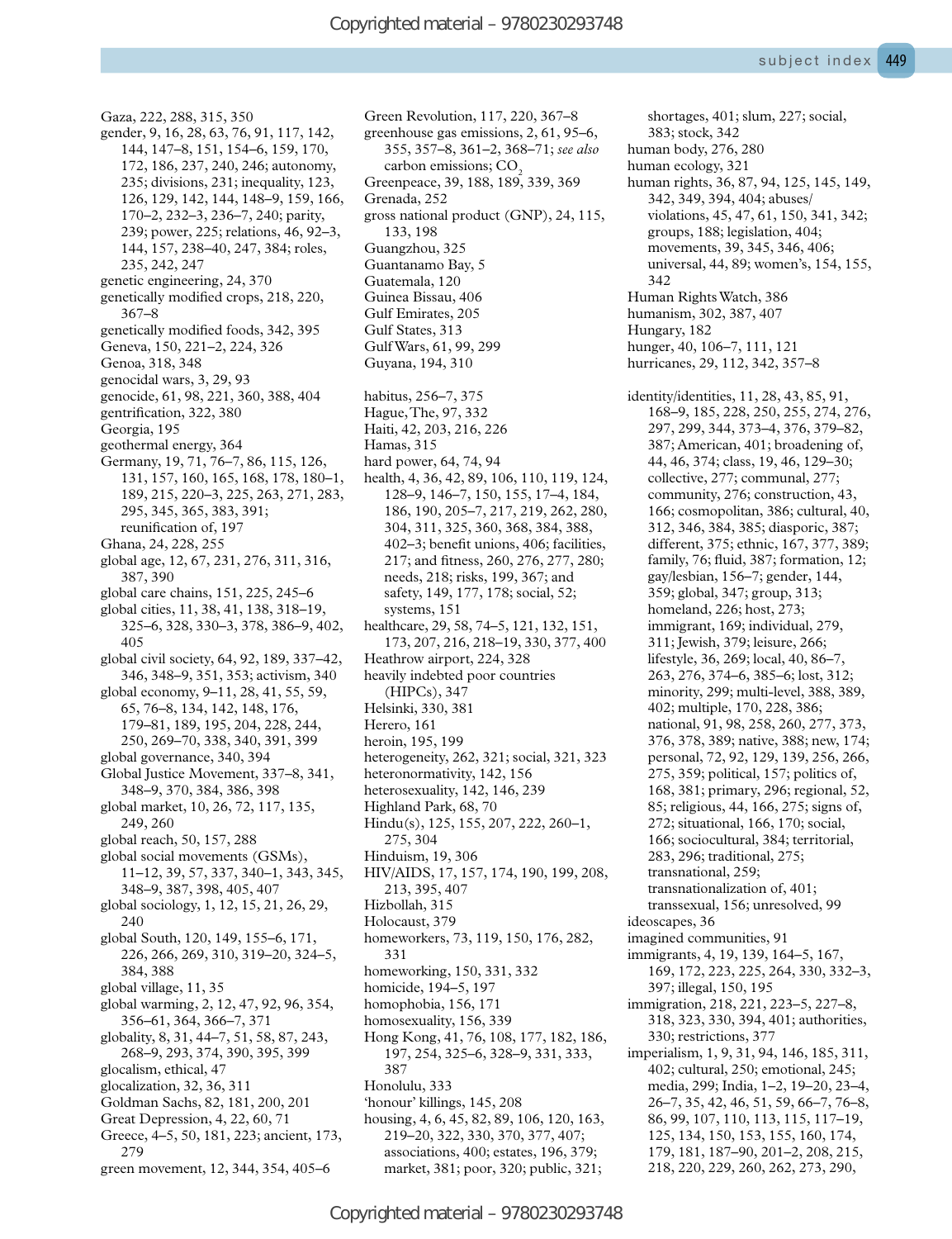306, 318, 325, 333, 342, 345, 354, 356, 361–2, 367–8, 370–1, 385; independence of, 222 Indian Ocean, 42, 58 indigenization, 261–2 indigenous people, 39, 118, 159–60, 165, 304, 338, 339, 342, 365, 369, 371, 377, 384–6; *see also* Aborigines; tribal people individualism, 87, 136, 178, 317, 319, 397 individualization, 3, 10, 46, 231–4, 240, 247, 266, 359 Indonesia, 5, 23, 145, 181, 198, 204, 220, 260, 275, 288, 295, 316, 342, 365, 377 Industrial Revolution, 53, 86, 115, 357 industrialism, 87–8, 367 industrialization, 1, 2, 12, 15, 24, 27, 31, 33, 37, 45, 53, 60, 66, 72, 87, 89, 95, 117, 134, 137, 193, 219, 250, 256, 260, 306, 312, 323, 342, 357–8, 369, 376, 385; globalization of, 43, 355; mass, 333; state-led, 86 inequality, 2–3, 6–7, 18, 64, 77, 79, 91, 105, 110–11, 123, 125, 130, 132, 136, 139, 144, 153, 162, 164, 166–7, 170–2, 174, 197, 231, 233, 243, 253, 319, 325, 340, 371, 395, 397, 402–3; forms of, 9, 123; global, 119, 121, 124, 130, 132, 241; income, 131, 140, 403; measuring, 129, 132; racial, 126; social, 139, 159, 166, 170, 172, 173; structures of, 257; urban, 325; within nations, 131; within societies, 131 infant mortality, 40, 213; rate, 216–17 inflation, 32, 108, 135, 198, 262 informal economy, 119, 135, 320 informal sector, 219, 320 information age, 94, 300 information and communication technology (ICT), 74–6, 98, 133–4, 196, 204, 241–2, 341 information society, 75, 286, 296–7 information technology (IT), 1, 28, 32, 37, 65, 74, 78, 94, 157, 177, 241, 267, 296, 330, 352, 379, 386; *see also* communications technology international governmental organizations (IGOs), 38, 59, 97, 111, 130, 138, 154–5, 189, 197, 338, 340–3, 348, 369 International Labour Organization (ILO), 130, 133, 148, 150, 195, 224 International Monetary Fund (IMF), 4, 38, 46, 59, 64, 96–7, 108, 111, 134, 148, 155, 189, 196–7, 347–8, 385 international nongovernmental organizations (INGOs), 39–40, 42, 46, 145, 149, 188–90, 218, 339–42, 348, 353, 369 international relations, 5, 90–1 internet, 3, 6, 8, 33, 36, 38, 154, 170, 194, 196, 241–3, 267, 289–97, 300,

328, 331, 337, 339, 347–8, 350–2, 374, 379–80, 383, 392–4, 405, 407; dating, 245 intersectionality theory, 10, 159, 166, 170–2 intimacy, 3, 10, 231–5, 238, 241–7, 274, 322, 376; and economics, 245; emotional, 237; global, 241; personal, 375; transnational, 245 IQ tests, 164 Iran, 96, 99, 145, 155, 172, 181, 202, 205, 241, 287–8, 293–4, 313, 315, 350, 377 Iraq, 2, 6, 42, 61, 91, 95, 202, 204, 252, 313, 315, 344–5, 350, 360, 377, 394 Iraq War, 66, 95, 99, 349, 360 Ireland, 4, 91, 137, 182, 241, 259 iron curtain, 23, 60, 63, 199 Islam, 9, 19, 50–1, 65, 145, 172, 199, 202, 288, 301, 306, 311, 313, 315–17, 376–7, 383; militant, 313; political, 311; *see also* Muslim(s) Islamic–Confucianist axis, 312, 313 Islamic Renaissance Party, 315 Islamic Salvation Front, 315–16 Islamophobia, 3, 376, 377 Ismailis, 314 Israel, 6, 90, 99, 155, 182, 204, 220, 222–3, 314–15 Israeli–Palestinian conflict, 315 Italy, 4–5, 19, 76–7, 87, 169, 181, 216–17, 220, 239, 241, 249, 259, 269, 326 Jainism, 306 Jamaica, 10, 160, 194–6, 198, 243 Japan, 1, 4, 10, 22–4, 26, 29, 42–3, 59–61, 7–3, 77, 86, 89, 108, 115, 131, 169, 173, 177, 180–1, 207, 216, 225–6, 233, 235, 238–40, 249, 254, 259–63, 271, 278, 283, 291, 325, 342, 347, 363, 366, 397, 402 Japanization, 72, 73 jihad/jihadists, 202, 311, 313–15; armed, 317; Islamic, 202, 204, 301 Johannesburg, 318, 326 Jonestown, 310 Jordan, 6, 350 Jubilee 2000, 57, 337, 339, 346–7, 349 Judaism, 19, 306, 315 Kampuchea, 203 Kashmiris, 39, 316 Katrina, hurricane, 173, 371 Kazakhstan, 182, 342 Kenya, 4, 148, 204, 255, 280–1, 312, 343; colonization of, 281 Kenyan athletes, 280–1 Keynesian economics, 60, 62, 71, 134 Khoi, 160, 165 kinship, 12, 56, 92, 120, 144, 235, 261, 275, 299, 304, 351, 375, 385 Korean War, 59–61; *see also* North Korea; South Korea Kosovo, 61, 98, 192, 223, 394

Kosovars, 316, 381 Kurdistan, 91 Kuwait, 61, 99, 182, 315, 350, 360 Kyoto, 369 Kyoto Protocol, 61, 95, 370 Kyrgyzstan, 195

labour, 27, 55, 68–9, 71, 77, 83, 118, 125–6, 135, 147, 150, 188, 369, 382; alienated, 74; camps, 172, 203; care, 151, 238, 247; cheap, 27, 148, 151, 160–1, 178, 186; child, 119, 195, 215; conditions, 189, 398; costs, 73; domestic, 225, 244; emotional, 151, 246; exports, 225; family, 117, 146; flexible, 72–3, 185; force, 70, 73, 115, 147, 170, 173, 178; forced, 27; free, 56; household, 238; indigenous, 330; industrial, 220; landless, 117; manual, 75, 267; market, 9–10, 25, 69, 135, 165,171, 186, 237, 326, 331, 333, 387, 394; mass mobilization of, 108; Mexican, 224; migrant, 10; migration, 221, 225; mobility, 195; movement(s), 22, 69, 344–6, 406; organizations, 39, 46, 125; power, 126; relations, 26; reproductive, 245; resources, 27; shortages, 323; supply, 64, 134, 135; undocumented, 224; unfree, 125; unpaid, 148; women in labour market, 218, 247, 331 Lagos, 260–1, 318 Lake Chad, 356 landless labourers, 26, 117–18, 121 landlessness, 174 Latin America, 23, 25, 110, 118, 170, 179, 199, 217, 219, 253, 258–9, 306, 324, 338, 340, 348–9 Latvia, 195 League of Nations, 39, 315 Lebanon, 166, 287, 313, 315, 381 Leeds, 332, 379 Lehman Brothers, 82 leisure, 3, 11, 37, 39, 47, 62–3, 67, 70, 75, 116, 139, 173, 184–5, 218, 244, 256–7, 263, 266–9, 271, 276, 278, 279–80, 283, 305, 387, 404; globalization of, 276; industries, 270 Lesotho, 194 liberalism, 20, 381, 397; economic, 396 Liberia, 93, 192, 205, 207, 221, 404 Libya, 2, 6, 61, 63, 220, 293, 349–50, 394 lifestyle(s), 3, 7, 11, 34, 36, 40, 43, 67, 72, 83, 92, 98, 128–31, 138–40, 146, 166, 184–5, 254, 256–7, 264, 266–9, 271, 276, 279–80, 287, 320, 339, 344, 361, 366, 371, 374, 387, 402, 405; consumer, 258; French, 256; materialistic, 366; Western, 250 literacy, 56, 58, 287, 404 Lithuania, 195 Lloyds TSB, 79, 82 localism, 12, 374, 383–4, 387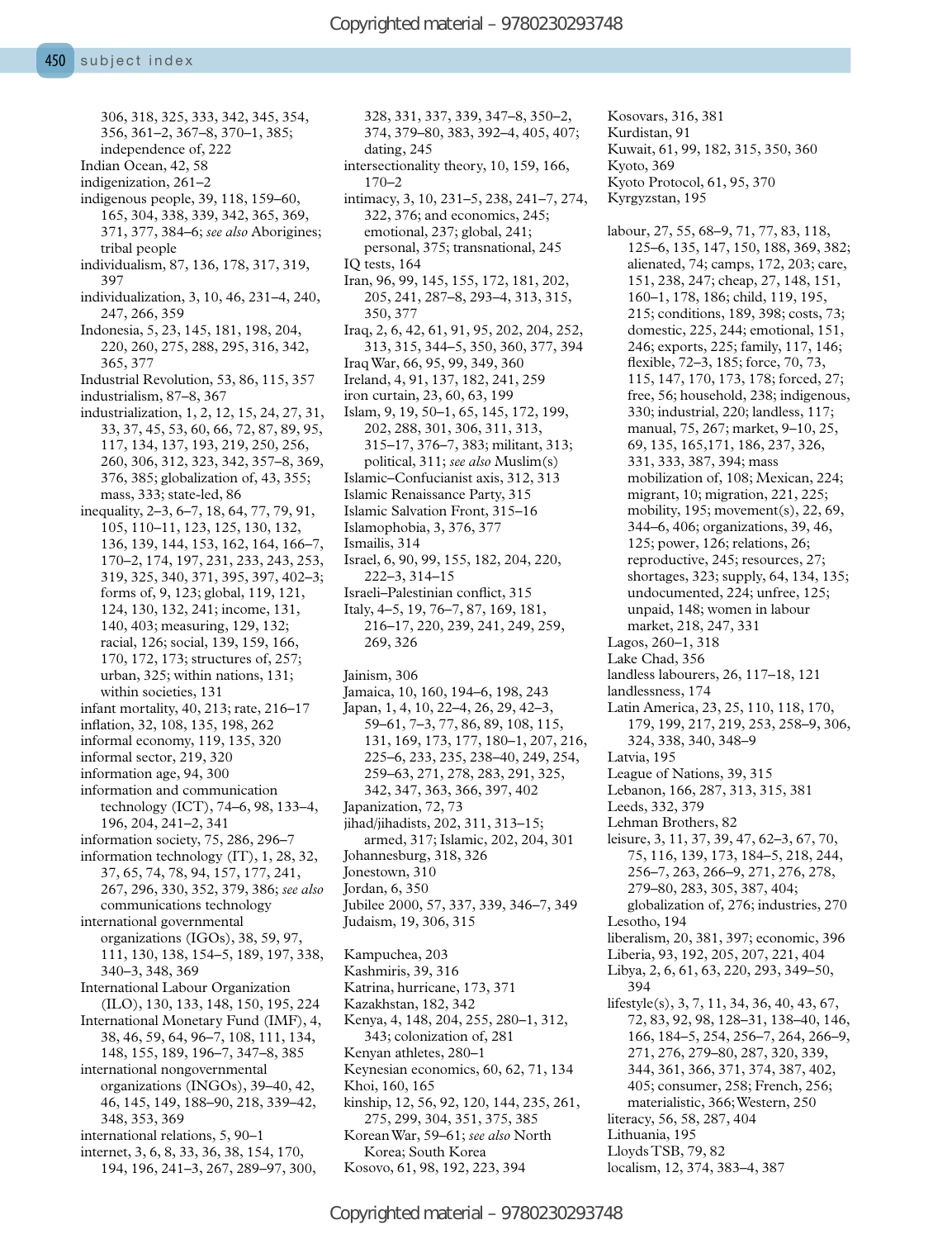localization, 376; enforced, 382–3 London, 7, 19–21, 87–8, 96, 100, 115–16, 119, 133, 139, 168, 200, 202, 220, 224, 253, 289, 299, 311–12, 318, 326, 328–33, 342, 344, 378, 380–1 Los Angeles, 41, 167, 170, 225, 255, 325, 330, 332–3 Luddites, 297 Lutherism, 302 Luxembourg, 197 McDonaldization, 254, 258, 378 Macedonia, 223 McJobs, 73, 115 Madagascar, 406 Malawi, 156 Malaysia, 27, 76, 182, 269, 272, 377, 397 Maldives, 274 malnutrition, 40, 106, 107 Malthus/Malthusian ideas, 213–15; neo-Malthusians, 217 Manchester, 33, 87, 143, 225, 282, 332, 342, 380, 388 manufacturing, 26–7, 63, 65, 68, 74, 76–7, 115, 119, 135, 176–8, 185–6, 225, 256, 267, 296, 330, 332–3, 344, 346, 391–2, 396; chains, 151; garment, 147, 150; women in, 150, 155 *maquiladoras*, 137, 186 marijuana, 196, 199 marketization, 195 marriage, 8, 28, 35, 63, 70, 92, 147, 153, 155, 163, 214, 232–3, 235–40, 244, 259, 275, 289, 303, 387; crossborder, 243; meaning from, 239; postponement of, 234; rates, 238; same-sex, 156; ties, 352 Marshall Plan, 59 Marxism, 19, 69, 381; Marxist, 17, 22, 126–7, 138, 144, 146, 194, 244, 246, 376 masculinity, 144, 207, 240, 277; discourses of, 237 materialism, 55, 57, 69, 87, 310 matrix of domination, 166, 167 Mauritania, 350 means of production, 55, 69, 126, 139 mechanical solidarity, 11, 305, 319 Médecins Sans Frontières, 190 Medellín drug cartel, 199 media, 18, 36, 40–2, 61, 65, 67, 74–5, 111–12, 123, 128–30, 136, 147, 153, 157, 169–70, 185, 189, 193, 197, 202, 206, 226–7, 254, 258, 260, 267, 273, 276, 280–3, 285–6, 288, 292–4, 298–9, 310, 322, 344–5, 348, 350, 352, 387, 399; conglomerate power, 288–9; convential, 288, 291; corporate ownership of, 288; corporations, 267; electronic, 241; global, 42, 278, 289, 298, 350, 389; internatioal, 342, 343; mass, 3, 28,

34–6, 62, 129, 167–8, 174, 193, 220, 250, 261, 270, 278, 297, 340, 345, 351, 385; negative effects of, 297; networks, 258; power, 287; studies, 285; social, 4, 11, 295, 300, 337, 350–1, 407; Western, 298, 299; worldwide, 287, 369 mediascape, 36 megacities, 118–19, 227, 324 mental health, 173, 205, 260, 402 mental illness, 116, 208 mercantilism, 52 Mexico, 40, 76, 79, 99, 133, 137, 147, 160, 179, 181, 186, 196, 199, 220, 224, 229, 253, 262, 269, 332–3, 338, 361, 386 Mexico City, 154, 318, 325, 326 Mexico, Gulf of, 2, 184, 188, 359 Miami, 330, 332 Middle East, 5–6, 23–5, 29, 50, 59, 91, 96, 145, 155, 184, 204, 225, 259, 269, 314, 337, 340, 350, 360, 381, 393, 405 migrant(s), 5, 8, 10, 26, 32, 36–7, 41, 77–8, 89, 115–16, 120, 131, 139, 148, 151, 156, 168–72, 174, 213, 219–21, 223, 225–9, 242–3, 247, 259–61, 263, 267, 270, 275, 277, 321, 323–4, 326, 330, 332–3, 339, 342, 374–5, 381, 383–6, 393–4, 398, 401–2; armed, 356; economic, 135, 223, 229; European, 388; Filipina, 242; first-generation, 373; illegal, 220, 221, 224, 226, 330; international, 229; mothers, 245; nannies, 247; networks, 226, 228; poor, 229; post-Soviet women, 243, 244; rural, 311; skilled, 407; transnational, 227; undocumented, 186, 220; urban, 168; voluntary, 386; women, 221, 224, 225; migration, 10, 25, 34, 119, 151, 156, 164, 213, 220, 225, 241, 243, 267, 275, 323–4, 332, 381; African American, 323; circular, 120; environmental, 2, 371; female, 224, 225, 226; flows, 3, 220, 221; forced, 195, 223, 224, 377; globalization of, 220; illegal, 224; internal, 213, 219, 220; international, 213, 220, 221, 328, 401; inward, 328; rural–urban, 213; scholars, 226; sports, 283; transnational, 221, 226, 227, 228, 229; undocumented, 224 Milan, 326, 331 military, 22, 53, 58, 61, 63, 65–6, 86, 94, 156, 161, 203, 281, 318, 359; action, 94, 95; aggression, 207; aid, 2, 60; assistance, 349; capability, 312; capacity, 97; communications, 292; conflict, 98, 311; confrontations, 252; conscription, 89; costs, 59; dominance, 65; equipment, 347, 360; expenditure, 346; force, 205; forces, 264;

government, 286, 405; intervention, 208, 315; leaders, 192; officers, 277; personnel, 199, 281; power, 45, 59, 63, 64, 94, 349; priorities, 206; protection, 60; rivalry, 86; rule, 316; security, 98; service, 93, 279; spending, 121; strategies, 97; struggles, 65; tactics, 162; targets, 204; technology, 49; threats, 63, 86, 134; training, 360, 383; victory, 303 Millenium Development Goals (MDGs), 106, 107, 109, 120 mining, 2, 78, 115, 124, 344, 385; copper, 177 mobile phones, 6, 38, 196, 242–3, 267, 290–1, 300, 350–2, 381 mode of production, 55, 56, 69 modernity, 9, 28, 43, 45, 49, 51–3, 56–8, 65–6, 85–6, 92, 184, 206, 231, 257, 261, 281, 311–12, 317–18, 320, 323, 333, 339, 358–9, 366–7, 376, 379, 387, 399 modernization, 24, 31–2, 37, 73, 86, 91, 117, 125, 155, 235, 270, 279, 308, 312, 318, 375–6, 385 Moldova, 195, 293 money laundering, 195–7 Montenegro, 90 Montreal, 326 moral panics, 193, 220 Morocco, 6, 145, 148, 169, 183, 350 Moscow, 200, 279, 395–6 motherhood, 147, 240 Mozambique, 23 multiculturalism, 43, 401–2 multilateralism, 94, 96 multivariate analysis, 7, 16 Mumbai, 46, 261, 325, 331, 370 murder, 167, 192, 194–5, 197, 208, 310, 352; mass, 360; rate, 200 music, 34, 62, 64, 78, 94, 128–9, 164, 168–70, 174, 178, 227, 249, 255, 260, 262–4, 278, 283, 288, 297–8, 314, 323, 328, 346, 373–4, 380; Bollywood, 260; Creole, 259; global, 267; hip-hop, 169, 170; jazz, 169; popular, 267; rap, 169, 263; rock, 169, 263; soul, 169 Muslim(s), 4, 202, 207, 222, 288, 304, 313–17, 377, 381; *see also* Islam Muslim Brotherhood, 315, 316 mutual sector, 81, 400–1 mutuality, 12, 390, 400, 404, 406 Myanmar, 340, 404, 405 Nairobi, 154, 343 Namibia, 91, 161, 207 nationalism, 23, 85, 88, 91, 93, 256, 283, 376, 381–2; French, 88; methodological, 225–6; popular, 85–6, 378; populist, 53 nationalist, 18, 21, 22, 61, 86, 98, 279, 348, 383, 392, 394

nationality, 32, 44, 140, 166, 172, 189, 222, 279, 376; ethno-nationality, 388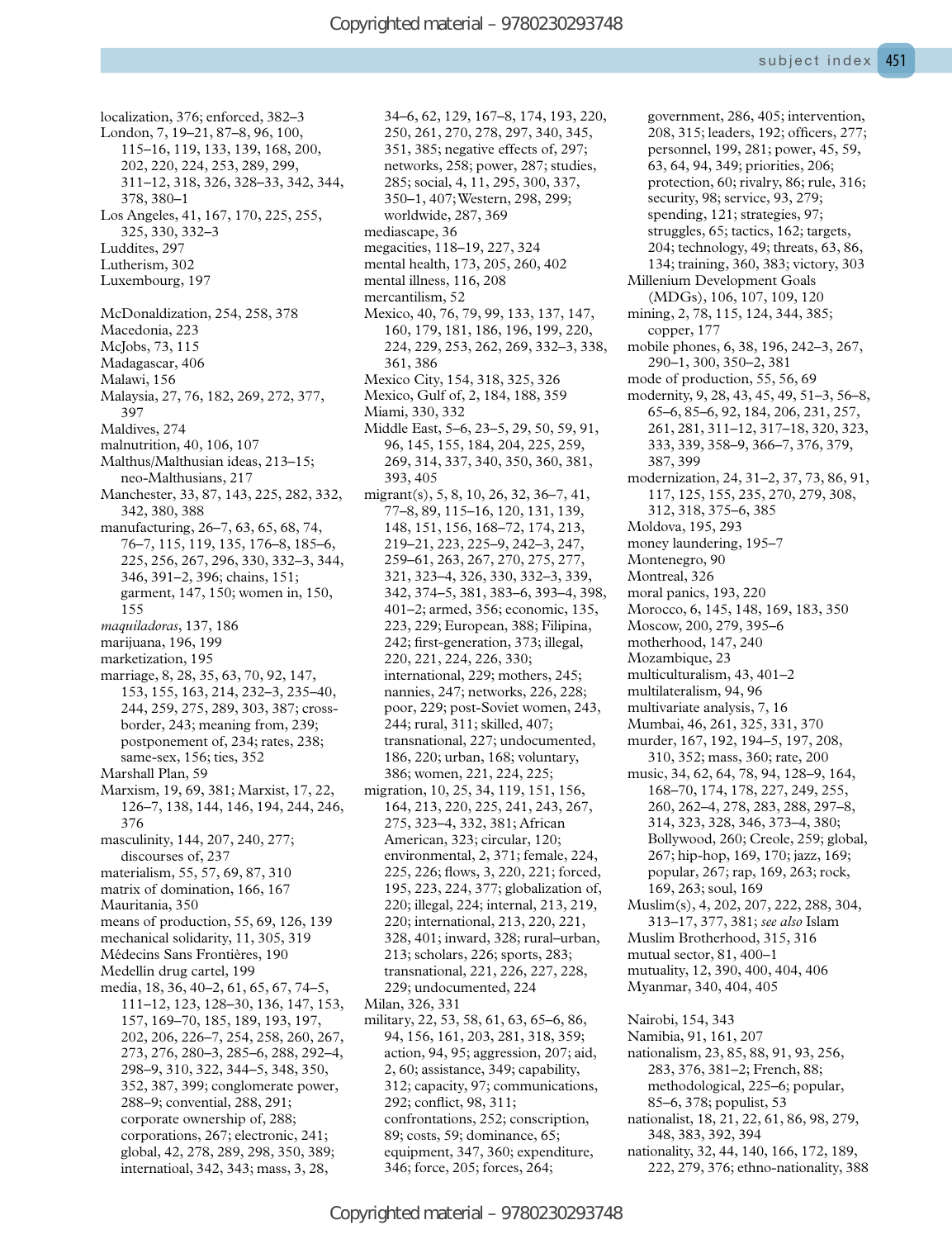nation-state(s), 1, 7–10, 12, 21, 25–6, 39, 41, 50–2, 58, 65–6, 85–6, 88–91, 93, 96–100, 125, 135, 137–8, 167, 172, 177, 179, 181, 183, 191–2, 197, 223, 225, 303, 312, 318, 337–9, 355, 378, 382, 384, 386–7, 388, 389, 394, 399, 404, 406 nativism, 116, 383 natural disasters, 9, 112, 221 natural gas, 356, 359, 360, 362 Nazi(s), 163, 165, 215, 222, 295, 302, 339, 345, 379, 383, 406 Nazism, 22 neoconservatism, 95 neoliberal/neoliberalism, 3, 6, 12, 39, 46, 64, 72, 74, 95, 106–7, 110, 121, 139, 148–9, 155, 196–7, 283, 298, 308, 320, 340–1, 343, 346, 353, 370, 384, 393, 395, 397–9; global, 348; policies, 386 Nepal, 10, 125, 150, 196 Netherlands, 5, 59–60, 77, 97, 152, 180–1, 228, 241, 275, 299, 308 network society, 41, 75, 296 networking, 32, 37, 153–4, 349; social, 6, 8, 37, 291, 293–4, 379, 383, 398 networks, 34, 205, 226, 267, 341, 348–9, 352; advocacy, 340; citizens, 340; class, 91; computer, 11, 286, 291; cross-border, 339; diversified, 133; of exchange, 250; family, 338; friendship, 41; global, 37, 38, 46, 119, 189, 204, 259, 296, 369; hooligan, 295, 383; information, 296, 297; international, 154; local, 261; local area, 290; loose, 339; mobile, 291; organizational, 12; overlapping, 138; political, 52; radio, 261; sales, 72; social, 8, 37, 53, 127, 173, 227, 271, 339, 351, 381; telephone, 297, 331; terrorist, 360, 406; trade, 25; trading, 177; transnational, 41, 42, 370, 375, 385, 386, 387; TV, 94, 267, 288; women's, 9, 149 new international division of labour (NIDL), 27, 117, 121, 325, 330 New Orleans, 173, 371 new religious movements (NRMs), 308–10, 317 New World, 34, 124, 226, 235 New York, 22, 41–2, 61, 95, 152, 164, 169, 201, 225, 249, 259, 289, 311–12, 318, 322, 325–6, 328, 330–3, 345, 349–50, 377–8, 382 New Zealand, 169, 182, 241, 262, 274, 385 newly industrializing countries (NICs), 27, 60, 71, 73, 76, 134, 146, 177, 217 Nicaragua, 325 Nigeria, 2, 112, 124, 182, 187, 202, 220, 229, 261–2, 320, 345 nongovernmental organizations (NGOs), 120, 125, 150, 154–5, 290, 342, 349, 369–71

North Africa, 5, 29, 50, 137, 235, 291, 337, 350, 393, 405 North America, 21, 23, 89, 151–2, 184, 195–6, 220–1, 260, 270, 290–2, 346, 351, 357 North American Free Trade Agreement (NAFTA), 97, 196, 199 North Atlantic Treaty Organization (NATO), 60–1, 97–8, 192, 223, 286, 316 North Korea, 60, 91, 184, 381 Northern Ireland, 87, 99, 166, 313, 381 Northern Rock, 82 Norway, 168, 181, 405 nuclear accidents/leaks, 4, 42, 43, 354 nuclear age, 61 nuclear arms, 60, 96, 97, 346 nuclear defence programme, 61, 63 nuclear energy, 24, 288, 359, 363, 366 nuclear power, 315, 355, 361, 360–3 nuclear testing, 369 nuclear waste, 362 nuclear weapons, 61, 99, 200, 288, 312, 315 Occupy Wall Street movement, 5, 33, 79, 338, 349, 398, 400 offshore production, 134, 186 oil, 65, 76, 95, 99, 177, 270, 315, 339, 356, 359–62, 396–7, 406; imports, 355; in North Sea, 189, 369; rig explosion, 2, 188; prices, 71, 80, 360, 363; reserves, 2, 61, 360; shortages, 32; spill, 184, 187, 355 Oklahoma, 95, 383 Olympic Games, 35, 99, 278–9, 283, 289, 341–2 Oman, 350 OPEC, 347, 363 opium, 161, 196, 199 Opium War, 160 ordination of women, 307 organic solidarity, 11, 305, 319 Organisation for Economic Co-Operation and Development (OECD), 130, 189, 348 Ottawa, 326 overpopulation, 214; fear of, 213 Oxfam, 38–9, 149, 189–90, 339, 341 ozone layer, 29, 347, 354, 366 Pacific, 27, 32, 65, 95, 99, 110, 154–5, 197, 269, 328, 332–3, 369 Pakistan, 23, 99, 119, 125, 150, 182, 202, 205, 208, 222, 313, 316, 342, 381 Palestine, 63, 90, 99, 222 palm oil, 35, 177, 365 Paraguay, 203 Paris, 18, 23, 116, 138, 187, 254, 296, 315, 318, 326, 330–2, 342, 378 patriarchy/patriarchal, 46, 76, 113, 142, 144–7, 149, 152–3, 155, 157, 170–1, 174, 186, 207–8, 232, 235, 299, 383–4

Patriot groups, 383 patriotism, 95, 277; local, 380; national, 302 peace movement, 39, 345–6, 386 peasantry/peasant(s), 18, 23–4, 42, 55, 61, 105, 113, 117–18, 121, 125–6, 131, 187, 196, 199, 260, 263, 333, 339, 368–9, 384–5, 407 Pentecostalism, 306, 310 Peru, 182, 207 Philadelphia, 54, 332 Philippines, 147, 151, 182, 202, 213, 225, 246, 274, 333 pluralism, 316, 402; cultural, 227; internal, 315 Poland, 91, 181, 195, 379 political activism, global, 337 political extremism, 295, 402 political power, 1, 19, 27, 127, 143, 315, 326, 349 political rights, 89, 144, 219 pollution, 188, 325, 355–6, 369, 406; air, 354; chemical, 358; global, 370; levels, 216; worldwide, 340 population control, 218 population decline, 396 population, foreign-born, 220 population, global, 213, 220 population growth, 2, 10, 44, 111, 213–20, 229, 324, 350, 357 pornography, 147, 153, 195 portfolio investment, 391, 392 Porto Alegre, 39, 343 Portugal, 4, 34, 50–1, 59, 91, 182, 318, 402 positivism, 15, 16 postmodern, 28, 71–2, 96, 146, 166, 185, 257, 261, 266–7, 269, 279, 317, 379; society, 256; postmodernism, 28, 266 postmodernists, 28, 257, 297 postmodernity, 185, 376, 379, 382 poverty, 1–2, 9, 18, 26–7, 36, 64, 72, 89, 96, 105–10, 114, 116, 119–21, 123–4, 130–1, 135, 146–8, 152, 173–4, 184, 196, 213–14, 219, 228, 235, 244, 274, 306, 314, 318, 320, 325, 340, 342, 346, 367, 369–71, 396, 403, 405–6; gendered, 148; local, 371; rates, 110; urban, 324; world, 347 Prague, 348, 350 premodern societies, 32, 89, 92, 250, 253, 262, 281, 304, 375 Pretoria, 326 PricewaterhouseCoopers, 77 privatization, 64, 97, 118 productivity, 55, 69, 70–1, 77–8, 83, 136 professional associations, 87, 268, 338, 340 proletariat, 18, 69, 126, 140, 185; lumpenproletariat, 126; precariat, 9, 135, 374; world proletariat, 124, 133, 135, 140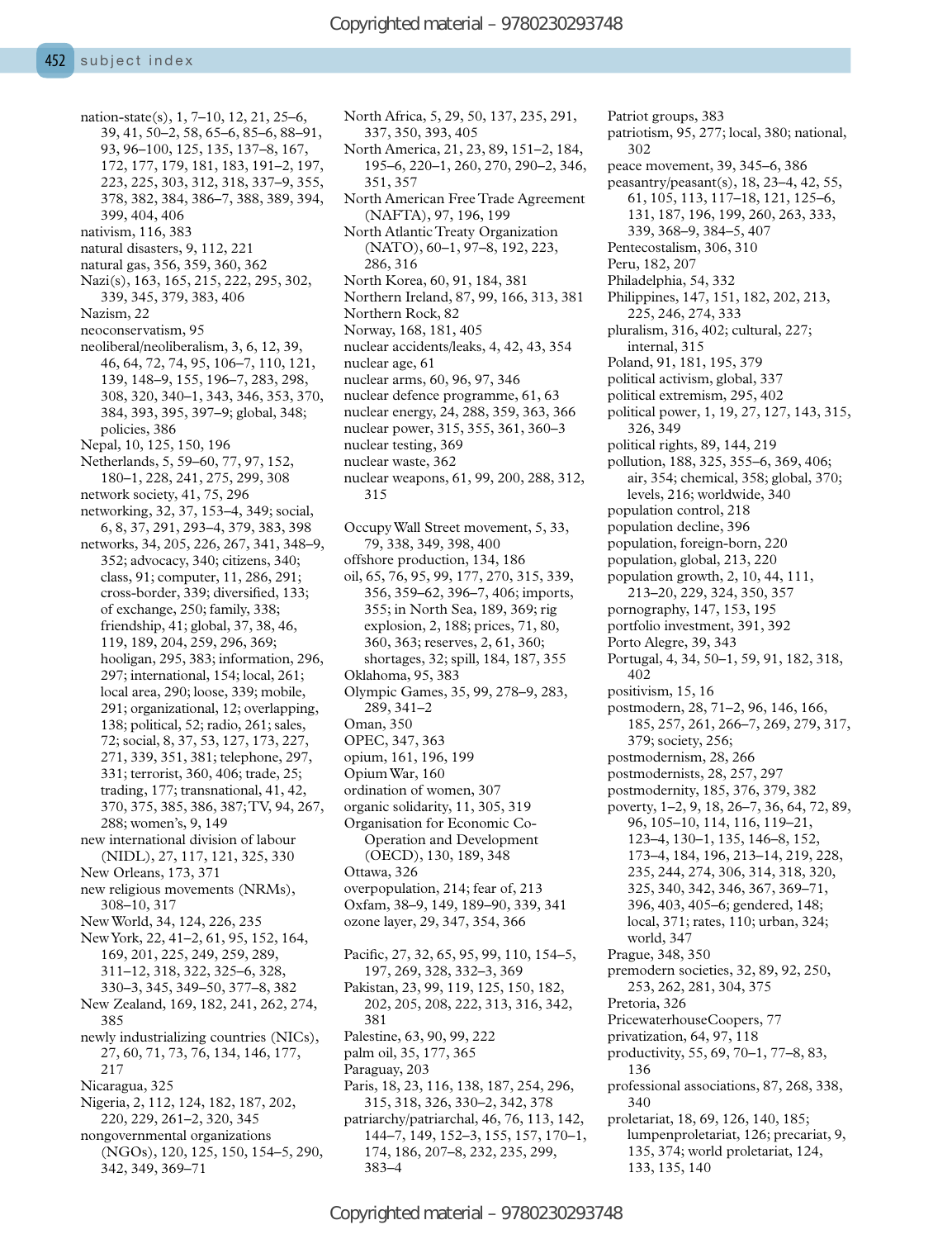prostitution, 155, 195, 226, 244, 293; Thai, 274 Protestantism, 19, 56, 172, 301, 306 Prussia, 19, 88 Puerto Rico, 194 purdah, 145

Qatar, 2

- race/racial/racist, 10, 12, 23, 28, 45, 49, 59, 123, 126, 129, 146, 148, 153, 159, 160–72, 174, 222, 225, 229, 244, 295, 320, 333, 376–7, 401–2; bigotry, 160; and intelligence, 164; labels, 165; riots, 95 race relations, 159, 376; theory, 165 racism, 3, 9, 58, 89, 123, 162–3, 165–6, 170–1, 235, 402; anti-racism, 310; institutionalized, 159; sexualized, 244 rape, 93, 153, 167, 207, 208 rationality, 45, 51–2, 56–7, 308, 345, 358; formal, 56–7, 75; substantive, 57 rationalization, 18, 56, 75, 306, 376 recession, 2–4, 7, 29, 41–2, 71, 79, 81–2, 100, 106, 109, 115, 131–2,
- 178–80, 189, 229, 268, 329, 360, 365, 370, 390, 393, 396, 407 Red Cross, 39, 174 reflexivity, 3, 45–6, 57–8, 92, 232, 273,
- 358, 359, 375; global, 380 refugee(s), 177, 207, 220–3, 270, 395,
- 407; agro-fuel, 365; Palestinian, 222; political, 223 regression analysis, 7, 402
- religion(s)/religious, 9–12, 18–19, 22, 24, 32, 34–6, 39, 41, 43–4, 49–51, 53–4, 56–7, 65, 86–8, 91–2, 95, 99, 115, 119, 123–5, 140, 144–5, 155–6, 166, 168–72, 202, 204, 214–15, 217, 222, 226–9, 233, 235, 250, 253, 255–7, 25–61, 263, 270, 273, 275, 299, 301–18, 320, 326, 328, 337–8, 348, 367, 376–8, 381, 385, 387–8, 394, 401–2, 405; behaviour, 303; beliefs, 12, 19, 50, 87, 145, 160, 202, 274–5, 307–8; comparative, 19; diversity, 389; divisions, 260; functions of, 302; globalization of, 311; identity, 258; liberty, 377; persecution, 221; ties, 352; wars, 313; world, 389 religiosity, 301–3, 308, 311 religious extremism, 155, 315 religious humanism, 302 remittances, 151, 227, 228, 229, 243, 324, 392, 393 Renaissance, 32
- revolution, 15, 18–19, 60, 75, 88, 93, 133–4, 203; communications, 300; gender, 359; Iranian, 315; May, 63; microelectronic, 294; sexual, 62; social, 19; *see also* French Revolution Rio de Janeiro, 39, 219–20, 324, 369

risk society, 42, 358, 359 ritual(s), 10, 50, 56, 145, 231, 237, 262, 275–7, 302–5, 309, 314, 317, 378 Romania, 182 Rome, 18–19, 50–1, 86, 318, 326 Rotterdam, 332 Royal Bank of Scotland (RBS), 79, 82, 183, 201 rural, 172, 324, 366, 368; areas, 11, 110, 117–18, 120, 151, 153, 171, 173, 186, 204, 207, 213, 224, 229, 239, 290, 324, 370, 382–4; clinics, 148; community, 193; dwellers, 113, 117; entrepreneurs, 131; life, 11, 117, 367, 368; migrants, 311; past, 256; pastimes, 380; people, 118, 287; poor, 125, 174; population, 24, 174, 219, 220, 324; poverty, 110; producers, 395; resources, 120; rural–urban migrants, 167; rural– urban migration, 151, 324; rural– urban transition, 319; women, 384; workforce, 118, 149; world, 117, 318 Russia, 2, 5, 19, 22, 69, 76, 79, 96, 99, 116, 121, 152, 195, 198, 200, 202, 222, 263, 294–5, 298, 303, 342, 350, 391, 396 Russian Federation, 181, 220, 395; *see also* Soviet Union Rwanda, 61, 99, 192, 381 Sahara, 50, 365 St Kitts and Nevis, 194 Samoa, 207 San, 160, 165 San Francisco, 332–3, 342 São Paulo, 119, 168, 306, 318, 325 satellite(s), 290, 358; communications, 33, 288, 289, 347, 352; dishes, 130, 298; TV, 38, 278 Saudi Arabia, 99, 181, 205, 315, 350, 360 Scandinavia, 71 scapes, 32, 34, 36, 399 Scotland, 79, 87, 263 Seattle, 348, 384 Second World War, 20–2, 24, 38–9, 49, 58–9, 61, 71, 74, 88, 94, 131, 134, 162–3, 215, 221–2, 232, 266, 302, 344–5, 385 sects, 309, 377; fundamentalist, 317, 383 secularism, 316 secularization, 11, 87–8, 301, 304, 306–8, 317, 376; thesis, 306 segregation, 163, 323; spatial, 242 self-actualization, 92, 266 Self Employed Women's Association, 150, 320 self-realization, 3, 9, 54, 253–4, 279, 309–10, 344, 346 semiotics, 251 Semliki River, 356, 357 Senegal, 255, 263 Seoul, 326, 342

Serbia, 97, 98, 207, 286, 316; Serbs, 381 sex trade, 244; global, 226 sexism, 123, 171 sexual abuse, 295 sexual harassment, 149, 171 sexual orientation, 123, 156, 166, 170, 172, 255 sexuality, 92, 130, 142, 146, 156, 235, 280; women's, 146 Shanghai, 131, 137, 329, 333 shantytown dwellers, 320–1, 370 shantytowns, 119, 168, 219–20, 342 Sheffield, 332 Shenzhen, 318, 325 Shi'a, 313–15 Shintoism, 22 Siberia, 385 Siberian tundra, 357–8 Sierra Leone, 93, 205, 394, 404 signification, 251–2 signifiers, 251–2, 260, 266 simulacra, 185, 254, 288 Singapore, 24, 27, 76, 182, 216–17, 241, 318–19, 326, 328, 333, 387, 397 sink estates, 116 slave labour, 34 slave trade, 124, 160, 161, 162, 165 slavery, 23, 55, 69, 118, 124–5, 152, 159, 161, 263, 323, 330, 346; antislavery movement, 39, 337; sexual, 195 slaves, 4, 26, 69, 124–5, 160, 263, 377 Slovakia, 183 slum dwellers, 118, 120, 219, 325 slums, 118–20, 219–20, 320, 322, 324, 352, 397 smuggling, 195–6, 200; people, 32, 195, 224, 293; rings, 224 social capital, 127, 139, 148, 227, 257 social cohesion, 11, 71, 87–8, 225–6, 231, 302, 305, 375, 382, 394, 397 social construction, 22, 142, 166 social constructionism, 166 social control, 168, 192–4 social Darwinism, 161, 162 social divisions, 228, 231 social exclusion, 173, 395–7 social inclusion, 130, 339, 395, 398 social inequalities, 72, 123, 167, 231, 233, 404 social movements, 12, 25, 43, 152, 157, 339, 341–3, 345–6, 349, 353, 395, 406; definition, 343; global, 157; new, 344 social rights, 89, 145, 173 social status, 9, 19, 123, 125, 127–8, 139, 145, 156, 250, 321; proletarian, 127 social welfare, 7, 88, 146, 358, 398 socialism, 20, 69, 88, 133, 348 socialist, 19, 59, 144, 215, 386, 394, 402 socialization, 123, 144, 232, 310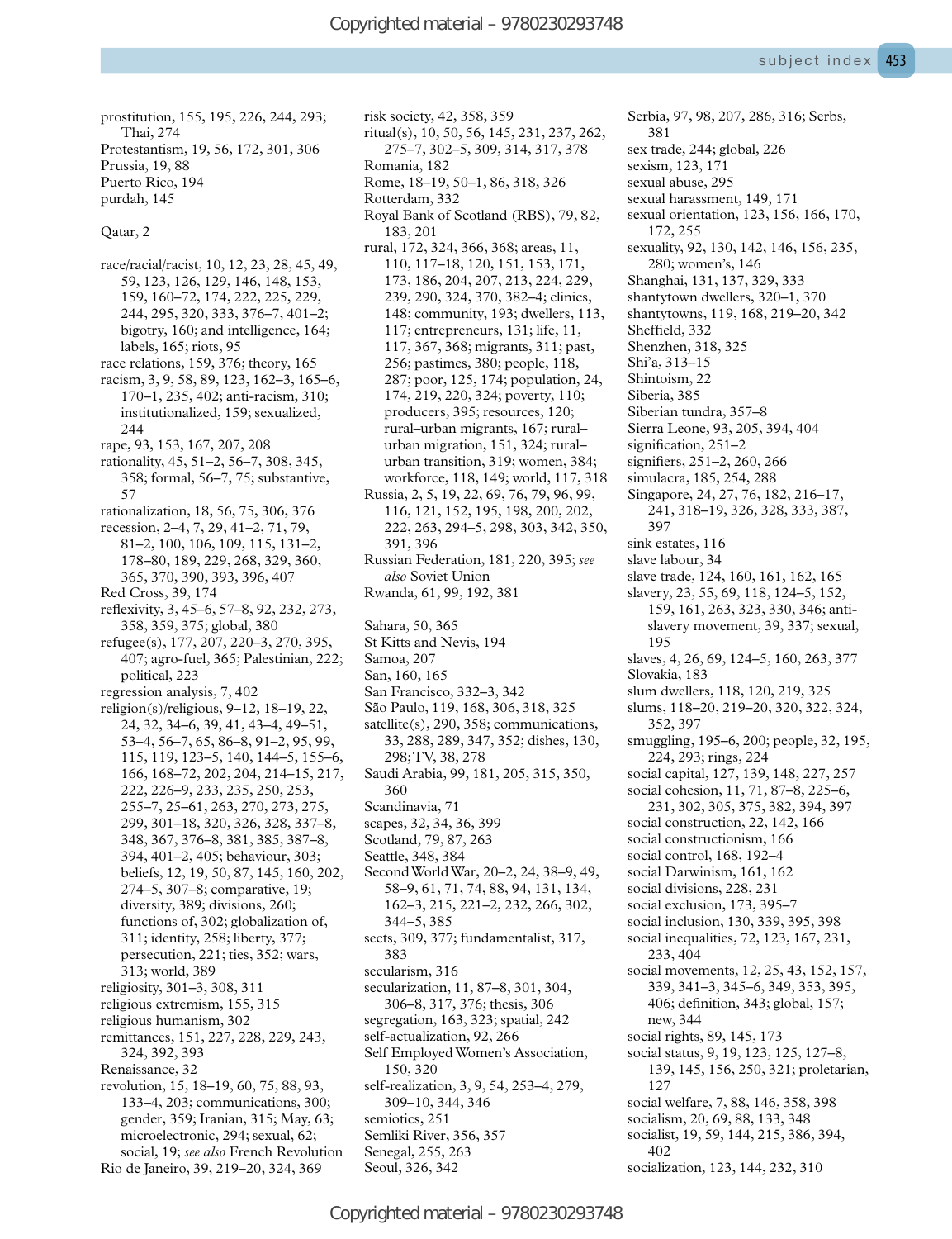socioscapes, 399 sociospheres, 399 soft power, 64, 74, 94 solar energy, 365 solar power, 365 Somalia, 61, 99, 155, 192, 198, 202, 207, 221, 252, 350, 381, 394, 404 South Africa, 2, 35, 44–5, 99, 132, 160–1, 163, 165–7, 169, 182, 190, 194–5, 203, 218, 220, 278, 290–1, 326, 340, 377, 402 South America, 34–5, 40, 50, 96, 184, 263, 332, 385 South Asia, 109–10, 177, 235, 269 South Korea, 24, 60, 71, 76, 77, 86, 91, 108, 111, 169, 181, 189, 271, 310, 318, 342, 381 South Sudan, 91, 114 Southeast Asia, 60, 76, 225, 235 sovereignty, 91, 96–9, 177, 349, 383, 394 Soviet Union, 22–3, 60, 63, 93, 155, 220, 302, 340, 350; collapse of, 61, 97, 98, 134, 223, 303; former, 166, 197, 222; *see also* Russia; USSR space age, 60 space race, 61 Spain, 4–5, 19, 34–5, 50–1, 77, 87, 91, 99, 181, 189, 220, 224, 263, 269, 313, 388 spatiality, 37; African, 281 spirituality, 164, 296, 302, 308–11 sport(s), 11, 36, 40–1, 75, 87, 99, 119, 128, 155, 199, 268, 270, 276–83, 402; achievement, 278, 280, 281, 283; clubs, 338; commercial, 283; commercialization of, 199; corporate, 282; corporatization of, 278; corporatized, 283; culture of, 281; global, 278, 282; globalization of, 280, 282; globalized, 278, 283; goods industry, 282; international, 267–8, 279; migration, 283; national, 278; organizations, 282; sportization, 278, 280; teams, 304 Sri Lanka, 42, 150, 166, 246, 274, 381 standard of living, 9, 23, 106, 110, 120, 222, 366 Star Wars policy, 61, 63 status, civic, 123, 171 sterilization, 215; compulsory, 218 stock market, 3, 65, 80, 124, 200–1, 393, 400 Stockholm, 326, 332, 381 stratification, 127; occupational, 128; social, 123, 124, 125 structural adjustment programmes, 64, 199, 342, 397, 406 subcontracting, 73, 119, 180, 185–6, 328 subordination of women, 142 suburbanization, 62 Sudan, 93, 114–15, 155, 192, 202, 205, 221, 312, 342, 350, 356, 360 Suez Canal, 315

suffrage movement, 143 suicide, 19, 305, 310, 396; revolutionary, 310; bombers, 202 Sunnis, 313 super-diversity, 220, 402 supermarkets, 73, 118, 176, 185–6, 190, 255 superpowers, 23, 59, 66 supply chains, 118; global, 134, 148, 151, 176, 186–7, 189 surveillance, 167–9, 193, 194, 204, 206, 243, 281, 351, 375 sustainable development, 12, 107, 360, 400, 4057 Swaziland, 381 Sweden, 5, 131, 168, 169–70, 181, 218, 332, 402 Switzerland, 181, 343 Sydney, 139, 318, 326, 328, 330 symbolic capital, 127, 257, 308 symbolic interactionism, 17, 246 Syria, 6, 63, 192, 205, 223, 293, 313, 350 taboos, 303–4, 317 Taipei, 333 Taiwan, 60–1, 76, 90, 99 Tamil Tigers, 99 Tanzania, 204, 207, 228, 312, 342 Taoism, 172 Tarahumara Indians, 40 tax havens, 96, 196 taxation, progressive, 62, 71, 134 Taylorization, 69 Tea Party, 383 technology, 26–7, 45, 57, 59, 66, 75, 117, 136, 146, 148, 177, 191, 194, 204, 218, 242, 247, 258, 273, 290, 296, 351, 366–7, 383, 389; advanced, 26, 55, 315, 358; cleaner, 363; communications, 241, 243, 290, 299, 344, 346, 347; flows, 98; geothermal, 364; internet, 242; military, 49; nuclear, 362; satellite, 405; space age, 60; transport, 33 technoscapes, 36 terror/terrorism, 10, 43, 61, 66, 192, 201, 202, 203, 204, 205, 208, 30, 3081, 345, 350, 351; global, 205, 382; Islamic, 204; nongovernment, 204, 205; spread of, 349; stateinduced, 203; subnational/ transnational, 204 Thailand, 42, 76, 110, 177, 182, 207, 225–6, 262, 274 Third World, 23–5, 59, 107, 110 Thomas theorem, 165 Tibet, 91, 99, 342 time–space compression, 33, 227, 241 time–space distanciation, 57 tobacco, 161, 183–4; industry, 160, 184 Tokyo, 254, 318, 324, 326, 330, 333, 363 Tokugawa, 306 Tonga, 90

Toraja people, 274, 275 Toronto, 41, 318, 326 totemism, 304 totems, 303–4, 317 tourism, 41, 62, 75, 268, 270, 272, 274–5, 283, 298, 332, 387; charter, 271; democratization of, 269; for elderly people, 271; family, 271–2; international, 11, 195, 268, 269, 270, 275, 283; mass, 271, 274; sex, 155, 226, 244, 272, 274, 283; sociology of, 267, 272; special interest, 271; unusual, 272 tourist gaze, 272–3, 276 tourist industry, 220, 273 Toyota Motor, 182 trade, 49, 59, 72, 133, 159, 176–7, 387; deficit, 50, 347; ethical, 149, 150; fair, 47, 150, 394, 398; flows, 197; foreign, 52; free, 108, 186, 394, 398; illicit, 195, 200; imbalances, 65, 79; international, 7, 26, 196, 197, 355, 391, 392; networks, 25; open, 106; overseas, 64; restrictions, 184; rivalry, 136, 140; world, 66, 112, 179, 393 trade unionism, 69 trade unions/labour unions, 46, 71, 73, 127, 134–6, 149–50, 155, 171, 186, 189, 224, 267, 338, 344, 398, 400 traders, women, 320 tradition(s), 17, 29, 31, 56, 92, 93, 166, 171, 233, 235, 236, 260, 261, 263, 273, 275, 283, 306, 312, 317, 321; authentic, 275; British, 277; culinary, 262; cultural, 31, 260; democratic, 1, 64; indigenous, 261–2, 402; local, 254; national, 388; oral, 281; pluralist, 316; reinventing, 273 275, 276, 298; religious, 303, 315 transnational/transnationalism, 2, 10, 12, 15, 27, 32, 38, 40–1, 43, 45–6, 66, 89–91, 98, 124, 133, 136–40, 177, 180, 192, 196–7, 204, 208, 221, 226–9, 241–3, 246–7, 264, 271, 294, 299, 337, 340, 346, 354, 359, 370–1, 374–5, 384–9, 391, 394, 399, 402, 404, 406–7; activism, 384; criminals, 195, 205; exchange, 272; identities, 259; mobility, 270; paradigm, 225; state, 100 transnational corporations (TNCs), 2, 10, 27, 38, 59, 62, 65, 72–3, 91, 98, 110–11, 118, 133, 137–8, 148, 161, 176–81, 183–91, 196, 258, 268, 270, 326, 338, 340, 364, 367–8, 378, 381, 392, 394–5, 397–8, 400, 407 transnationality index (TNI), 179 transport, 8, 33, 35, 40, 74, 75, 173, 178, 196–7, 200, 250, 270, 321, 323, 325, 330, 341–2, 359, 361, 366, 386, 398, 405, 407; global, 328, 359 Treaty of Westfalia, 90 tribal people, 40, 118, 174, 261, 339, 342, 376; *see also* indigenous people